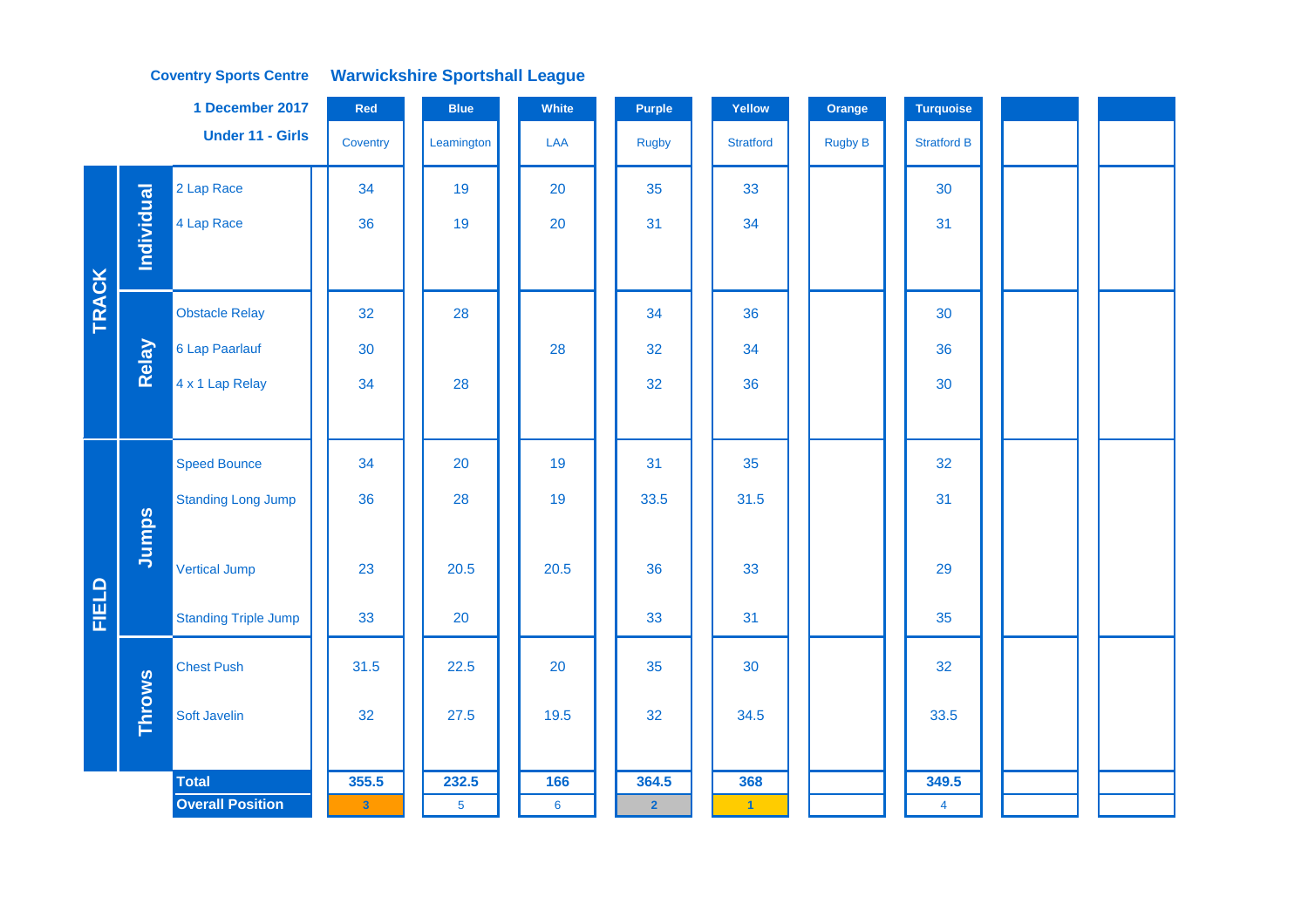|                |               | 2 Lap Race               |             |                |                    |                |               | <b>4 Lap Race</b>               |             |
|----------------|---------------|--------------------------|-------------|----------------|--------------------|----------------|---------------|---------------------------------|-------------|
| <b>No</b>      | <b>Name</b>   | <b>Club</b>              | <b>Time</b> |                | <b>Rank Points</b> | <b>No</b>      | <b>Name</b>   | <b>Club</b>                     | <b>Time</b> |
| $\mathbf{1}$   | A pair        | Coventry                 | 27.3        | A 1            | 24                 | -1             | A pair        | Coventry                        | 55.2        |
| $\overline{2}$ | A pair        | Leamington               | 31.5        | A <sub>6</sub> | 19                 | $\overline{2}$ | A pair        | Leamington                      | 64.2        |
| $\mathbf{3}$   | A pair        | LAA                      | 30.1        | A 5            | 20                 | 3              | A pair        | LAA                             | 62.5        |
| $\overline{4}$ | A pair        | Rugby                    | 27.8        | A 2            | 23                 | $\overline{4}$ | A pair        | <b>Rugby</b>                    | 59.3        |
| 5              | A pair        | Stratford                | 28.2        | A 3            | 22                 | 5              | A pair        | Stratford                       | 56.8        |
| 6              | A pair        | Rugby B                  |             |                |                    | 6              | A pair        | Rugby B                         |             |
| $7^{\circ}$    | A pair        | <b>Stratford B</b>       | 28.8        | A 4            | 21                 | $\overline{7}$ | A pair        | <b>Stratford B</b>              | 57.2        |
| 11             | <b>B</b> pair | Coventry                 | 29.1        | <b>B</b> 3     | 10                 | 11             | <b>B</b> pair | Coventry                        | 58.7        |
| 12             | <b>B</b> pair | Leamington               |             |                |                    | 12             | <b>B</b> pair | Leamington                      |             |
| 13             | <b>B</b> pair | LAA                      |             |                |                    | 13             | <b>B</b> pair | LAA                             |             |
| 14             | <b>B</b> pair | Rugby                    | 28.4        | <b>B</b> 1     | 12                 | 14             | <b>B</b> pair | Rugby                           | 59.5        |
| 15             | <b>B</b> pair | Stratford                | 28.8        | <b>B2</b>      | 11                 | 15             | <b>B</b> pair | Stratford                       | 59          |
| 16             | <b>B</b> pair | Rugby B                  |             |                |                    | 16             | <b>B</b> pair | Rugby B                         |             |
| 17             | <b>B</b> pair | <b>Stratford B</b>       | 31.2        | <b>B4</b>      | 9                  | 17             | <b>B</b> pair | <b>Stratford B</b>              | 60.2        |
|                |               |                          |             |                |                    |                |               |                                 |             |
|                |               |                          |             |                |                    |                |               |                                 |             |
|                |               |                          |             |                |                    |                |               |                                 |             |
|                |               |                          |             |                |                    |                |               |                                 |             |
|                |               |                          |             |                |                    |                |               |                                 |             |
|                |               |                          |             |                |                    |                |               |                                 |             |
|                |               |                          |             |                |                    |                |               |                                 |             |
|                |               |                          |             |                |                    |                |               |                                 |             |
|                |               |                          |             |                |                    |                |               |                                 |             |
|                |               |                          |             |                |                    |                |               |                                 |             |
|                |               | 2 Lap Race - Non Scoring |             |                |                    |                |               | <b>4 Lap Race - Non Scoring</b> |             |
| <b>No</b>      | <b>Name</b>   | <b>Club</b>              | <b>Time</b> | <b>NS</b>      |                    | <b>No</b>      | <b>Name</b>   | <b>Club</b>                     | <b>Time</b> |
|                |               |                          |             |                |                    |                |               |                                 |             |
|                |               |                          |             |                |                    |                |               |                                 |             |
|                |               |                          |             |                |                    |                |               |                                 |             |
|                |               |                          |             |                |                    |                |               |                                 |             |
|                |               |                          |             |                |                    |                |               |                                 |             |
|                |               |                          |             |                |                    |                |               |                                 |             |

|                 |               | 2 Lap Race               |             |            |                    |                |               | <b>4 Lap Race</b>        |             |                    |  |
|-----------------|---------------|--------------------------|-------------|------------|--------------------|----------------|---------------|--------------------------|-------------|--------------------|--|
| No              | <b>Name</b>   | <b>Club</b>              | <b>Time</b> |            | <b>Rank Points</b> | <b>No</b>      | <b>Name</b>   | <b>Club</b>              | <b>Time</b> | <b>Rank Points</b> |  |
|                 | A pair        | Coventry                 | 27.3        | A 1        | 24                 | $\overline{1}$ | A pair        | Coventry                 | 55.2        | A 1                |  |
| $\overline{2}$  | A pair        | Leamington               | 31.5        | A 6        | 19                 | $\overline{2}$ | A pair        | Leamington               | 64.2        | A 6                |  |
| $\mathbf{3}$    | A pair        | LAA                      | 30.1        | A 5        | 20                 | 3              | A pair        | LAA                      | 62.5        | A 5                |  |
| $\overline{4}$  | A pair        | Rugby                    | 27.8        | A 2        | 23                 | 4              | A pair        | <b>Rugby</b>             | 59.3        | A 4                |  |
| $\sqrt{5}$      | A pair        | Stratford                | 28.2        | A 3        | 22                 | 5              | A pair        | Stratford                | 56.8        | A 2                |  |
| $6\phantom{1}6$ | A pair        | Rugby B                  |             |            |                    | 6              | A pair        | Rugby B                  |             |                    |  |
| $\overline{7}$  | A pair        | Stratford B              | 28.8        | A 4        | 21                 | $\overline{7}$ | A pair        | Stratford B              | 57.2        | A 3                |  |
| 11              | <b>B</b> pair | Coventry                 | 29.1        | <b>B</b> 3 | 10                 | 11             | <b>B</b> pair | Coventry                 | 58.7        | <b>B</b> 1         |  |
| 12              | <b>B</b> pair | Leamington               |             |            |                    | 12             | <b>B</b> pair | Leamington               |             |                    |  |
| $13\,$          | <b>B</b> pair | LAA                      |             |            |                    | 13             | <b>B</b> pair | LAA                      |             |                    |  |
| 14              | <b>B</b> pair | Rugby                    | 28.4        | <b>B</b> 1 | 12                 | 14             | <b>B</b> pair | Rugby                    | 59.5        | <b>B3</b>          |  |
| 15              | B pair        | Stratford                | 28.8        | <b>B2</b>  | 11                 | 15             | <b>B</b> pair | Stratford                | 59          | B <sub>2</sub>     |  |
| 16              | <b>B</b> pair | Rugby B                  |             |            |                    | 16             | B pair        | Rugby B                  |             |                    |  |
| 17              | <b>B</b> pair | Stratford B              | 31.2        | <b>B4</b>  | 9                  | 17             | <b>B</b> pair | Stratford B              | 60.2        | <b>B4</b>          |  |
|                 |               |                          |             |            |                    |                |               |                          |             |                    |  |
|                 |               |                          |             |            |                    |                |               |                          |             |                    |  |
|                 |               |                          |             |            |                    |                |               |                          |             |                    |  |
|                 |               |                          |             |            |                    |                |               |                          |             |                    |  |
|                 |               |                          |             |            |                    |                |               |                          |             |                    |  |
|                 |               |                          |             |            |                    |                |               |                          |             |                    |  |
|                 |               |                          |             |            |                    |                |               |                          |             |                    |  |
|                 |               |                          |             |            |                    |                |               |                          |             |                    |  |
|                 |               |                          |             |            |                    |                |               |                          |             |                    |  |
|                 |               |                          |             |            |                    |                |               |                          |             |                    |  |
|                 |               | 2 Lap Race - Non Scoring |             |            |                    |                |               | 4 Lap Race - Non Scoring |             |                    |  |
|                 | No Name       | <b>Club</b>              | <b>Time</b> | <b>NS</b>  |                    | <b>No</b>      | <b>Name</b>   | <b>Club</b>              | <b>Time</b> | <b>NS</b>          |  |

|  | $119$ $119$ |  | . |
|--|-------------|--|---|
|  |             |  |   |
|  |             |  |   |
|  |             |  |   |
|  |             |  |   |
|  |             |  |   |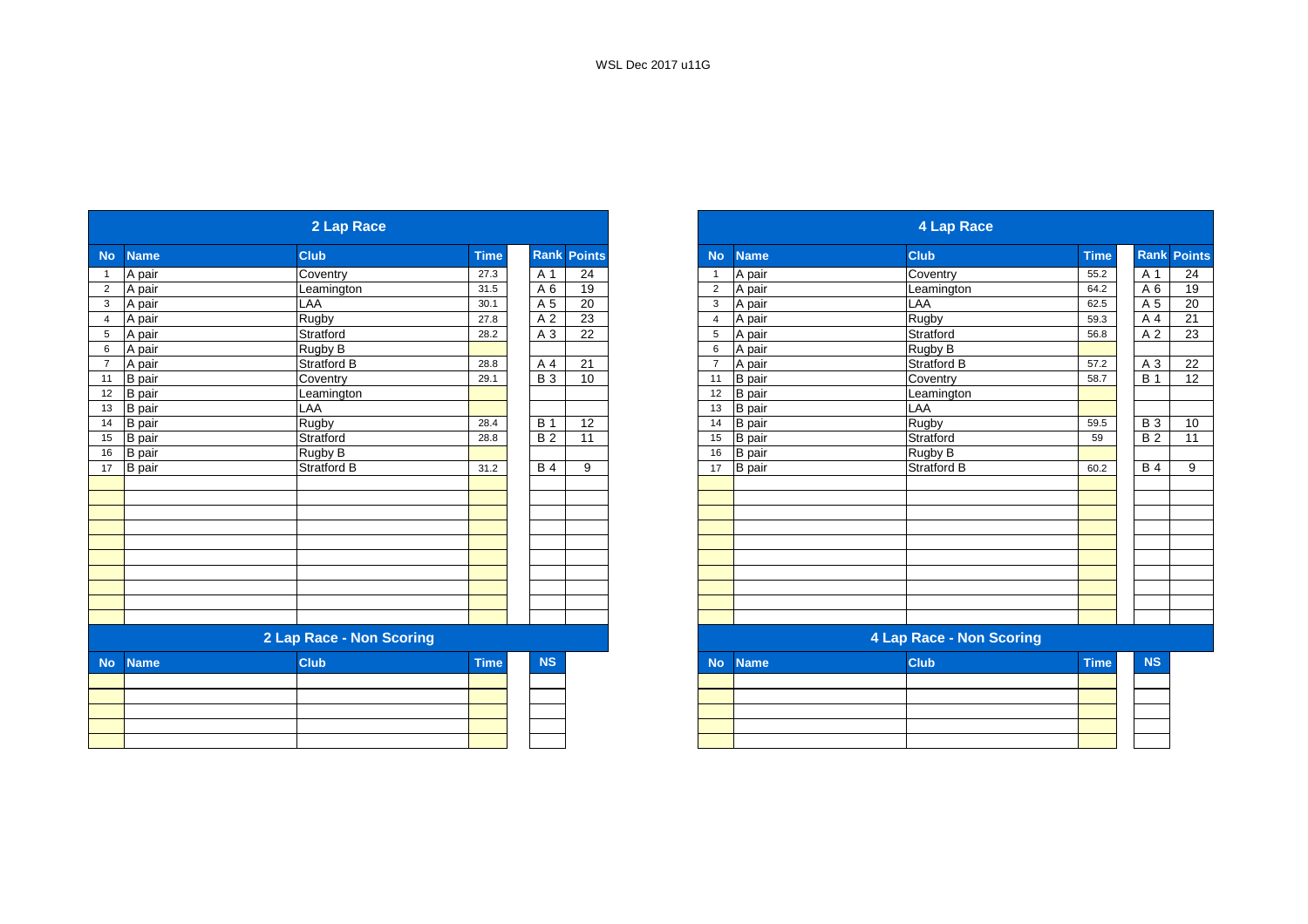|           |                       | <b>Speed Bounce</b>               |                |            |                    |           |                     | <b>Standing Long Jump</b>               |                        |
|-----------|-----------------------|-----------------------------------|----------------|------------|--------------------|-----------|---------------------|-----------------------------------------|------------------------|
| <b>No</b> | <b>Name</b>           | <b>Club</b>                       | <b>Bounces</b> |            | <b>Rank Points</b> | <b>No</b> | <b>Name</b>         | <b>Club</b>                             | <b>Distance</b><br>(m) |
| 102       | <b>Elsie Davidson</b> | Coventry                          | 48             | <b>B</b> 1 | 12                 | 104       | <b>Grace Evans</b>  | Coventry                                | 1.86                   |
| 106       | <b>Krista Bennett</b> | Coventry                          | 49             | A 3        | 22                 | 105       | Imogen Lane         | Coventry                                | 1.75                   |
| 502       | Ella Peake            | <b>Stratford B</b>                | 40             | <b>B4</b>  | 9                  | 227       | Madeline Lim        | Leamington                              | 1.44                   |
| 509       | Maddie Linfoot        | <b>Stratford B</b>                | 51             | A 2        | 23                 | 252       | Marielle Proctor    | Leamington                              | 1.62                   |
| 326       | Imogen Campbell       | LAA                               | 29             | A6         | 19                 | 326       | Imogen Campbell     | LAA                                     | 1.48                   |
|           | 411 Lucy Goldthorp    | <b>Rugby</b>                      | 46             | A 4        | 21                 | 451       | <b>Skye Maillot</b> | Rugby                                   | 1.80                   |
| 459       | Mini Haddon           | <b>Rugby</b>                      | 44             | <b>B</b> 3 | 10                 | 418       | <b>Isabel Mur</b>   | Rugby                                   | 1.68                   |
| 510       | Maisie Joy Spriggs    | Stratford                         | 53             | A 1        | 24                 | 501       | Antonia Leece       | Stratford                               | 1.80                   |
| 513       | Mischa Hall           | Stratford                         | 47             | <b>B2</b>  | 11                 | 514       | Nianh Hillard       | Stratford                               | 1.63                   |
| 204       | <b>Chloe Lovett</b>   | Leamington                        | 44             | A 5        | 20                 | 515       | <b>Ruby Edwards</b> | <b>Stratford B</b>                      | 1.73                   |
|           |                       |                                   |                |            |                    | 507       | <b>Lily Morris</b>  | <b>Stratford B</b>                      | 1.66                   |
|           |                       |                                   |                |            |                    |           |                     |                                         |                        |
|           |                       |                                   |                |            |                    |           |                     |                                         |                        |
|           |                       |                                   |                |            |                    |           |                     |                                         |                        |
|           |                       |                                   |                |            |                    |           |                     |                                         |                        |
|           |                       |                                   |                |            |                    |           |                     |                                         |                        |
|           |                       |                                   |                |            |                    |           |                     |                                         |                        |
|           |                       |                                   |                |            |                    |           |                     |                                         |                        |
|           |                       |                                   |                |            |                    |           |                     |                                         |                        |
|           |                       |                                   |                |            |                    |           |                     |                                         |                        |
|           |                       |                                   |                |            |                    |           |                     |                                         |                        |
|           |                       |                                   |                |            |                    |           |                     |                                         |                        |
|           |                       |                                   |                |            |                    |           |                     |                                         |                        |
|           |                       |                                   |                |            |                    |           |                     |                                         |                        |
|           |                       | <b>Speed Bounce - Non Scoring</b> |                |            |                    |           |                     | <b>Standing Long Jump - Non Scoring</b> |                        |
| <b>No</b> | <b>Name</b>           | <b>Club</b>                       | <b>Bounces</b> | <b>NS</b>  |                    | <b>No</b> | <b>Name</b>         | <b>Club</b>                             | <b>Distance</b><br>(m) |
|           |                       |                                   |                |            |                    |           |                     |                                         |                        |
|           |                       |                                   |                |            |                    |           |                     |                                         |                        |
|           |                       |                                   |                |            |                    |           |                     |                                         |                        |
|           |                       |                                   |                |            |                    |           |                     |                                         |                        |
|           |                       |                                   |                |            |                    |           |                     |                                         |                        |

|           |                       | <b>Speed Bounce</b>               |                |            |                    |
|-----------|-----------------------|-----------------------------------|----------------|------------|--------------------|
| <b>No</b> | <b>Name</b>           | <b>Club</b>                       | <b>Bounces</b> |            | <b>Rank Points</b> |
|           | <b>Elsie Davidson</b> | Coventry                          | 48             | <b>B</b> 1 | 12                 |
|           | Krista Bennett        | Coventry                          | 49             | A 3        | $\overline{22}$    |
|           | Ella Peake            | <b>Stratford B</b>                | 40             | <b>B</b> 4 | 9                  |
|           | Maddie Linfoot        | Stratford B                       | 51             | A 2        | 23                 |
|           | Imogen Campbell       | LAA                               | 29             | A 6        | 19                 |
|           | <b>Lucy Goldthorp</b> | Rugby                             | 46             | A 4        | 21                 |
|           | Mini Haddon           | Rugby                             | 44             | <b>B</b> 3 | 10                 |
| 510       | Maisie Joy Spriggs    | Stratford                         | 53             | A 1        | 24                 |
| 513       | Mischa Hall           | Stratford                         | 47             | <b>B2</b>  | 11                 |
| 204       | <b>Chloe Lovett</b>   | Leamington                        | 44             | A 5        | 20                 |
|           |                       |                                   |                |            |                    |
|           |                       |                                   |                |            |                    |
|           |                       |                                   |                |            |                    |
|           |                       |                                   |                |            |                    |
|           |                       |                                   |                |            |                    |
|           |                       |                                   |                |            |                    |
|           |                       |                                   |                |            |                    |
|           |                       |                                   |                |            |                    |
|           |                       |                                   |                |            |                    |
|           |                       |                                   |                |            |                    |
|           |                       |                                   |                |            |                    |
|           |                       |                                   |                |            |                    |
|           |                       |                                   |                |            |                    |
|           |                       |                                   |                |            |                    |
|           |                       | <b>Speed Bounce - Non Scoring</b> |                |            |                    |
| <b>No</b> | <b>Name</b>           | <b>Club</b>                       | <b>Bounces</b> | <b>NS</b>  |                    |
|           |                       |                                   |                |            |                    |
|           |                       |                                   |                |            |                    |
|           |                       |                                   |                |            |                    |
|           |                       |                                   |                |            |                    |
|           |                       |                                   |                |            |                    |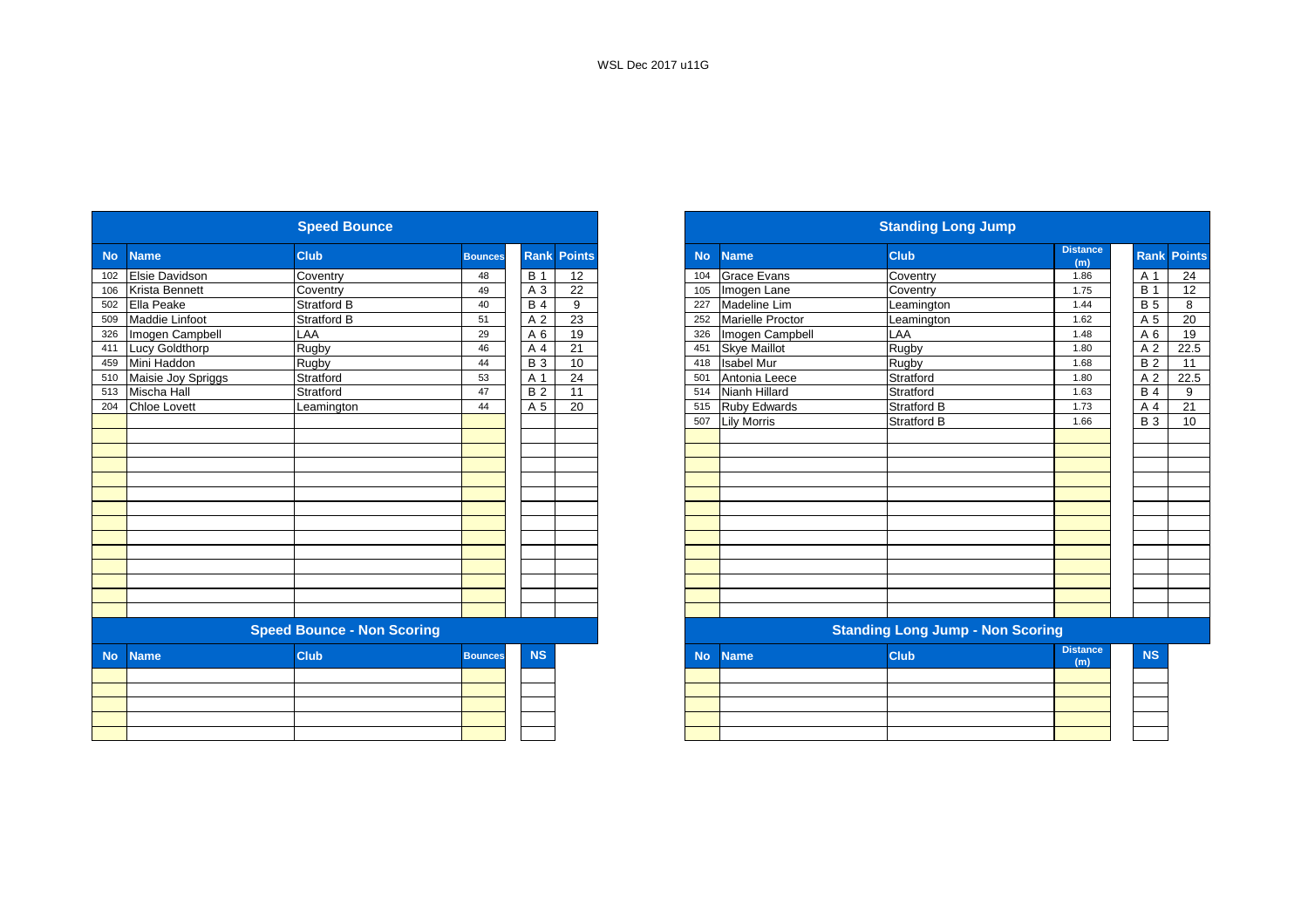|           |                       | <b>Vertical Jump</b>               |                         |                |                    |
|-----------|-----------------------|------------------------------------|-------------------------|----------------|--------------------|
| <b>No</b> | <b>Name</b>           | <b>Club</b>                        | <b>Distance</b><br>(cm) |                | <b>Rank Points</b> |
| 104       | <b>Grace Evans</b>    | Coventry                           | 43                      | A 2            | 23                 |
| 203       | Natalie Greenwood     | Leamington                         | 36                      | A 4            | 20.5               |
| 340       | Caitlin Peacey        | LAA                                | 36                      | A 4            | 20.5               |
| 513       | Mischa Hall           | Stratford                          | 35                      | <b>B2</b>      | 11                 |
| 517       | Scarlett Richardson   | Stratford                          | 39                      | A <sub>3</sub> | 22                 |
| 451       | <b>Skye Maillot</b>   | Rugby                              | 37                      | <b>B</b> 1     | 12                 |
| 409       | Annalise Foxon-Day    | Rugby                              | 44                      | A 1            | 24                 |
| 502       | Ella Peake            | <b>Stratford B</b>                 | 31                      | <b>B</b> 3     | 10                 |
| 518       | <b>Tilly Campbell</b> | <b>Stratford B</b>                 | 34                      | A 6            | 19                 |
|           |                       |                                    |                         |                |                    |
|           |                       |                                    |                         |                |                    |
|           |                       |                                    |                         |                |                    |
|           |                       |                                    |                         |                |                    |
|           |                       |                                    |                         |                |                    |
|           |                       |                                    |                         |                |                    |
|           |                       |                                    |                         |                |                    |
|           |                       |                                    |                         |                |                    |
|           |                       |                                    |                         |                |                    |
|           |                       |                                    |                         |                |                    |
|           |                       |                                    |                         |                |                    |
|           |                       |                                    |                         |                |                    |
|           |                       |                                    |                         |                |                    |
|           |                       |                                    |                         |                |                    |
|           |                       |                                    |                         |                |                    |
|           |                       | <b>Vertical Jump - Non Scoring</b> |                         |                |                    |
| <b>No</b> | <b>Name</b>           | <b>Club</b>                        | <b>Distance</b><br>(cm) | <b>NS</b>      |                    |
|           |                       |                                    |                         |                |                    |
|           |                       |                                    |                         |                |                    |
|           |                       |                                    |                         |                |                    |
|           |                       |                                    |                         |                |                    |
|           |                       |                                    |                         |                |                    |
|           |                       |                                    |                         |                |                    |

|           |                         | <b>Vertical Jump</b>               |                         |            |                    |
|-----------|-------------------------|------------------------------------|-------------------------|------------|--------------------|
| <b>No</b> | <b>Name</b>             | <b>Club</b>                        | <b>Distance</b><br>(cm) |            | <b>Rank Points</b> |
|           | Grace Evans             | Coventry                           | 43                      | A 2        | 23                 |
|           | Natalie Greenwood       | Leamington                         | 36                      | A 4        | 20.5               |
|           | 340 Caitlin Peacey      | LAA                                | 36                      | A 4        | 20.5               |
|           | 513 Mischa Hall         | Stratford                          | 35                      | <b>B2</b>  | 11                 |
|           | 517 Scarlett Richardson | Stratford                          | 39                      | A 3        | 22                 |
| 451       | <b>Skye Maillot</b>     | Rugby                              | 37                      | <b>B</b> 1 | 12                 |
| 409       | Annalise Foxon-Day      | Rugby                              | 44                      | A 1        | 24                 |
|           | 502 Ella Peake          | Stratford B                        | 31                      | <b>B</b> 3 | 10                 |
|           | 518 Tilly Campbell      | <b>Stratford B</b>                 | 34                      | A 6        | 19                 |
|           |                         |                                    |                         |            |                    |
|           |                         |                                    |                         |            |                    |
|           |                         |                                    |                         |            |                    |
|           |                         |                                    |                         |            |                    |
|           |                         |                                    |                         |            |                    |
|           |                         |                                    |                         |            |                    |
|           |                         |                                    |                         |            |                    |
|           |                         |                                    |                         |            |                    |
|           |                         |                                    |                         |            |                    |
|           |                         |                                    |                         |            |                    |
|           |                         |                                    |                         |            |                    |
|           |                         |                                    |                         |            |                    |
|           |                         |                                    |                         |            |                    |
|           |                         |                                    |                         |            |                    |
|           |                         |                                    |                         |            |                    |
|           |                         | <b>Vertical Jump - Non Scoring</b> |                         |            |                    |
| <b>No</b> | <b>Name</b>             | <b>Club</b>                        | <b>Distance</b><br>(cm) | <b>NS</b>  |                    |
|           |                         |                                    |                         |            |                    |
|           |                         |                                    |                         |            |                    |
|           |                         |                                    |                         |            |                    |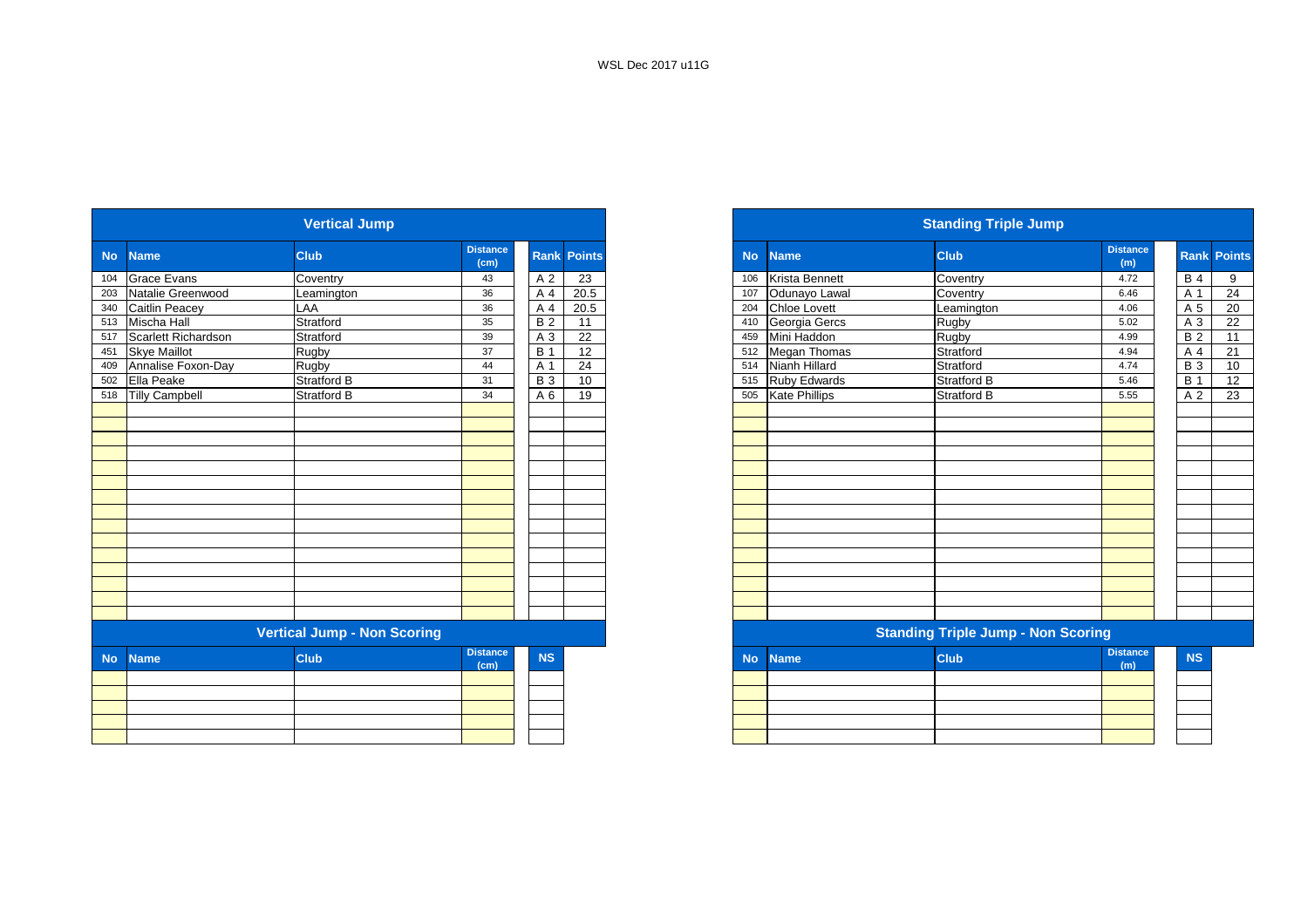|                       | <b>Chest Push</b>               |         |                    |                 |           |                       | <b>Soft Javelin</b>               |         |
|-----------------------|---------------------------------|---------|--------------------|-----------------|-----------|-----------------------|-----------------------------------|---------|
| <b>Name</b>           | <b>Club</b>                     | Dis (m) | <b>Rank Points</b> |                 | <b>No</b> | <b>Name</b>           | <b>Club</b>                       | Dis (m) |
| Odunayo Lawal         | Coventry                        | 5.25    | A 2                | 22.5            | 102       | Elsie Davidson        | Coventry                          | 11.00   |
| Elsie Davidson        | Coventry                        | 3.75    | $\overline{B4}$    | 9               | 105       | Imogen Lane           | Coventry                          | 12.00   |
| Marielle Proctor      | Leamington                      | 5.25    | A 2                | 22.5            | 227       | Madeline Lim          | Leamington                        | 9.00    |
| Caitlin Peacey        | LAA                             | 4.75    | A 4                | 20              | 203       | Natalie Greenwood     | Leamington                        | 8.00    |
| <b>Lucy Goldthorp</b> | Rugby                           | 6.00    | A 1                | $\overline{24}$ | 340       | <b>Caitlin Peacey</b> | <b>LAA</b>                        | 9.00    |
| Mini Haddon           | Rugby                           | 4.50    | B <sub>2</sub>     | 11              | 418       | <b>Isabel Mur</b>     | Rugby                             | 11.00   |
| Mischa Hall           | Stratford                       | 4.25    | <b>B</b> 3         | 10              | 451       | <b>Skye Maillot</b>   | Rugby                             | 12.00   |
| Scarlett Richardson   | Stratford                       | 4.75    | A 4                | 20              | 512       | Megan Thomas          | Stratford                         | 11.00   |
| <b>Lily Morris</b>    | Stratford B                     | 4.75    | A 4                | 20              | 508       | Lucia Cassidy         | Stratford                         | 18.00   |
| <b>Tilly Campbell</b> | <b>Stratford B</b>              | 4.75    | <b>B</b> 1         | 12              | 509       | Maddie Linfoot        | Stratford B                       | 15.00   |
|                       |                                 |         |                    |                 | 505       | <b>Kate Phillips</b>  | <b>Stratford B</b>                | 11.00   |
|                       |                                 |         |                    |                 |           |                       |                                   |         |
|                       |                                 |         |                    |                 |           |                       |                                   |         |
|                       |                                 |         |                    |                 |           |                       |                                   |         |
|                       |                                 |         |                    |                 |           |                       |                                   |         |
|                       |                                 |         |                    |                 |           |                       |                                   |         |
|                       |                                 |         |                    |                 |           |                       |                                   |         |
|                       |                                 |         |                    |                 |           |                       |                                   |         |
|                       |                                 |         |                    |                 |           |                       |                                   |         |
|                       |                                 |         |                    |                 |           |                       |                                   |         |
|                       |                                 |         |                    |                 |           |                       |                                   |         |
|                       |                                 |         |                    |                 |           |                       |                                   |         |
|                       |                                 |         |                    |                 |           |                       |                                   |         |
|                       |                                 |         |                    |                 |           |                       |                                   |         |
|                       | <b>Chest Push - Non Scoring</b> |         |                    |                 |           |                       | <b>Soft Javelin - Non Scoring</b> |         |
| <b>Name</b>           | <b>Club</b>                     | Dis (m) | <b>NS</b>          |                 | <b>No</b> | <b>Name</b>           | <b>Club</b>                       | Dis(m)  |
|                       |                                 |         |                    |                 |           |                       |                                   |         |
|                       |                                 |         |                    |                 |           |                       |                                   |         |
|                       |                                 |         |                    |                 |           |                       |                                   |         |
|                       |                                 |         |                    |                 |           |                       |                                   |         |
|                       |                                 |         |                    |                 |           |                       |                                   |         |

|                     | <b>Chest Push</b>               |         |                              |           |                       | <b>Soft Javelin</b>               |         |             |
|---------------------|---------------------------------|---------|------------------------------|-----------|-----------------------|-----------------------------------|---------|-------------|
|                     | <b>Club</b>                     | Dis(m)  | <b>Points</b><br><b>Rank</b> | <b>No</b> | <b>Name</b>           | <b>Club</b>                       | Dis (m) | <b>Rank</b> |
|                     | Coventry                        | 5.25    | A 2<br>22.5                  | 102       | <b>Elsie Davidson</b> | Coventry                          | 11.00   |             |
|                     | Coventry                        | 3.75    | <b>B</b> 4<br>9              | 105       | Imogen Lane           | Coventry                          | 12.00   |             |
|                     | Leamington                      | 5.25    | A 2<br>22.5                  | 227       | <b>Madeline Lim</b>   | Leamington                        | 9.00    |             |
|                     | LAA                             | 4.75    | A 4<br>20                    | 203       | Natalie Greenwood     | Leamington                        | 8.00    |             |
| Lucy Goldthorp      | Rugby                           | 6.00    | 24<br>A 1                    | 340       | Caitlin Peacey        | LAA                               | 9.00    |             |
|                     | Rugby                           | 4.50    | $\overline{B}$<br>11         | 418       | <b>Isabel Mur</b>     | <b>Rugby</b>                      | 11.00   |             |
|                     | Stratford                       | 4.25    | <b>B</b> 3<br>10             | 451       | <b>Skve Maillot</b>   | Rugby                             | 12.00   |             |
| Scarlett Richardson | Stratford                       | 4.75    | 20<br>A 4                    |           | 512 Megan Thomas      | Stratford                         | 11.00   |             |
|                     | Stratford B                     | 4.75    | A 4<br>20                    | 508       | Lucia Cassidy         | Stratford                         | 18.00   |             |
| 518 Tilly Campbell  | Stratford B                     | 4.75    | $\overline{B}$ 1<br>12       | 509       | Maddie Linfoot        | <b>Stratford B</b>                | 15.00   |             |
|                     |                                 |         |                              | 505       | <b>Kate Phillips</b>  | <b>Stratford B</b>                | 11.00   |             |
|                     |                                 |         |                              |           |                       |                                   |         |             |
|                     |                                 |         |                              |           |                       |                                   |         |             |
|                     |                                 |         |                              |           |                       |                                   |         |             |
|                     |                                 |         |                              |           |                       |                                   |         |             |
|                     |                                 |         |                              |           |                       |                                   |         |             |
|                     |                                 |         |                              |           |                       |                                   |         |             |
|                     |                                 |         |                              |           |                       |                                   |         |             |
|                     |                                 |         |                              |           |                       |                                   |         |             |
|                     |                                 |         |                              |           |                       |                                   |         |             |
|                     |                                 |         |                              |           |                       |                                   |         |             |
|                     |                                 |         |                              |           |                       |                                   |         |             |
|                     |                                 |         |                              |           |                       |                                   |         |             |
|                     |                                 |         |                              |           |                       |                                   |         |             |
|                     | <b>Chest Push - Non Scoring</b> |         |                              |           |                       | <b>Soft Javelin - Non Scoring</b> |         |             |
|                     | <b>Club</b>                     | Dis (m) | <b>NS</b>                    | <b>No</b> | <b>Name</b>           | <b>Club</b>                       | Dis(m)  |             |
|                     |                                 |         |                              |           |                       |                                   |         |             |
|                     |                                 |         |                              |           |                       |                                   |         |             |
|                     |                                 |         |                              |           |                       |                                   |         |             |
|                     |                                 |         |                              |           |                       |                                   |         |             |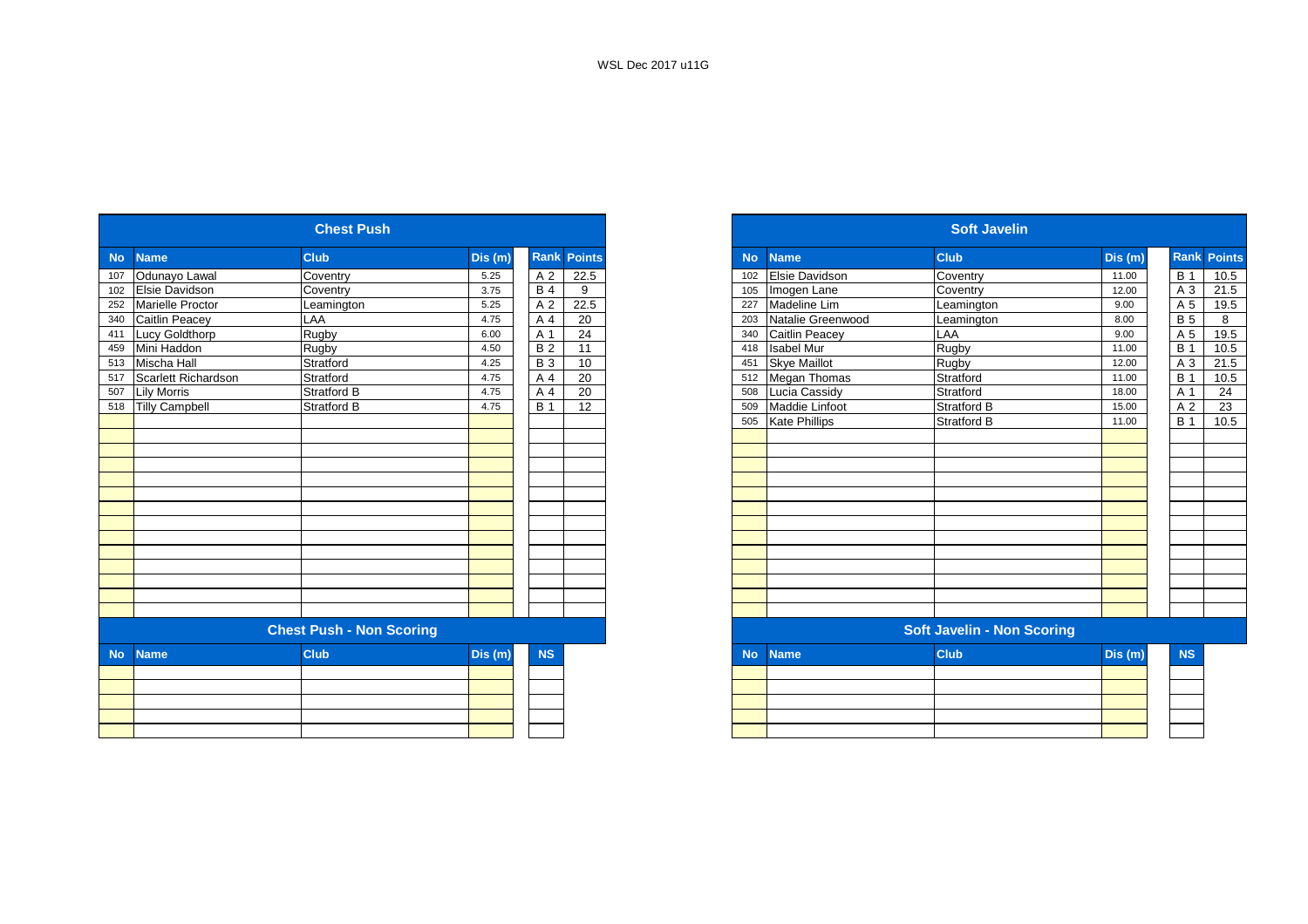# WSL Dec 2017 u11G

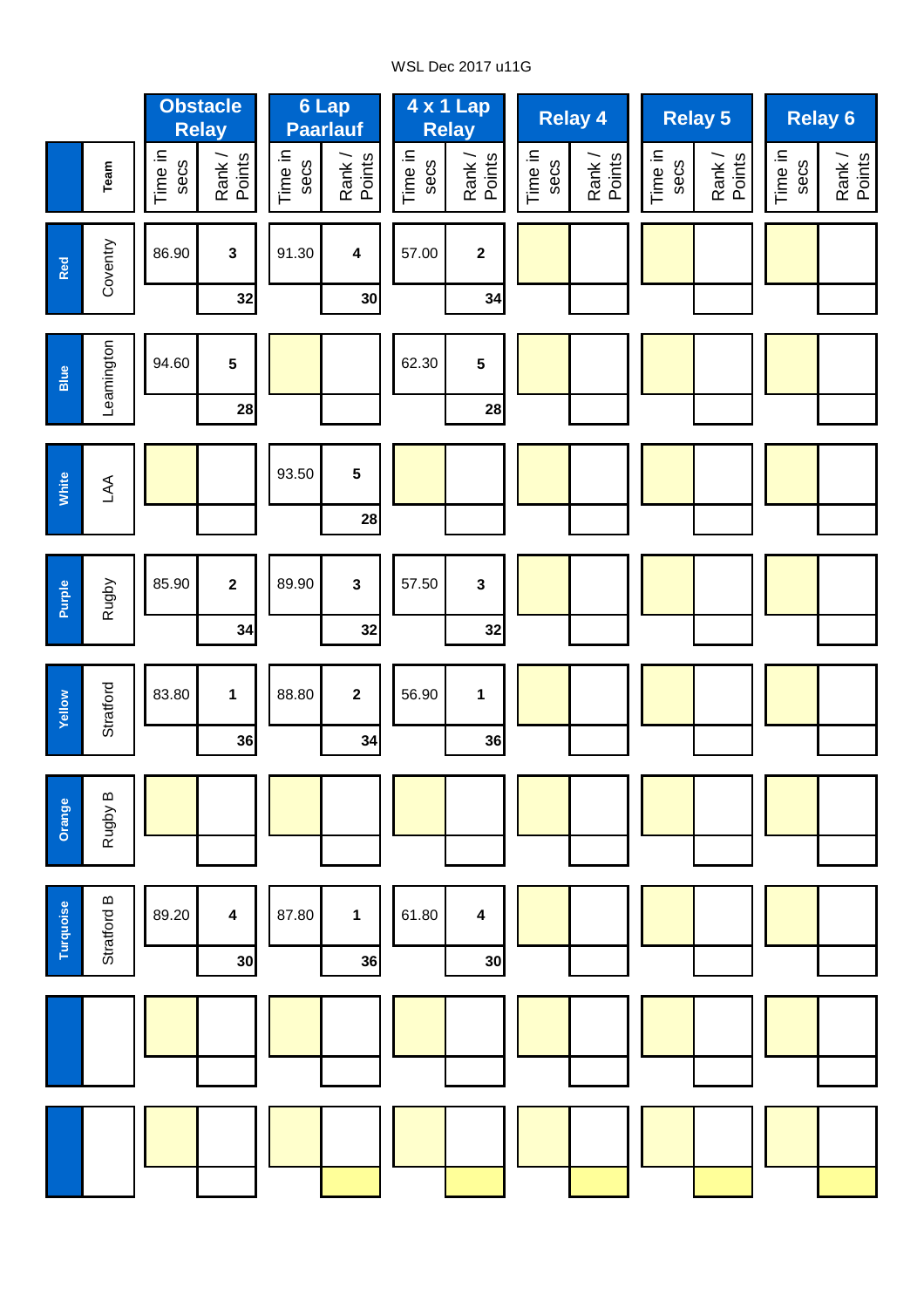### **Coventry Sports Centre Warwickshire Sportshall League**

|              |                   | 1 December 2017             | Red            | <b>Blue</b>    | White          | <b>Purple</b> | Yellow           | Orange          | <b>Turquoise</b>   |  |  |
|--------------|-------------------|-----------------------------|----------------|----------------|----------------|---------------|------------------|-----------------|--------------------|--|--|
|              |                   | Under 11 - Boys             | Coventry       | Leamington     | LAA            | <b>Rugby</b>  | <b>Stratford</b> | <b>Rugby B</b>  | <b>Stratford B</b> |  |  |
|              |                   | 2 Lap Race                  | 34             | 27             | 26             | 31            | 36               | 25              | 31                 |  |  |
|              | <b>Individual</b> | 4 Lap Race                  | 23             |                | 27             | 31            | 36               | 29              | 33                 |  |  |
|              |                   |                             |                |                |                |               |                  |                 |                    |  |  |
| <b>TRACK</b> |                   | <b>Obstacle Relay</b>       | 33             | 25             | 28             | 33            | 36               | 25              | 30                 |  |  |
|              | Relay             | 6 Lap Paarlauf              | 34             |                | 28             | 30            | 36               | 26              | 32                 |  |  |
|              |                   | 4 x 1 Lap Relay             | 34             |                | 28             | 30            | 36               | 26              | 32                 |  |  |
|              |                   |                             |                |                |                |               |                  |                 |                    |  |  |
|              |                   | <b>Speed Bounce</b>         | 29.5           | 18             | 27             | 32.5          | 36               | 27.5            | 33.5               |  |  |
|              |                   | <b>Standing Long Jump</b>   | 22             | 35             | 26             | 30            | 35               | 27              | 29                 |  |  |
|              | Jumps             |                             |                |                |                |               |                  |                 |                    |  |  |
|              |                   | <b>Vertical Jump</b>        | 35             | 25.5           | 25             | 31            | 31.5             | 29              | 33                 |  |  |
| FIELD        |                   | <b>Standing Triple Jump</b> | 18             | 22             | 30             | 27            | 36               | 33              | 31                 |  |  |
|              |                   | <b>Chest Push</b>           | 30.5           | 34             | 29             | 33            | 31.5             | 26              | 26                 |  |  |
|              | <b>Throws</b>     | Soft Javelin                | 33.5           | 33.5           | 26.5           | 30            | 32.5             | 24              | 30                 |  |  |
|              |                   |                             |                |                |                |               |                  |                 |                    |  |  |
|              |                   | <b>Total</b>                | 326.5          | 220            | 300.5          | 338.5         | 382.5            | 297.5           | 340.5              |  |  |
|              |                   | <b>Overall Position</b>     | $\overline{4}$ | $\overline{7}$ | 5 <sub>5</sub> | $\mathbf{3}$  | $\vert$ 1        | $6\phantom{1}6$ | $\overline{2}$     |  |  |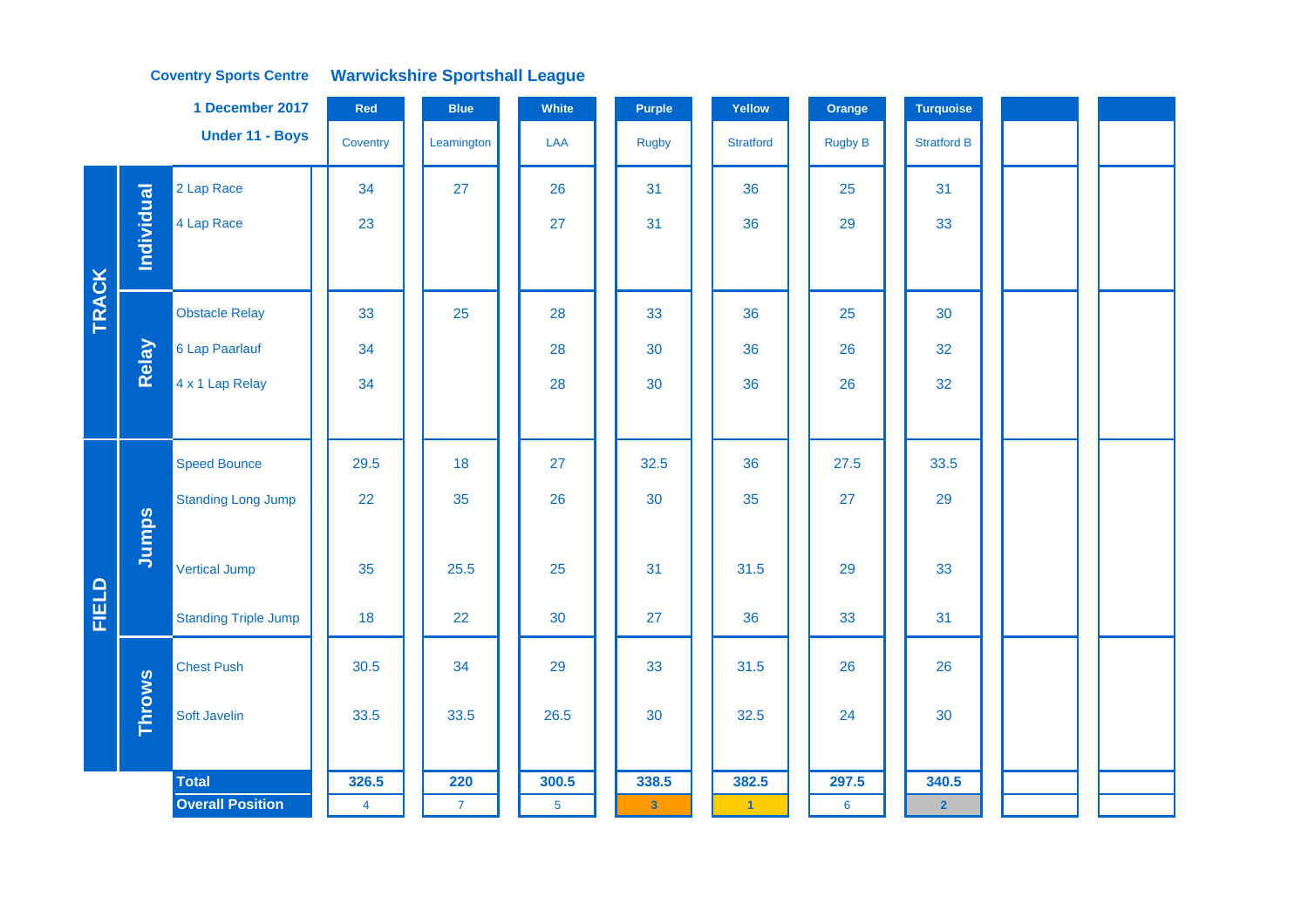| 2 Lap Race                                                                                                                                                                         |                                      |                 |                 |                               |               | <b>4 Lap Race</b>                                         |                                                           |                  |
|------------------------------------------------------------------------------------------------------------------------------------------------------------------------------------|--------------------------------------|-----------------|-----------------|-------------------------------|---------------|-----------------------------------------------------------|-----------------------------------------------------------|------------------|
| <b>Club</b>                                                                                                                                                                        | <b>Time</b>                          |                 | <b>Points</b>   | <b>No</b>                     | <b>Name</b>   | <b>Club</b>                                               | <b>Time</b>                                               | <b>Rank Poil</b> |
| Coventry                                                                                                                                                                           | 27.8                                 | A 2             | 23              | $\mathbf{1}$                  | A pair        | Coventry                                                  | 57.6                                                      |                  |
| Leamington                                                                                                                                                                         | 29.8                                 | A 5             | 20              | $\overline{2}$                | A pair        | Leamington                                                |                                                           |                  |
| LAA                                                                                                                                                                                | 30.5                                 | A 7             | $\overline{18}$ | 3                             | A pair        | <b>LAA</b>                                                | 61.6                                                      |                  |
| Rugby                                                                                                                                                                              | 29.2                                 | A 4             | 21              | $\overline{4}$                | A pair        |                                                           | 58.9                                                      |                  |
| Stratford                                                                                                                                                                          | 26.9                                 | A 1             | 24              | 5                             |               |                                                           | 54                                                        |                  |
| Rugby B                                                                                                                                                                            | 30.2                                 | A 6             | 19              | 6                             | A pair        |                                                           | 60.4                                                      |                  |
| Stratford B                                                                                                                                                                        | 28.5                                 | A 3             | 22              | $\overline{7}$                | A pair        | Stratford B                                               | 58.4                                                      |                  |
|                                                                                                                                                                                    | 28.8                                 | <b>B2</b>       |                 | 11                            |               |                                                           |                                                           |                  |
| Leamington                                                                                                                                                                         | 32.8                                 | <b>B6</b>       | $\overline{7}$  | 12                            |               | Leamington                                                |                                                           |                  |
| LAA                                                                                                                                                                                | 31.9                                 | <b>B</b> 5      | 8               | 13                            | <b>B</b> pair | <b>LAA</b>                                                | 64.6                                                      |                  |
| Rugby                                                                                                                                                                              | 29.4                                 | <b>B3</b>       | 10              | 14                            | <b>B</b> pair |                                                           | 62.6                                                      |                  |
| Stratford                                                                                                                                                                          | 28.3                                 | <b>B</b> 1      |                 | 15                            | <b>B</b> pair | Stratford                                                 | 57.1                                                      |                  |
| Rugby B                                                                                                                                                                            | 32.9                                 | <b>B7</b>       | 6               | 16                            | <b>B</b> pair | Rugby B                                                   | 63.1                                                      |                  |
| <b>Stratford B</b>                                                                                                                                                                 | 30.8                                 | $\overline{B4}$ | 9               | 17                            |               | Stratford B                                               | 61.3                                                      |                  |
|                                                                                                                                                                                    |                                      |                 |                 |                               |               |                                                           |                                                           |                  |
|                                                                                                                                                                                    |                                      |                 |                 |                               |               |                                                           |                                                           |                  |
|                                                                                                                                                                                    |                                      |                 |                 |                               |               |                                                           |                                                           |                  |
|                                                                                                                                                                                    |                                      |                 |                 |                               |               |                                                           |                                                           |                  |
|                                                                                                                                                                                    |                                      |                 |                 |                               |               |                                                           |                                                           |                  |
|                                                                                                                                                                                    |                                      |                 |                 |                               |               |                                                           |                                                           |                  |
|                                                                                                                                                                                    |                                      |                 |                 |                               |               |                                                           |                                                           |                  |
|                                                                                                                                                                                    |                                      |                 |                 |                               |               |                                                           |                                                           |                  |
|                                                                                                                                                                                    |                                      |                 |                 |                               |               |                                                           |                                                           |                  |
|                                                                                                                                                                                    |                                      |                 |                 |                               |               |                                                           |                                                           |                  |
|                                                                                                                                                                                    |                                      |                 |                 |                               |               | <b>4 Lap Race - Non Scoring</b>                           |                                                           |                  |
| <b>Club</b>                                                                                                                                                                        | <b>Time</b>                          | <b>NS</b>       |                 | <b>No</b>                     | <b>Name</b>   | <b>Club</b>                                               | <b>Time</b>                                               |                  |
|                                                                                                                                                                                    |                                      |                 |                 |                               |               |                                                           |                                                           |                  |
|                                                                                                                                                                                    |                                      |                 |                 |                               |               |                                                           |                                                           |                  |
|                                                                                                                                                                                    |                                      |                 |                 |                               |               |                                                           |                                                           |                  |
|                                                                                                                                                                                    |                                      |                 |                 |                               |               |                                                           |                                                           |                  |
|                                                                                                                                                                                    |                                      |                 |                 |                               |               |                                                           |                                                           |                  |
| <b>Name</b><br>A pair<br>A pair<br>A pair<br>A pair<br>5 A pair<br>A pair<br>A pair<br>11 B pair<br>B pair<br>B pair<br>B pair<br>B pair<br><b>B</b> pair<br>B pair<br><b>Name</b> | Coventry<br>2 Lap Race - Non Scoring |                 |                 | Rank<br>$\overline{11}$<br>12 |               | A pair<br><b>B</b> pair<br><b>B</b> pair<br><b>B</b> pair | <b>Rugby</b><br>Stratford<br>Rugby B<br>Coventry<br>Rugby |                  |

|                 |               | 2 Lap Race               |             |                |                    |                |               | <b>4 Lap Race</b>               |             |            |               |
|-----------------|---------------|--------------------------|-------------|----------------|--------------------|----------------|---------------|---------------------------------|-------------|------------|---------------|
| <b>No</b>       | <b>Name</b>   | <b>Club</b>              | <b>Time</b> |                | <b>Rank Points</b> | <b>No</b>      | <b>Name</b>   | <b>Club</b>                     | <b>Time</b> | Rank       | <b>Points</b> |
|                 | A pair        | Coventry                 | 27.8        | A 2            | 23                 |                | A pair        | Coventry                        | 57.6        | A 2        | 23            |
| $\overline{2}$  | A pair        | Leamington               | 29.8        | A 5            | 20                 | $\overline{2}$ | A pair        | Leamington                      |             |            |               |
| $\mathbf{3}$    | A pair        | LAA                      | 30.5        | A 7            | 18                 | 3              | A pair        | LAA                             | 61.6        | A 6        | 19            |
| $\overline{4}$  | A pair        | Rugby                    | 29.2        | A 4            | 21                 | Δ              | A pair        | Rugby                           | 58.9        | A 4        | 21            |
| $5\phantom{.0}$ | A pair        | Stratford                | 26.9        | A 1            | 24                 | 5              | A pair        | Stratford                       | 54          | A 1        | 24            |
| $6\phantom{1}6$ | A pair        | Rugby B                  | 30.2        | A <sub>6</sub> | 19                 | 6              | A pair        | Rugby B                         | 60.4        | A 5        | 20            |
| $\overline{7}$  | A pair        | Stratford B              | 28.5        | A 3            | 22                 |                | A pair        | <b>Stratford B</b>              | 58.4        | A 3        | 22            |
| 11              | <b>B</b> pair | Coventry                 | 28.8        | <b>B2</b>      | 11                 | 11             | <b>B</b> pair | Coventry                        |             |            |               |
| 12              | <b>B</b> pair | Leamington               | 32.8        | <b>B6</b>      | $\overline{7}$     | 12             | <b>B</b> pair | Leamington                      |             |            |               |
| 13              | <b>B</b> pair | LAA                      | 31.9        | <b>B</b> 5     | 8                  | 13             | <b>B</b> pair | LAA                             | 64.6        | <b>B</b> 5 | 8             |
| 14              | B pair        | Rugby                    | 29.4        | <b>B</b> 3     | 10                 | 14             | <b>B</b> pair | Rugby                           | 62.6        | <b>B</b> 3 | 10            |
| 15              | B pair        | Stratford                | 28.3        | <b>B</b> 1     | 12                 | 15             | <b>B</b> pair | Stratford                       | 57.1        | <b>B</b> 1 | 12            |
| 16              | <b>B</b> pair | Rugby B                  | 32.9        | <b>B</b> 7     | 6                  | 16             | <b>B</b> pair | Rugby B                         | 63.1        | <b>B4</b>  | 9             |
| 17              | B pair        | Stratford B              | 30.8        | <b>B4</b>      | 9                  | 17             | <b>B</b> pair | Stratford B                     | 61.3        | <b>B2</b>  | 11            |
|                 |               |                          |             |                |                    |                |               |                                 |             |            |               |
|                 |               |                          |             |                |                    |                |               |                                 |             |            |               |
|                 |               |                          |             |                |                    |                |               |                                 |             |            |               |
|                 |               |                          |             |                |                    |                |               |                                 |             |            |               |
|                 |               |                          |             |                |                    |                |               |                                 |             |            |               |
|                 |               |                          |             |                |                    |                |               |                                 |             |            |               |
|                 |               |                          |             |                |                    |                |               |                                 |             |            |               |
|                 |               | 2 Lap Race - Non Scoring |             |                |                    |                |               | <b>4 Lap Race - Non Scoring</b> |             |            |               |
|                 |               |                          |             |                |                    |                |               |                                 |             |            |               |
|                 | No Name       | <b>Club</b>              | <b>Time</b> | <b>NS</b>      |                    |                | No Name       | <b>Club</b>                     | <b>Time</b> | <b>NS</b>  |               |

|  | $\sim$ $\sim$ | <b>Prop</b> | ------ | . |
|--|---------------|-------------|--------|---|
|  |               |             |        |   |
|  |               |             |        |   |
|  |               |             |        |   |
|  |               |             |        |   |
|  |               |             |        |   |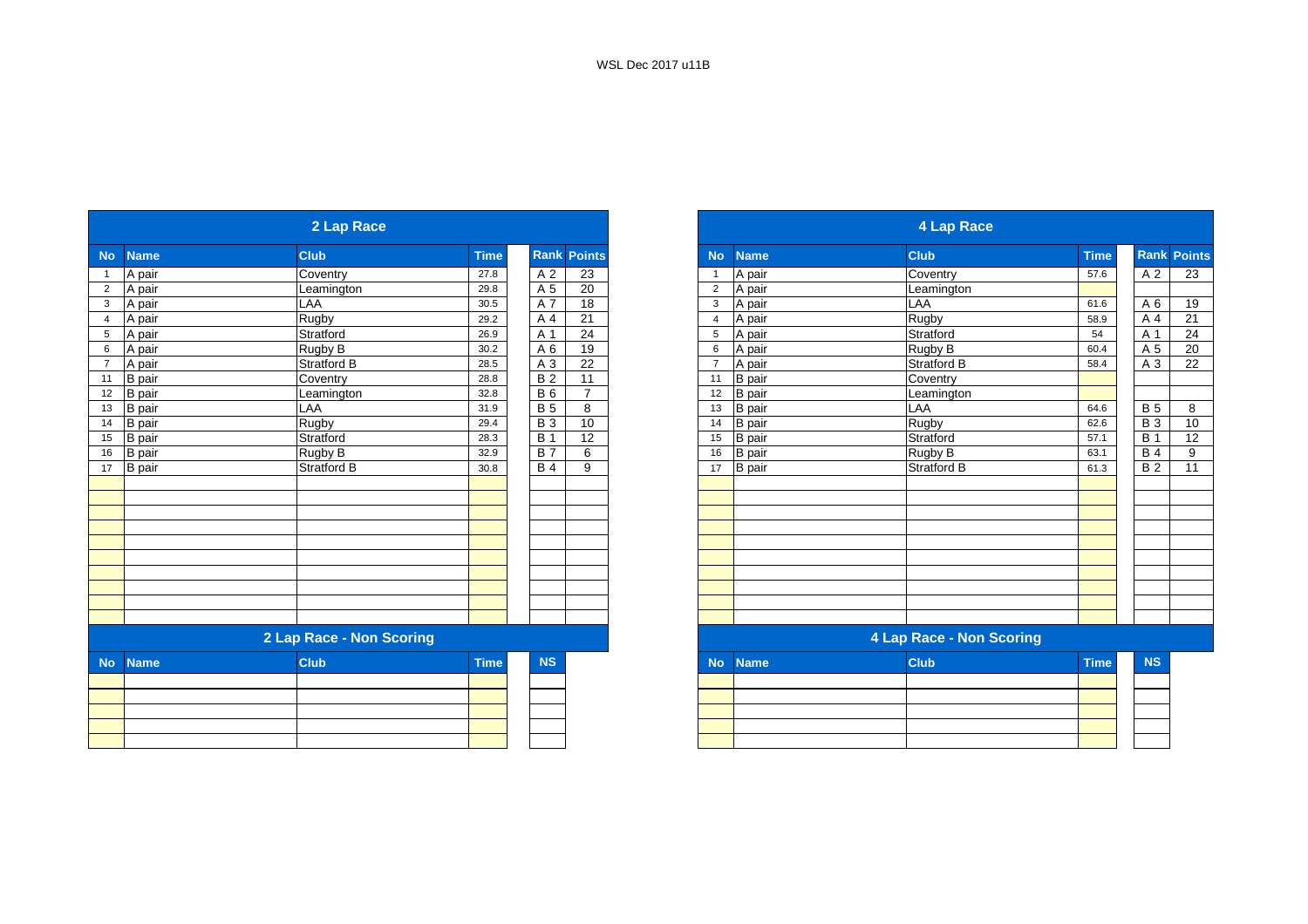|           |                          | <b>Speed Bounce</b>               |                |            |                    | <b>Standing Long Jump</b> |                           |                                         |                        |  |  |  |  |
|-----------|--------------------------|-----------------------------------|----------------|------------|--------------------|---------------------------|---------------------------|-----------------------------------------|------------------------|--|--|--|--|
| <b>No</b> | <b>Name</b>              | <b>Club</b>                       | <b>Bounces</b> |            | <b>Rank Points</b> | <b>No</b>                 | <b>Name</b>               | <b>Club</b>                             | <b>Distance</b><br>(m) |  |  |  |  |
| 134       | Liam Carey               | Coventry                          | 40             | <b>B4</b>  | 8.5                | 137                       | Denzel Nkemayang          | Coventry                                | 1.72                   |  |  |  |  |
| 131       | Euan Hill                | Coventry                          | 44             | A 4        | 21                 | 201                       | Fin William-Stein         | Leamington                              | 2.01                   |  |  |  |  |
| 249       | <b>Alistair Crossley</b> | Leamington                        | 38             | A 7        | 18                 | 251                       | Louis Proctor             | Leamington                              | 1.58                   |  |  |  |  |
| 327       | <b>Finley Venn</b>       | LAA                               | 43             | A 5        | 20                 | 328                       | <b>Christopher Sayers</b> | LAA                                     | 1.27                   |  |  |  |  |
| 333       | Callum Stuart            | LAA                               | 35             | <b>B6</b>  | $\overline{7}$     | 343                       | Eden Sauvage              | LAA                                     | 1.50                   |  |  |  |  |
| 413       | <b>Fred James</b>        | Rugby                             | 45             | A 3        | 22                 | 405                       | <b>Harry Dew</b>          | Rugby                                   | 1.46                   |  |  |  |  |
| 458       | <b>Charlie Cook</b>      | Rugby                             | 42             | <b>B2</b>  | 10.5               | 413                       | <b>Fred James</b>         | Rugby                                   | 1.62                   |  |  |  |  |
| 533       | <b>Fred Williams</b>     | Stratford                         | 56             | A 1        | 24                 | 548                       | Seb Hillard               | Stratford                               | 1.84                   |  |  |  |  |
| 534       | George Baxter            | Stratford                         | 47             | <b>B</b> 1 | 12                 | 541                       | James Verralls            | Stratford                               | 1.89                   |  |  |  |  |
| 461       | Otto Rubythorn           | Rugby B                           | 40             | <b>B4</b>  | 8.5                | 453                       | Louis Maillot             | Rugby B                                 | 1.44                   |  |  |  |  |
| 420       | Jacob Vural              | Rugby B                           | 42             | A 6        | 19                 | 461                       | Otto Rubythorn            | Rugby B                                 | 1.46                   |  |  |  |  |
| 546       | Ollie Hemming            | <b>Stratford B</b>                | 42             | <b>B2</b>  | 10.5               | 538                       | Jacob Clifford            | <b>Stratford B</b>                      | 1.70                   |  |  |  |  |
| 544       | Louie Newton             | <b>Stratford B</b>                | 46             | A 2        | 23                 | 535                       | George Hockaday           | <b>Stratford B</b>                      | 1.30                   |  |  |  |  |
|           |                          |                                   |                |            |                    |                           |                           |                                         |                        |  |  |  |  |
|           |                          |                                   |                |            |                    |                           |                           |                                         |                        |  |  |  |  |
|           |                          |                                   |                |            |                    |                           |                           |                                         |                        |  |  |  |  |
|           |                          |                                   |                |            |                    |                           |                           |                                         |                        |  |  |  |  |
|           |                          |                                   |                |            |                    |                           |                           |                                         |                        |  |  |  |  |
|           |                          |                                   |                |            |                    |                           |                           |                                         |                        |  |  |  |  |
|           |                          |                                   |                |            |                    |                           |                           |                                         |                        |  |  |  |  |
|           |                          |                                   |                |            |                    |                           |                           |                                         |                        |  |  |  |  |
|           |                          |                                   |                |            |                    |                           |                           |                                         |                        |  |  |  |  |
|           |                          |                                   |                |            |                    |                           |                           |                                         |                        |  |  |  |  |
|           |                          |                                   |                |            |                    |                           |                           |                                         |                        |  |  |  |  |
|           |                          | <b>Speed Bounce - Non Scoring</b> |                |            |                    |                           |                           | <b>Standing Long Jump - Non Scoring</b> |                        |  |  |  |  |
| <b>No</b> | <b>Name</b>              | <b>Club</b>                       | <b>Bounces</b> | <b>NS</b>  |                    | <b>No</b>                 | <b>Name</b>               | <b>Club</b>                             | <b>Distance</b><br>(m) |  |  |  |  |
|           |                          |                                   |                |            |                    | 304                       | <b>Oscar Mort</b>         | LAA                                     | 1.16                   |  |  |  |  |
|           |                          |                                   |                |            |                    |                           |                           |                                         |                        |  |  |  |  |
|           |                          |                                   |                |            |                    |                           |                           |                                         |                        |  |  |  |  |
|           |                          |                                   |                |            |                    |                           |                           |                                         |                        |  |  |  |  |
|           |                          |                                   |                |            |                    |                           |                           |                                         |                        |  |  |  |  |
|           |                          |                                   |                |            |                    |                           |                           |                                         |                        |  |  |  |  |

|           |                          | <b>Speed Bounce</b>               |                |            |                    |           |                           |                                         |                        |                    |                |
|-----------|--------------------------|-----------------------------------|----------------|------------|--------------------|-----------|---------------------------|-----------------------------------------|------------------------|--------------------|----------------|
| <b>No</b> | <b>Name</b>              | <b>Club</b>                       | <b>Bounces</b> |            | <b>Rank Points</b> | <b>No</b> | <b>Name</b>               | <b>Club</b>                             | <b>Distance</b><br>(m) | <b>Rank Points</b> |                |
| 134       | <b>Liam Carey</b>        | Coventry                          | 40             | <b>B4</b>  | 8.5                | 137       | Denzel Nkemayang          | Coventry                                | 1.72                   | A 3                | 22             |
| 131       | Euan Hill                | Coventry                          | 44             | A 4        | 21                 | 201       | Fin William-Stein         | Leamington                              | 2.01                   | A 1                | 24             |
| 249       | <b>Alistair Crossley</b> | Leamington                        | 38             | A 7        | 18                 | 251       | Louis Proctor             | Leamington                              | 1.58                   | <b>B2</b>          | 11             |
| 327       | <b>Finley Venn</b>       | LAA                               | 43             | A 5        | 20                 | 328       | <b>Christopher Sayers</b> | LAA                                     | 1.27                   | <b>B</b> 6         | $\overline{7}$ |
| 333       | <b>Callum Stuart</b>     | LAA                               | 35             | <b>B6</b>  | $\overline{7}$     | 343       | Eden Sauvage              | LAA                                     | 1.50                   | A 6                | 19             |
| 413       | <b>Fred James</b>        | Rugby                             | 45             | A 3        | 22                 | 405       | <b>Harry Dew</b>          | Rugby                                   | 1.46                   | <b>B</b> 3         | 10             |
| 458       | <b>Charlie Cook</b>      | Rugby                             | 42             | <b>B2</b>  | 10.5               | 413       | <b>Fred James</b>         | Rugby                                   | 1.62                   | A 5                | 20             |
| 533       | <b>Fred Williams</b>     | Stratford                         | 56             | A 1        | 24                 | 548       | Seb Hillard               | Stratford                               | 1.84                   | <b>B</b> 1         | 12             |
| 534       | George Baxter            | Stratford                         | 47             | <b>B</b> 1 | 12                 | 541       | <b>James Verralls</b>     | Stratford                               | 1.89                   | A <sub>2</sub>     | 23             |
| 461       | Otto Rubythorn           | Rugby B                           | 40             | <b>B4</b>  | 8.5                | 453       | <b>Louis Maillot</b>      | Rugby B                                 | 1.44                   | <b>B</b> 4         | 9              |
| 420       | Jacob Vural              | Rugby B                           | 42             | A 6        | 19                 | 461       | Otto Rubythorn            | Rugby B                                 | 1.46                   | A 7                | 18             |
| 546       | Ollie Hemming            | <b>Stratford B</b>                | 42             | <b>B2</b>  | 10.5               | 538       | Jacob Clifford            | <b>Stratford B</b>                      | 1.70                   | A 4                | 21             |
| 544       | Louie Newton             | Stratford B                       | 46             | A 2        | 23                 | 535       | George Hockaday           | <b>Stratford B</b>                      | 1.30                   | <b>B</b> 5         | 8              |
|           |                          |                                   |                |            |                    |           |                           |                                         |                        |                    |                |
|           |                          |                                   |                |            |                    |           |                           |                                         |                        |                    |                |
|           |                          |                                   |                |            |                    |           |                           |                                         |                        |                    |                |
|           |                          |                                   |                |            |                    |           |                           |                                         |                        |                    |                |
|           |                          |                                   |                |            |                    |           |                           |                                         |                        |                    |                |
|           |                          |                                   |                |            |                    |           |                           |                                         |                        |                    |                |
|           |                          |                                   |                |            |                    |           |                           |                                         |                        |                    |                |
|           |                          |                                   |                |            |                    |           |                           |                                         |                        |                    |                |
|           |                          |                                   |                |            |                    |           |                           |                                         |                        |                    |                |
|           |                          |                                   |                |            |                    |           |                           |                                         |                        |                    |                |
|           |                          |                                   |                |            |                    |           |                           |                                         |                        |                    |                |
|           |                          | <b>Speed Bounce - Non Scoring</b> |                |            |                    |           |                           | <b>Standing Long Jump - Non Scoring</b> |                        |                    |                |
| <b>No</b> | <b>Name</b>              | <b>Club</b>                       | <b>Bounces</b> | <b>NS</b>  |                    | <b>No</b> | <b>Name</b>               | <b>Club</b>                             | <b>Distance</b><br>(m) | <b>NS</b>          |                |
|           |                          |                                   |                |            |                    | 304       | <b>Oscar Mort</b>         | LAA                                     | 1.16                   | N S                |                |
|           |                          |                                   |                |            |                    |           |                           |                                         |                        |                    |                |
|           |                          |                                   |                |            |                    |           |                           |                                         |                        |                    |                |
|           |                          |                                   |                |            |                    |           |                           |                                         |                        |                    |                |
|           |                          |                                   |                |            |                    |           |                           |                                         |                        |                    |                |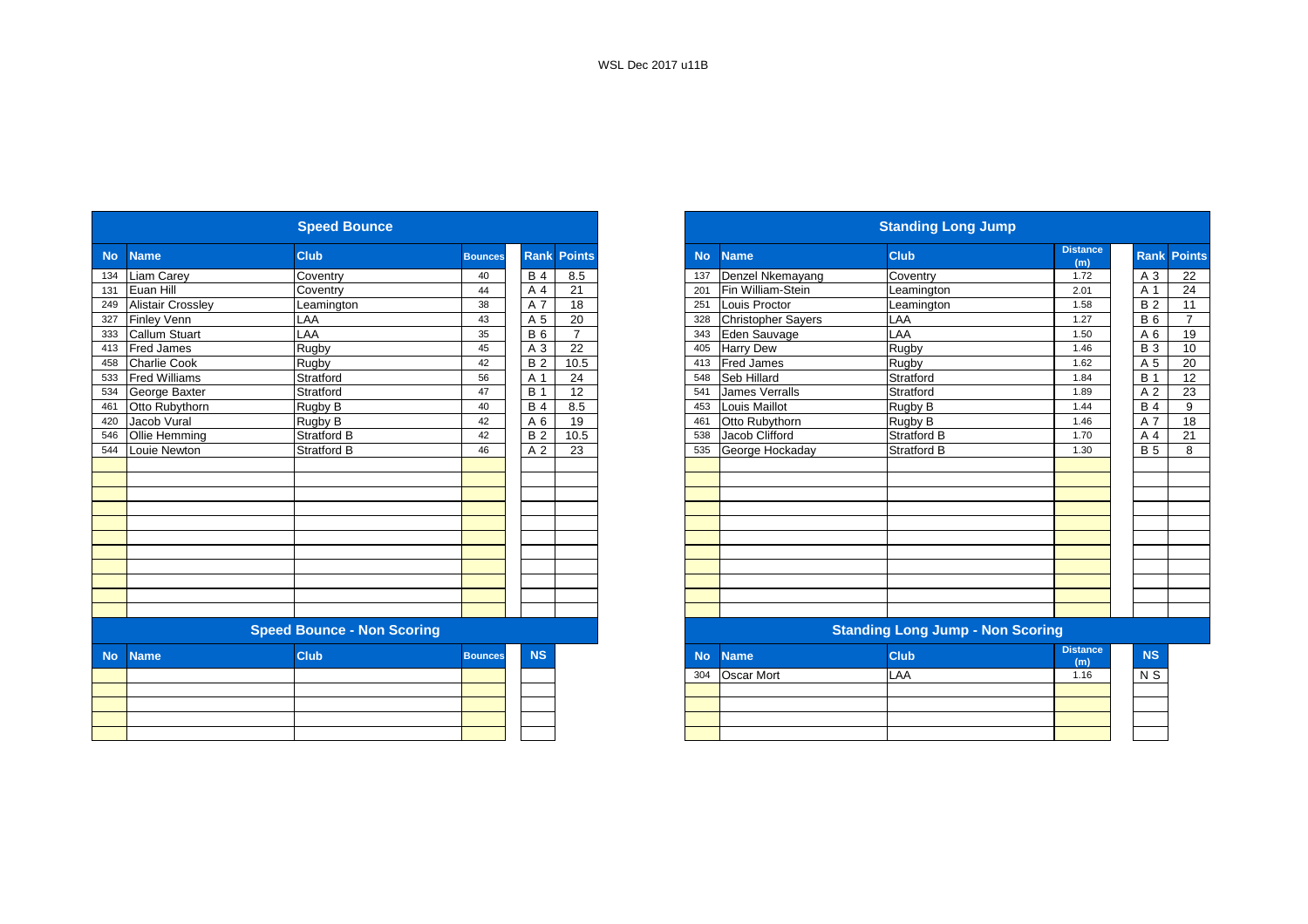| <b>Vertical Jump</b> |                           |                                    |                                      |                |                    |  |  |  |  |  |  |  |
|----------------------|---------------------------|------------------------------------|--------------------------------------|----------------|--------------------|--|--|--|--|--|--|--|
| <b>No</b>            | <b>Name</b>               | Club                               | <b>Distance</b><br>(cm)              |                | <b>Rank Points</b> |  |  |  |  |  |  |  |
| 136                  | <b>Rhys Esling</b>        | Coventry                           | 36                                   | <b>B</b> 1     | 12                 |  |  |  |  |  |  |  |
| 138                  | Noah Thomas               | Coventry                           | 40                                   | A 2            | 23                 |  |  |  |  |  |  |  |
| 218                  | Aiden Vosper              | Leamington                         | 30                                   | A 7            | 18                 |  |  |  |  |  |  |  |
| 251                  | Louis Proctor             | Leamington                         | 28                                   | <b>B</b> 5     | 7.5                |  |  |  |  |  |  |  |
| 333                  | Callum Stuart             | LAA                                | 33                                   | A 6            | 19                 |  |  |  |  |  |  |  |
| 304                  | Oscar Mort                | LAA                                | 26                                   | <b>B7</b>      | 6                  |  |  |  |  |  |  |  |
| 405                  | <b>Harry Dew</b>          | Rugby                              | 35                                   | <b>B2</b>      | 11                 |  |  |  |  |  |  |  |
| 403                  | <b>Robbie Dale</b>        | Rugby                              | 36                                   | A 5            | 20                 |  |  |  |  |  |  |  |
| 534                  | George Baxter             | Stratford                          | 34                                   | <b>B</b> 3     | 10                 |  |  |  |  |  |  |  |
| 543                  | <b>Linden Williams</b>    | Stratford                          | 38                                   | A <sub>3</sub> | 21.5               |  |  |  |  |  |  |  |
| 406                  | Philip Eaton              | Rugby B                            | 28                                   | <b>B5</b>      | 7.5                |  |  |  |  |  |  |  |
| 407                  | Dominic Eversden          | Rugby B                            | 38                                   | A <sub>3</sub> | 21.5               |  |  |  |  |  |  |  |
| 544                  | Louie Newton              | <b>Stratford B</b>                 | 32                                   | <b>B4</b>      | 9                  |  |  |  |  |  |  |  |
| 542                  | Johnnie ChuteChute        | <b>Stratford B</b>                 | 41                                   | A 1            | 24                 |  |  |  |  |  |  |  |
|                      |                           |                                    |                                      |                |                    |  |  |  |  |  |  |  |
|                      |                           |                                    |                                      |                |                    |  |  |  |  |  |  |  |
|                      |                           |                                    |                                      |                |                    |  |  |  |  |  |  |  |
|                      |                           |                                    |                                      |                |                    |  |  |  |  |  |  |  |
|                      |                           |                                    |                                      |                |                    |  |  |  |  |  |  |  |
|                      |                           |                                    |                                      |                |                    |  |  |  |  |  |  |  |
|                      |                           |                                    |                                      |                |                    |  |  |  |  |  |  |  |
|                      |                           |                                    |                                      |                |                    |  |  |  |  |  |  |  |
|                      |                           |                                    |                                      |                |                    |  |  |  |  |  |  |  |
|                      |                           |                                    |                                      |                |                    |  |  |  |  |  |  |  |
|                      |                           | <b>Vertical Jump - Non Scoring</b> |                                      |                |                    |  |  |  |  |  |  |  |
| <b>No</b>            | <b>Name</b>               | Club                               | <b>Distance</b><br>(c <sub>m</sub> ) | <b>NS</b>      |                    |  |  |  |  |  |  |  |
| 328                  | <b>Christopher Sayers</b> | LAA                                | 32                                   | N S            |                    |  |  |  |  |  |  |  |
| 343                  | Eden Sauvage              | <b>LAA</b>                         | 24                                   | N <sub>S</sub> |                    |  |  |  |  |  |  |  |
|                      |                           |                                    |                                      |                |                    |  |  |  |  |  |  |  |
|                      |                           |                                    |                                      |                |                    |  |  |  |  |  |  |  |
|                      |                           |                                    |                                      |                |                    |  |  |  |  |  |  |  |

|                                    | <b>Vertical Jump</b> |                         |            |                    |  |  |  |  |  |
|------------------------------------|----------------------|-------------------------|------------|--------------------|--|--|--|--|--|
|                                    | <b>Club</b>          | <b>Distance</b><br>(cm) |            | <b>Rank Points</b> |  |  |  |  |  |
|                                    | Coventry             | 36                      | <b>B</b> 1 | 12                 |  |  |  |  |  |
|                                    | Coventry             | 40                      | A 2        | 23                 |  |  |  |  |  |
|                                    | Leamington           | 30                      | A 7        | 18                 |  |  |  |  |  |
| Louis Proctor                      | Leamington           | 28                      | <b>B</b> 5 | 7.5                |  |  |  |  |  |
| <b>Callum Stuart</b>               | LAA                  | 33                      | A 6        | 19                 |  |  |  |  |  |
| <b>Oscar Mort</b>                  | LAA                  | 26                      | <b>B</b> 7 | 6                  |  |  |  |  |  |
| <b>Harry Dew</b>                   | Rugby                | 35                      | <b>B2</b>  | 11                 |  |  |  |  |  |
| Robbie Dale                        | Rugby                | 36                      | A 5        | 20                 |  |  |  |  |  |
| George Baxter                      | Stratford            | 34                      | <b>B</b> 3 | 10                 |  |  |  |  |  |
| <b>Linden Williams</b>             | Stratford            | 38                      | A 3        | 21.5               |  |  |  |  |  |
| <b>Philip Eaton</b>                | Rugby B              | 28                      | <b>B</b> 5 | 7.5                |  |  |  |  |  |
| Dominic Eversden                   | Rugby B              | 38                      | A 3        | 21.5               |  |  |  |  |  |
| Louie Newton                       | <b>Stratford B</b>   | 32                      | <b>B</b> 4 | 9                  |  |  |  |  |  |
| 542 Johnnie ChuteChute             | <b>Stratford B</b>   | 41                      | A 1        | 24                 |  |  |  |  |  |
|                                    |                      |                         |            |                    |  |  |  |  |  |
|                                    |                      |                         |            |                    |  |  |  |  |  |
|                                    |                      |                         |            |                    |  |  |  |  |  |
|                                    |                      |                         |            |                    |  |  |  |  |  |
|                                    |                      |                         |            |                    |  |  |  |  |  |
|                                    |                      |                         |            |                    |  |  |  |  |  |
|                                    |                      |                         |            |                    |  |  |  |  |  |
|                                    |                      |                         |            |                    |  |  |  |  |  |
|                                    |                      |                         |            |                    |  |  |  |  |  |
|                                    |                      |                         |            |                    |  |  |  |  |  |
| <b>Vertical Jump - Non Scoring</b> |                      |                         |            |                    |  |  |  |  |  |
| <b>Name</b>                        | <b>Club</b>          | <b>Distance</b><br>(cm) | <b>NS</b>  |                    |  |  |  |  |  |
| <b>Christopher Sayers</b>          | LAA                  | 32                      | N S        |                    |  |  |  |  |  |
| 343 Eden Sauvage                   | LAA                  | 24                      | $N$ S      |                    |  |  |  |  |  |
|                                    |                      |                         |            |                    |  |  |  |  |  |
|                                    |                      |                         |            |                    |  |  |  |  |  |
|                                    |                      |                         |            |                    |  |  |  |  |  |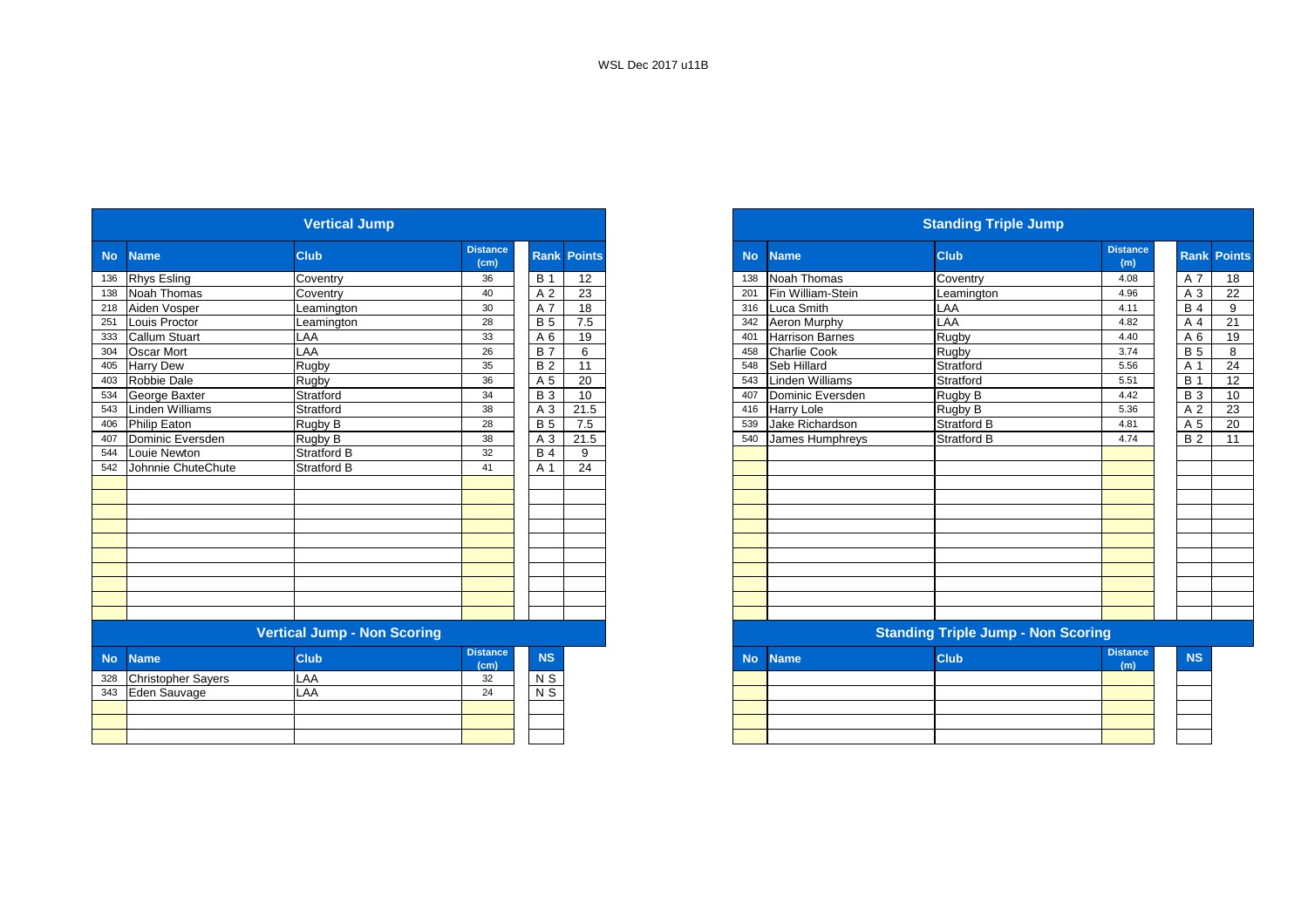| <b>Rank Points</b><br><b>Club</b><br>Dis(m)<br><b>Name</b><br><b>Rhys Esling</b><br>Coventry<br>A 5<br>5.00<br>20<br>Denzel Nkemayang<br>Coventry<br><b>B2</b><br>5.00<br>10.5<br>Fin William-Stein<br>A 3<br>22<br>6.25<br>Leamington<br><b>B</b> 1<br>12<br>Louis Proctor<br>5.25<br>Leamington<br>LAA<br>23<br>Luca Smith<br>A 2<br>316<br>6.50<br>LAA<br><b>B</b> 7<br>Eden Sauvage<br>6<br>3.00<br>24<br>Rugby<br><b>Harrison Barnes</b><br>7.00<br>A 1<br><b>Josh Mozley</b><br>Rugby<br>9<br>4.75<br><b>B4</b><br>Will Poulton<br>21<br>Stratford<br>5.75<br>A 4<br><b>Fred Williams</b><br><b>B2</b><br>5.00<br>10.5<br>Stratford<br>Philip Eaton<br>4.50<br>A 7<br>18<br>Rugby B<br>Otto Rubythorn<br>Rugby B<br>4.50<br><b>B</b> 5<br>8<br>19<br>4.75<br>Johnnie ChuteChute<br><b>Stratford B</b><br>A 6<br><b>B</b> 6<br>George Hockaday<br><b>Stratford B</b><br>3.50<br>$\overline{7}$<br><b>Chest Push - Non Scoring</b><br><b>NS</b><br><b>Club</b><br><b>Name</b><br>Dis (m)<br><b>Christopher Sayers</b><br>LAA<br>$\overline{N}$<br>4.25 |           | <b>Chest Push</b> |  |  |  |  |  |  |  |  |  |  |
|------------------------------------------------------------------------------------------------------------------------------------------------------------------------------------------------------------------------------------------------------------------------------------------------------------------------------------------------------------------------------------------------------------------------------------------------------------------------------------------------------------------------------------------------------------------------------------------------------------------------------------------------------------------------------------------------------------------------------------------------------------------------------------------------------------------------------------------------------------------------------------------------------------------------------------------------------------------------------------------------------------------------------------------------------------|-----------|-------------------|--|--|--|--|--|--|--|--|--|--|
| 134                                                                                                                                                                                                                                                                                                                                                                                                                                                                                                                                                                                                                                                                                                                                                                                                                                                                                                                                                                                                                                                        | <b>No</b> |                   |  |  |  |  |  |  |  |  |  |  |
| 131<br>304<br>401<br>460<br>406                                                                                                                                                                                                                                                                                                                                                                                                                                                                                                                                                                                                                                                                                                                                                                                                                                                                                                                                                                                                                            | 136       |                   |  |  |  |  |  |  |  |  |  |  |
| 218<br>249<br>316<br>403<br>549<br>550<br>546<br><b>No</b>                                                                                                                                                                                                                                                                                                                                                                                                                                                                                                                                                                                                                                                                                                                                                                                                                                                                                                                                                                                                 | 137       |                   |  |  |  |  |  |  |  |  |  |  |
| 538                                                                                                                                                                                                                                                                                                                                                                                                                                                                                                                                                                                                                                                                                                                                                                                                                                                                                                                                                                                                                                                        | 201       |                   |  |  |  |  |  |  |  |  |  |  |
|                                                                                                                                                                                                                                                                                                                                                                                                                                                                                                                                                                                                                                                                                                                                                                                                                                                                                                                                                                                                                                                            | 251       |                   |  |  |  |  |  |  |  |  |  |  |
| Oscar Mort                                                                                                                                                                                                                                                                                                                                                                                                                                                                                                                                                                                                                                                                                                                                                                                                                                                                                                                                                                                                                                                 |           |                   |  |  |  |  |  |  |  |  |  |  |
| <b>Harrison Barnes</b><br>Robbie Dale                                                                                                                                                                                                                                                                                                                                                                                                                                                                                                                                                                                                                                                                                                                                                                                                                                                                                                                                                                                                                      | 343       |                   |  |  |  |  |  |  |  |  |  |  |
|                                                                                                                                                                                                                                                                                                                                                                                                                                                                                                                                                                                                                                                                                                                                                                                                                                                                                                                                                                                                                                                            | 401       |                   |  |  |  |  |  |  |  |  |  |  |
| Tom Weaver<br>Will Poulton                                                                                                                                                                                                                                                                                                                                                                                                                                                                                                                                                                                                                                                                                                                                                                                                                                                                                                                                                                                                                                 | 417       |                   |  |  |  |  |  |  |  |  |  |  |
|                                                                                                                                                                                                                                                                                                                                                                                                                                                                                                                                                                                                                                                                                                                                                                                                                                                                                                                                                                                                                                                            | 550       |                   |  |  |  |  |  |  |  |  |  |  |
| Alex Dulgheru                                                                                                                                                                                                                                                                                                                                                                                                                                                                                                                                                                                                                                                                                                                                                                                                                                                                                                                                                                                                                                              | 533       |                   |  |  |  |  |  |  |  |  |  |  |
| <b>Philip Eaton</b>                                                                                                                                                                                                                                                                                                                                                                                                                                                                                                                                                                                                                                                                                                                                                                                                                                                                                                                                                                                                                                        | 406       |                   |  |  |  |  |  |  |  |  |  |  |
| Ollie Hemming                                                                                                                                                                                                                                                                                                                                                                                                                                                                                                                                                                                                                                                                                                                                                                                                                                                                                                                                                                                                                                              | 461       |                   |  |  |  |  |  |  |  |  |  |  |
| Jacob Clifford                                                                                                                                                                                                                                                                                                                                                                                                                                                                                                                                                                                                                                                                                                                                                                                                                                                                                                                                                                                                                                             | 542       |                   |  |  |  |  |  |  |  |  |  |  |
|                                                                                                                                                                                                                                                                                                                                                                                                                                                                                                                                                                                                                                                                                                                                                                                                                                                                                                                                                                                                                                                            | 535       |                   |  |  |  |  |  |  |  |  |  |  |
|                                                                                                                                                                                                                                                                                                                                                                                                                                                                                                                                                                                                                                                                                                                                                                                                                                                                                                                                                                                                                                                            |           |                   |  |  |  |  |  |  |  |  |  |  |
|                                                                                                                                                                                                                                                                                                                                                                                                                                                                                                                                                                                                                                                                                                                                                                                                                                                                                                                                                                                                                                                            |           |                   |  |  |  |  |  |  |  |  |  |  |
|                                                                                                                                                                                                                                                                                                                                                                                                                                                                                                                                                                                                                                                                                                                                                                                                                                                                                                                                                                                                                                                            |           |                   |  |  |  |  |  |  |  |  |  |  |
|                                                                                                                                                                                                                                                                                                                                                                                                                                                                                                                                                                                                                                                                                                                                                                                                                                                                                                                                                                                                                                                            |           |                   |  |  |  |  |  |  |  |  |  |  |
|                                                                                                                                                                                                                                                                                                                                                                                                                                                                                                                                                                                                                                                                                                                                                                                                                                                                                                                                                                                                                                                            |           |                   |  |  |  |  |  |  |  |  |  |  |
|                                                                                                                                                                                                                                                                                                                                                                                                                                                                                                                                                                                                                                                                                                                                                                                                                                                                                                                                                                                                                                                            |           |                   |  |  |  |  |  |  |  |  |  |  |
|                                                                                                                                                                                                                                                                                                                                                                                                                                                                                                                                                                                                                                                                                                                                                                                                                                                                                                                                                                                                                                                            |           |                   |  |  |  |  |  |  |  |  |  |  |
|                                                                                                                                                                                                                                                                                                                                                                                                                                                                                                                                                                                                                                                                                                                                                                                                                                                                                                                                                                                                                                                            |           |                   |  |  |  |  |  |  |  |  |  |  |
|                                                                                                                                                                                                                                                                                                                                                                                                                                                                                                                                                                                                                                                                                                                                                                                                                                                                                                                                                                                                                                                            |           |                   |  |  |  |  |  |  |  |  |  |  |
| <b>Name</b>                                                                                                                                                                                                                                                                                                                                                                                                                                                                                                                                                                                                                                                                                                                                                                                                                                                                                                                                                                                                                                                |           |                   |  |  |  |  |  |  |  |  |  |  |
|                                                                                                                                                                                                                                                                                                                                                                                                                                                                                                                                                                                                                                                                                                                                                                                                                                                                                                                                                                                                                                                            |           |                   |  |  |  |  |  |  |  |  |  |  |
|                                                                                                                                                                                                                                                                                                                                                                                                                                                                                                                                                                                                                                                                                                                                                                                                                                                                                                                                                                                                                                                            | <b>No</b> |                   |  |  |  |  |  |  |  |  |  |  |
|                                                                                                                                                                                                                                                                                                                                                                                                                                                                                                                                                                                                                                                                                                                                                                                                                                                                                                                                                                                                                                                            | 328       |                   |  |  |  |  |  |  |  |  |  |  |
|                                                                                                                                                                                                                                                                                                                                                                                                                                                                                                                                                                                                                                                                                                                                                                                                                                                                                                                                                                                                                                                            |           |                   |  |  |  |  |  |  |  |  |  |  |
|                                                                                                                                                                                                                                                                                                                                                                                                                                                                                                                                                                                                                                                                                                                                                                                                                                                                                                                                                                                                                                                            |           |                   |  |  |  |  |  |  |  |  |  |  |
|                                                                                                                                                                                                                                                                                                                                                                                                                                                                                                                                                                                                                                                                                                                                                                                                                                                                                                                                                                                                                                                            |           |                   |  |  |  |  |  |  |  |  |  |  |
|                                                                                                                                                                                                                                                                                                                                                                                                                                                                                                                                                                                                                                                                                                                                                                                                                                                                                                                                                                                                                                                            |           |                   |  |  |  |  |  |  |  |  |  |  |

|                           | <b>Chest Push</b>               |         |                              |           |                          | <b>Soft Javelin</b>               |         |                    |
|---------------------------|---------------------------------|---------|------------------------------|-----------|--------------------------|-----------------------------------|---------|--------------------|
| <b>Name</b>               | <b>Club</b>                     | Dis (m) | <b>Rank Points</b>           | <b>No</b> | Name                     | <b>Club</b>                       | Dis (m) | <b>Rank Points</b> |
| <b>Rhys Esling</b>        | Coventry                        | 5.00    | A 5<br>20                    | 134       | Liam Carey               | Coventry                          | 17.00   | A 2                |
| Denzel Nkemayang          | Coventry                        | 5.00    | <b>B2</b><br>10.5            | 131       | Euan Hill                | Coventry                          | 14.00   | <b>B2</b>          |
| Fin William-Stein         | Leamington                      | 6.25    | 22<br>A 3                    | 218       | Aiden Vosper             | Leamington                        | 11.00   | <b>B</b> 3         |
| Louis Proctor             | Leamington                      | 5.25    | 12<br><b>B</b> 1             | 249       | <b>Alistair Crossley</b> | Leamington                        | 18.00   | A 1                |
| Luca Smith                | LAA                             | 6.50    | 23<br>A 2                    | 316       | Luca Smith               | LAA                               | 15.00   | A 6                |
| Eden Sauvage              | LAA                             | 3.00    | <b>B</b> 7<br>6              | 304       | <b>Oscar Mort</b>        | LAA                               | 10.00   | <b>B</b> 5         |
| <b>Harrison Barnes</b>    | Rugby                           | 7.00    | 24<br>A 1                    | 401       | <b>Harrison Barnes</b>   | Rugby                             | 17.00   | A 2                |
| Josh Mozley               | Rugby                           | 4.75    | <b>B</b> 4<br>9              | 403       | Robbie Dale              | <b>Rugby</b>                      | 10.00   | <b>B</b> 5         |
| <b>Will Poulton</b>       | Stratford                       | 5.75    | 21<br>A 4                    | 549       | Tom Weaver               | Stratford                         | 16.00   | A 4                |
| <b>Fred Williams</b>      | Stratford                       | 5.00    | <b>B2</b><br>10.5            | 550       | <b>Will Poulton</b>      | Stratford                         | 15.00   | <b>B</b> 1         |
| Philip Eaton              | Rugby B                         | 4.50    | A 7<br>18                    | 460       | Alex Dulgheru            | Rugby B                           | 8.00    | A 7                |
| Otto Rubythorn            | Rugby B                         | 4.50    | <b>B</b> 5<br>8              | 406       | Philip Eaton             | Rugby B                           | 7.00    | <b>B</b> 7         |
| Johnnie ChuteChute        | <b>Stratford B</b>              | 4.75    | 19<br>A 6                    | 546       | Ollie Hemming            | <b>Stratford B</b>                | 16.00   | A 4                |
| George Hockaday           | Stratford B                     | 3.50    | $\overline{7}$<br><b>B</b> 6 | 538       | Jacob Clifford           | <b>Stratford B</b>                | 11.00   | <b>B3</b>          |
|                           |                                 |         |                              |           |                          |                                   |         |                    |
|                           |                                 |         |                              |           |                          |                                   |         |                    |
|                           |                                 |         |                              |           |                          |                                   |         |                    |
|                           |                                 |         |                              |           |                          |                                   |         |                    |
|                           |                                 |         |                              |           |                          |                                   |         |                    |
|                           |                                 |         |                              |           |                          |                                   |         |                    |
|                           |                                 |         |                              |           |                          |                                   |         |                    |
|                           |                                 |         |                              |           |                          |                                   |         |                    |
|                           |                                 |         |                              |           |                          |                                   |         |                    |
|                           |                                 |         |                              |           |                          |                                   |         |                    |
|                           | <b>Chest Push - Non Scoring</b> |         |                              |           |                          | <b>Soft Javelin - Non Scoring</b> |         |                    |
| <b>Name</b>               | <b>Club</b>                     | Dis(m)  | <b>NS</b>                    | <b>No</b> | <b>Name</b>              | <b>Club</b>                       | Dis (m) | <b>NS</b>          |
| <b>Christopher Sayers</b> | LAA                             | 4.25    | N S                          |           |                          |                                   |         |                    |
|                           |                                 |         |                              |           |                          |                                   |         |                    |
|                           |                                 |         |                              |           |                          |                                   |         |                    |
|                           |                                 |         |                              |           |                          |                                   |         |                    |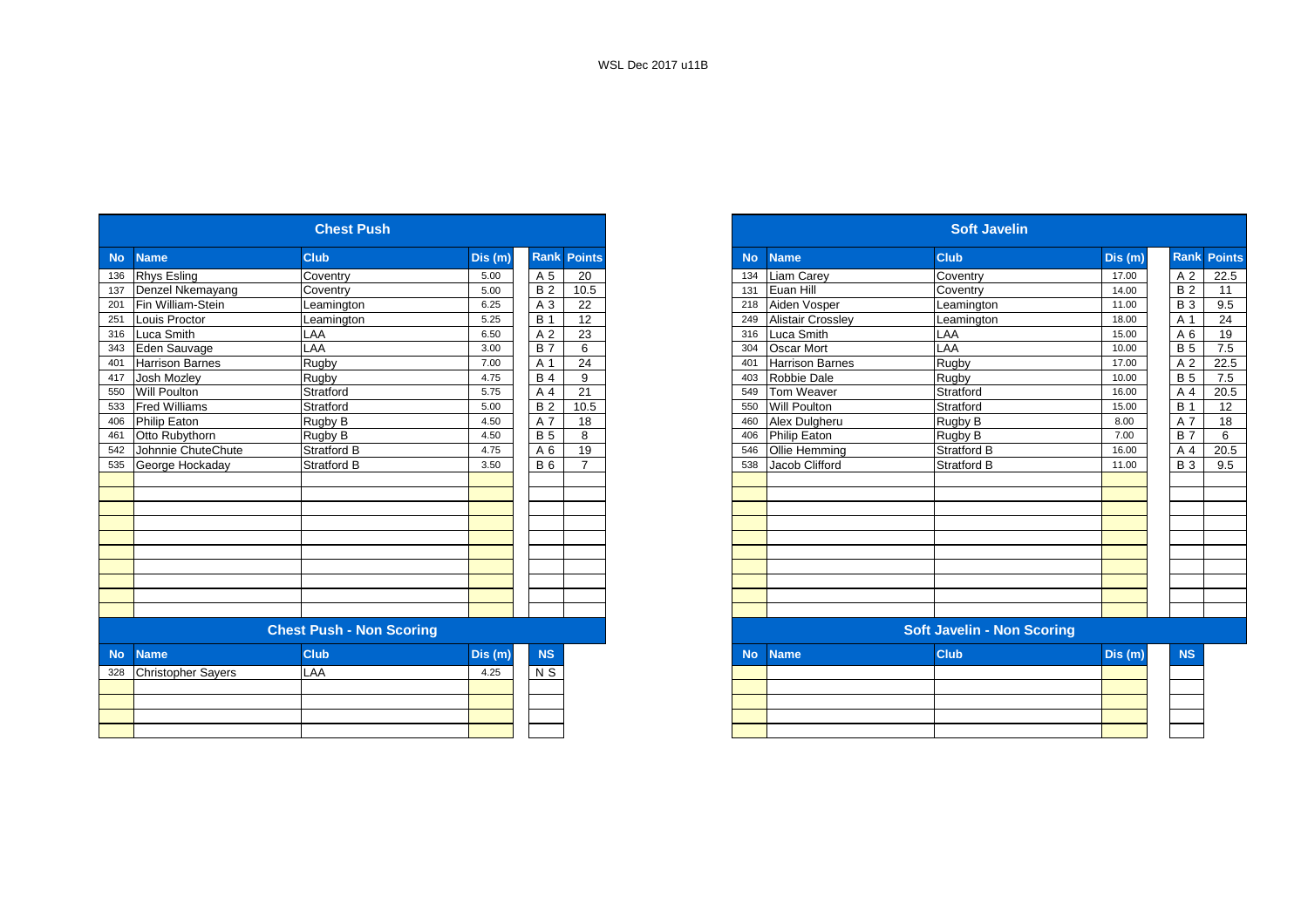# WSL Dec 2017 u11B

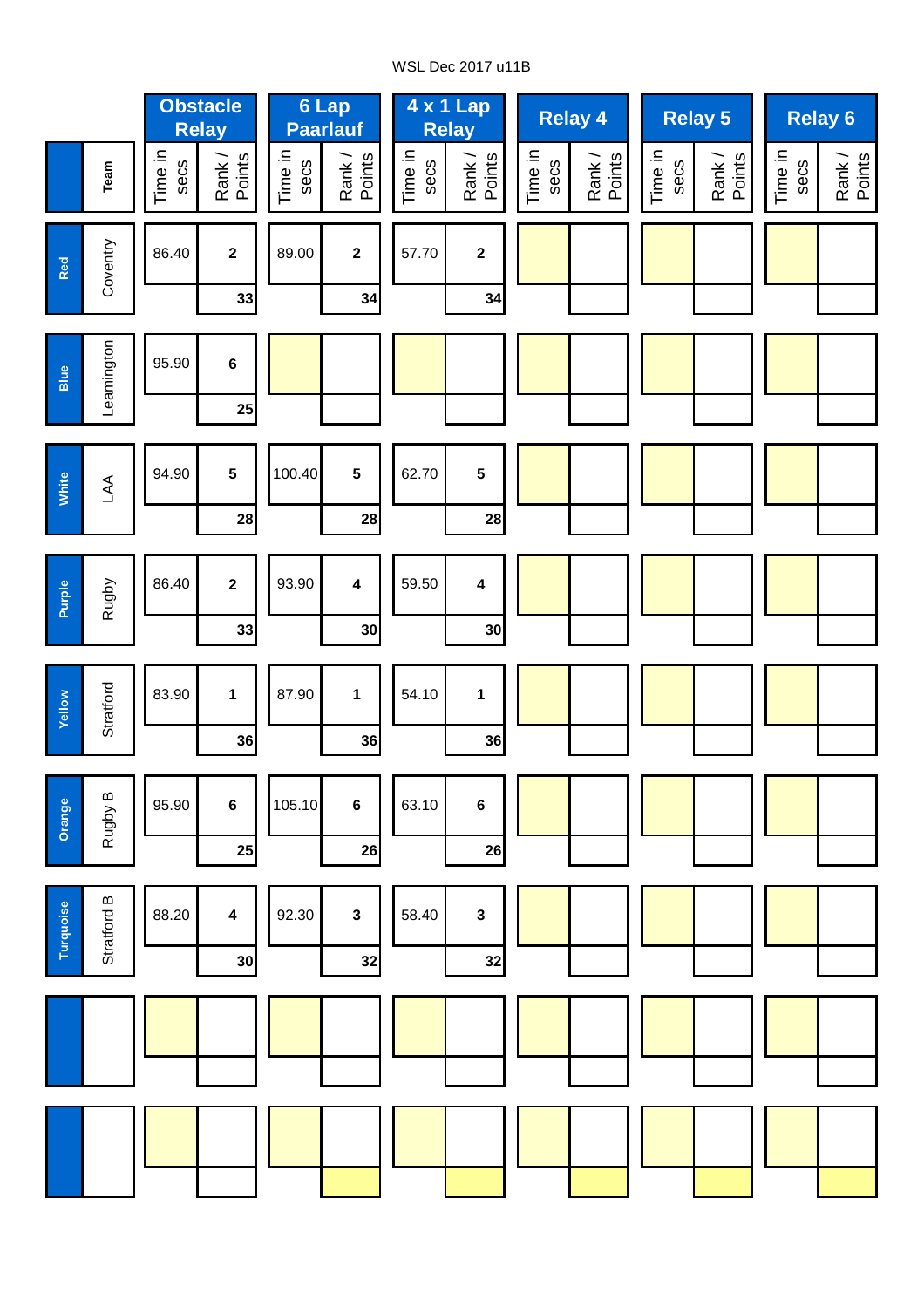**Coventry Sports Centre Warwickshire Sportshall League** 

|              |                   | 1 December 2017             | Red          | <b>Blue</b>    | White          | <b>Purple</b> | Yellow           | <b>Turquoise</b>   |  |  |  |  |
|--------------|-------------------|-----------------------------|--------------|----------------|----------------|---------------|------------------|--------------------|--|--|--|--|
|              |                   | <b>Under 13 - Girls</b>     | Coventry     | Leamington     | LAA            | Rugby         | <b>Stratford</b> | <b>Stratford B</b> |  |  |  |  |
|              |                   | 2 Lap Race                  | 34           | 31             | 31             |               | 36               | 28                 |  |  |  |  |
|              | <b>Individual</b> | 4 Lap Race                  | 32           | 29             | 24             |               | 34               | 33                 |  |  |  |  |
| TRACK        |                   | 6 Lap Race                  | 24           | 21             |                |               | 22               | 23                 |  |  |  |  |
|              |                   | <b>Obstacle Relay</b>       | 30           | 32             |                |               | 36               | 34                 |  |  |  |  |
|              | Relay             | 8 Lap Paarlauf              | 30           | 28             | 36             |               | 32               | 34                 |  |  |  |  |
|              |                   | 4 x 2 Lap Relay             | 32           | 30             |                |               | 36               | 34                 |  |  |  |  |
|              |                   |                             |              |                |                |               |                  |                    |  |  |  |  |
|              |                   | <b>Speed Bounce</b>         | 30           | 35             | 28             |               | 35               | 32                 |  |  |  |  |
|              |                   | <b>Standing Long Jump</b>   | 33           | 29.5           | 24             |               | 35               | 30.5               |  |  |  |  |
|              | Jumps             | <b>Vertical Jump</b>        | 36           | 29             | 32             |               | 34               | 29                 |  |  |  |  |
| <b>FIELD</b> |                   | <b>Standing Triple Jump</b> | 32           | 29             | 29             |               | 36               | 34                 |  |  |  |  |
|              | <b>Throws</b>     | <b>Shot Put</b>             | 30           | 30             | 33             |               | 35               | 32                 |  |  |  |  |
|              |                   | <b>Total</b>                | 343          | 323.5          | 237            |               | 371              | 343.5              |  |  |  |  |
|              |                   | <b>Overall Position</b>     | $\mathbf{3}$ | $\overline{4}$ | 5 <sup>5</sup> |               | $\vert 1 \vert$  | $\mathbf{2}$       |  |  |  |  |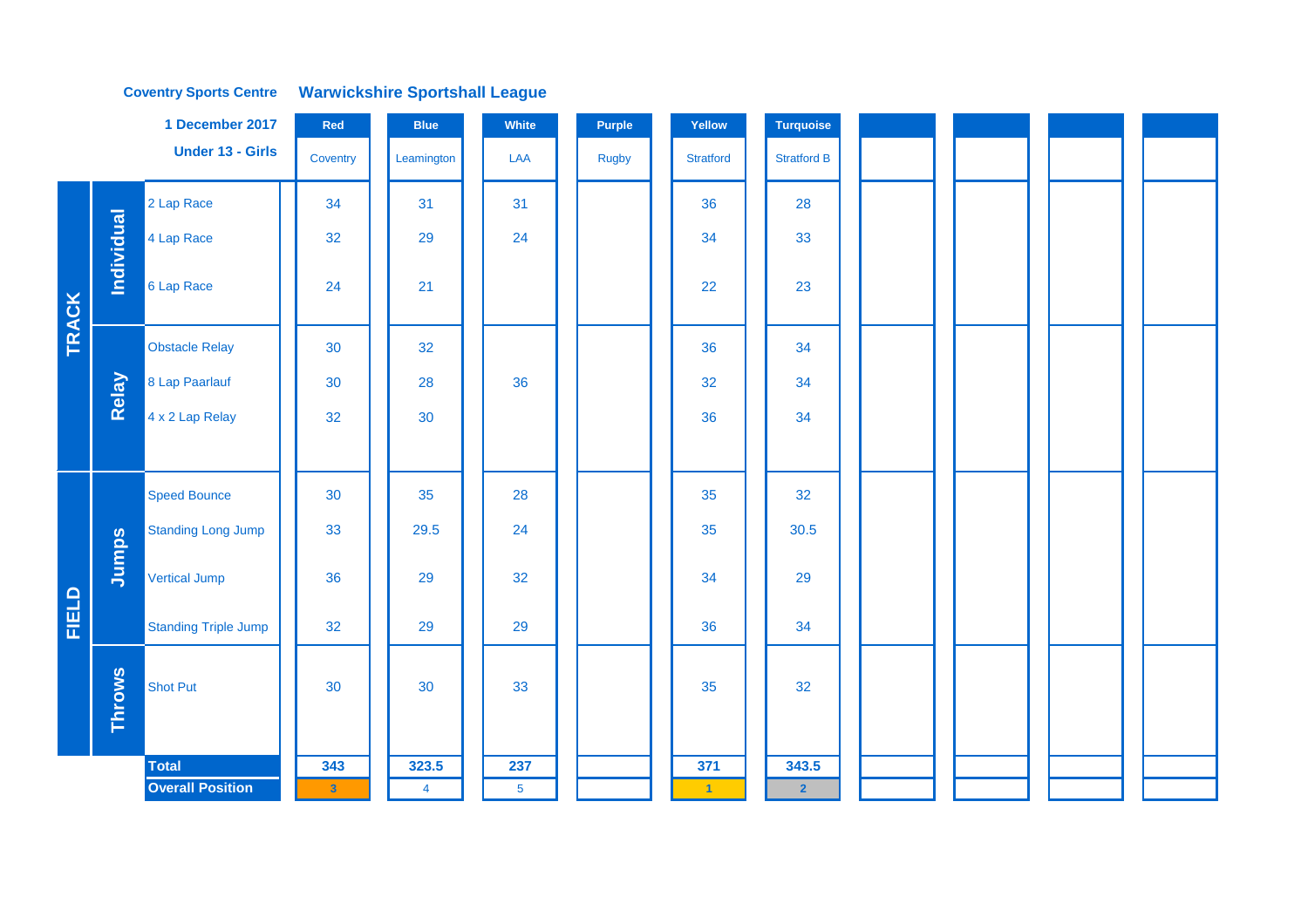|           | 2 Lap Race             |                          |             |                 |               |  |  |  |  |  |
|-----------|------------------------|--------------------------|-------------|-----------------|---------------|--|--|--|--|--|
| <b>No</b> | <b>Name</b>            | <b>Club</b>              | <b>Time</b> | Rank            | <b>Points</b> |  |  |  |  |  |
| 524       | <b>Caitlin Buckley</b> | Stratford                | 26.3        | A 1             | 24            |  |  |  |  |  |
| 207       | Robin Greenwood        | Leamington               | 27          | A 3             | 22            |  |  |  |  |  |
| 528       | Sofia Wood             | <b>Stratford B</b>       | 27.7        | A 5             | 20            |  |  |  |  |  |
| 118       | Rhianna O'Connor       | Coventry                 | 28.1        | $\overline{B2}$ | 11            |  |  |  |  |  |
| 318       | Imogen George          | LAA                      | 28.7        | <b>B3</b>       | 10            |  |  |  |  |  |
| 119       | <b>Temi Lawal</b>      | Coventry                 | 26.5        | A 2             | 23            |  |  |  |  |  |
| 529       | Sophie Ross            | Stratford                | 26.5        | <b>B</b> 1      | 12            |  |  |  |  |  |
| 321       | <b>Lylia Swallow</b>   | LAA                      | 27.5        | A 4             | 21            |  |  |  |  |  |
| 230       | <b>Isobel McArthur</b> | Leamington               | 29.2        | <b>B</b> 4      | 9             |  |  |  |  |  |
| 527       | <b>Hannah Curtis</b>   | Stratford B              | 30          | <b>B</b> 5      | 8             |  |  |  |  |  |
|           |                        |                          |             |                 |               |  |  |  |  |  |
|           |                        |                          |             |                 |               |  |  |  |  |  |
|           |                        |                          |             |                 |               |  |  |  |  |  |
|           |                        |                          |             |                 |               |  |  |  |  |  |
|           |                        |                          |             |                 |               |  |  |  |  |  |
|           |                        |                          |             |                 |               |  |  |  |  |  |
|           |                        |                          |             |                 |               |  |  |  |  |  |
|           |                        |                          |             |                 |               |  |  |  |  |  |
|           |                        | 2 Lap Race - Non Scoring |             |                 |               |  |  |  |  |  |
|           |                        |                          |             |                 |               |  |  |  |  |  |
| <b>No</b> | <b>Name</b>            | <b>Club</b>              | <b>Time</b> | <b>NS</b>       |               |  |  |  |  |  |
|           |                        |                          |             |                 |               |  |  |  |  |  |
|           |                        |                          |             |                 |               |  |  |  |  |  |
|           |                        |                          |             |                 |               |  |  |  |  |  |
|           |                        |                          |             |                 |               |  |  |  |  |  |

| 2 Lap Race               |                        |                    |             |             |                 |  |  |  |  |
|--------------------------|------------------------|--------------------|-------------|-------------|-----------------|--|--|--|--|
|                          | <b>Name</b>            | <b>Club</b>        | <b>Time</b> | <b>Rank</b> | <b>Points</b>   |  |  |  |  |
|                          | Caitlin Buckley        | Stratford          | 26.3        | A 1         | 24              |  |  |  |  |
|                          | Robin Greenwood        | Leamington         | 27          | A 3         | $\overline{22}$ |  |  |  |  |
|                          | Sofia Wood             | <b>Stratford B</b> | 27.7        | A 5         | 20              |  |  |  |  |
|                          | Rhianna O'Connor       | Coventry           | 28.1        | <b>B2</b>   | 11              |  |  |  |  |
|                          | Imogen George          | LAA                | 28.7        | <b>B</b> 3  | 10              |  |  |  |  |
|                          | Temi Lawal             | Coventry           | 26.5        | A 2         | 23              |  |  |  |  |
|                          | Sophie Ross            | Stratford          | 26.5        | <b>B</b> 1  | 12              |  |  |  |  |
|                          | <b>Lylia Swallow</b>   | LAA                | 27.5        | A 4         | 21              |  |  |  |  |
|                          | <b>Isobel McArthur</b> | Leamington         | 29.2        | <b>B4</b>   | 9               |  |  |  |  |
|                          | Hannah Curtis          | <b>Stratford B</b> | 30          | <b>B</b> 5  | 8               |  |  |  |  |
|                          |                        |                    |             |             |                 |  |  |  |  |
|                          |                        |                    |             |             |                 |  |  |  |  |
|                          |                        |                    |             |             |                 |  |  |  |  |
|                          |                        |                    |             |             |                 |  |  |  |  |
|                          |                        |                    |             |             |                 |  |  |  |  |
|                          |                        |                    |             |             |                 |  |  |  |  |
|                          |                        |                    |             |             |                 |  |  |  |  |
|                          |                        |                    |             |             |                 |  |  |  |  |
|                          |                        |                    |             |             |                 |  |  |  |  |
|                          |                        |                    |             |             |                 |  |  |  |  |
|                          |                        |                    |             |             |                 |  |  |  |  |
| 2 Lap Race - Non Scoring |                        |                    |             |             |                 |  |  |  |  |
| <b>No</b>                | <b>Name</b>            | <b>Club</b>        | <b>Time</b> | <b>NS</b>   |                 |  |  |  |  |
|                          |                        |                    |             |             |                 |  |  |  |  |
|                          |                        |                    |             |             |                 |  |  |  |  |

|  | the contract of the contract of the contract of the contract of the contract of the contract of the contract of |  |  |
|--|-----------------------------------------------------------------------------------------------------------------|--|--|
|  |                                                                                                                 |  |  |
|  |                                                                                                                 |  |  |
|  |                                                                                                                 |  |  |
|  |                                                                                                                 |  |  |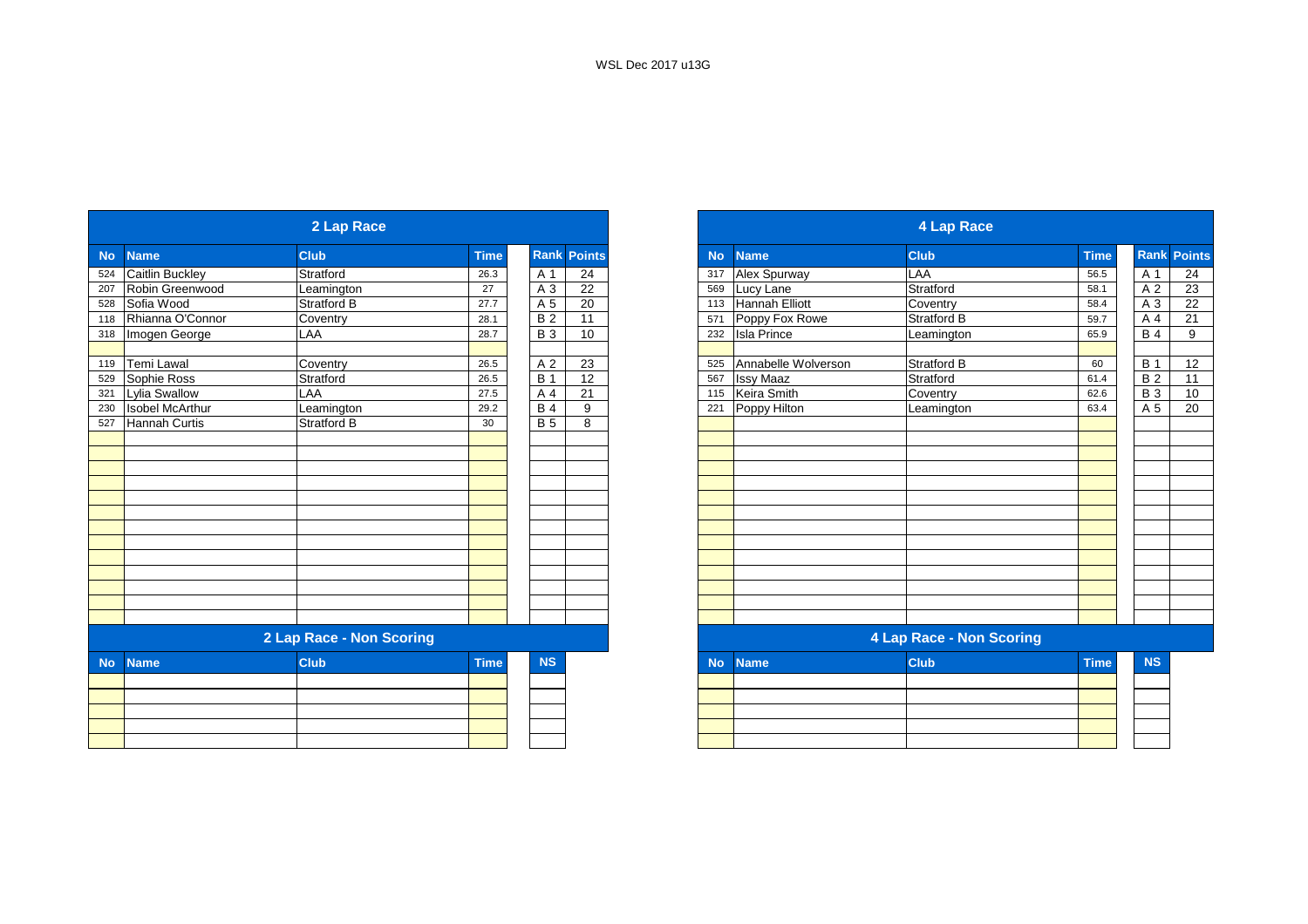|           |                      | <b>6 Lap Race</b>               |             |           |                    |
|-----------|----------------------|---------------------------------|-------------|-----------|--------------------|
| <b>No</b> | <b>Name</b>          | <b>Club</b>                     | <b>Time</b> |           | <b>Rank Points</b> |
|           | 113 Hannah Elliott   | Coventry                        | 95          | A 1       | 24                 |
| 526       | <b>Tullah Searle</b> | Stratford B                     | 95.1        | A 2       | 23                 |
|           | 572 Sophie Smart     | Stratford                       | 97.1        | A 3       | 22                 |
|           | 226 Alice Lim        | Leamington                      | 106         | A 4       | 21                 |
|           |                      |                                 |             |           |                    |
|           |                      |                                 |             |           |                    |
|           |                      |                                 |             |           |                    |
|           |                      |                                 |             |           |                    |
|           |                      |                                 |             |           |                    |
|           |                      |                                 |             |           |                    |
|           |                      |                                 |             |           |                    |
|           |                      |                                 |             |           |                    |
|           |                      |                                 |             |           |                    |
|           |                      |                                 |             |           |                    |
|           |                      |                                 |             |           |                    |
|           |                      |                                 |             |           |                    |
|           |                      | <b>6 Lap Race - Non Scoring</b> |             |           |                    |
| <b>No</b> | <b>Name</b>          | <b>Club</b>                     | <b>Time</b> | <b>NS</b> |                    |
| 571       | Poppy Fox Rowe       | Stratford B                     | 97.7        | N S       |                    |
|           |                      |                                 |             |           |                    |
|           |                      |                                 |             |           |                    |

|                      |                | <b>6 Lap Race</b>               |             |           |                    |
|----------------------|----------------|---------------------------------|-------------|-----------|--------------------|
| <b>Name</b>          |                | <b>Club</b>                     | <b>Time</b> |           | <b>Rank Points</b> |
| 113 Hannah Elliott   |                | Coventry                        | 95          | A 1       | 24                 |
| <b>Tullah Searle</b> |                | Stratford B                     | 95.1        | A 2       | 23                 |
| 572 Sophie Smart     |                | Stratford                       | 97.1        | A 3       | $\overline{22}$    |
| Alice Lim            |                | Leamington                      | 106         | A 4       | 21                 |
|                      |                |                                 |             |           |                    |
|                      |                |                                 |             |           |                    |
|                      |                |                                 |             |           |                    |
|                      |                |                                 |             |           |                    |
|                      |                |                                 |             |           |                    |
|                      |                |                                 |             |           |                    |
|                      |                |                                 |             |           |                    |
|                      |                |                                 |             |           |                    |
|                      |                |                                 |             |           |                    |
|                      |                |                                 |             |           |                    |
|                      |                |                                 |             |           |                    |
|                      |                | <b>6 Lap Race - Non Scoring</b> |             |           |                    |
|                      | <b>Name</b>    | <b>Club</b>                     | <b>Time</b> | <b>NS</b> |                    |
|                      | Poppy Fox Rowe | Stratford B                     | 97.7        | $N$ S     |                    |
|                      |                |                                 |             |           |                    |
|                      |                |                                 |             |           |                    |
|                      |                |                                 |             |           |                    |
|                      |                |                                 |             |           |                    |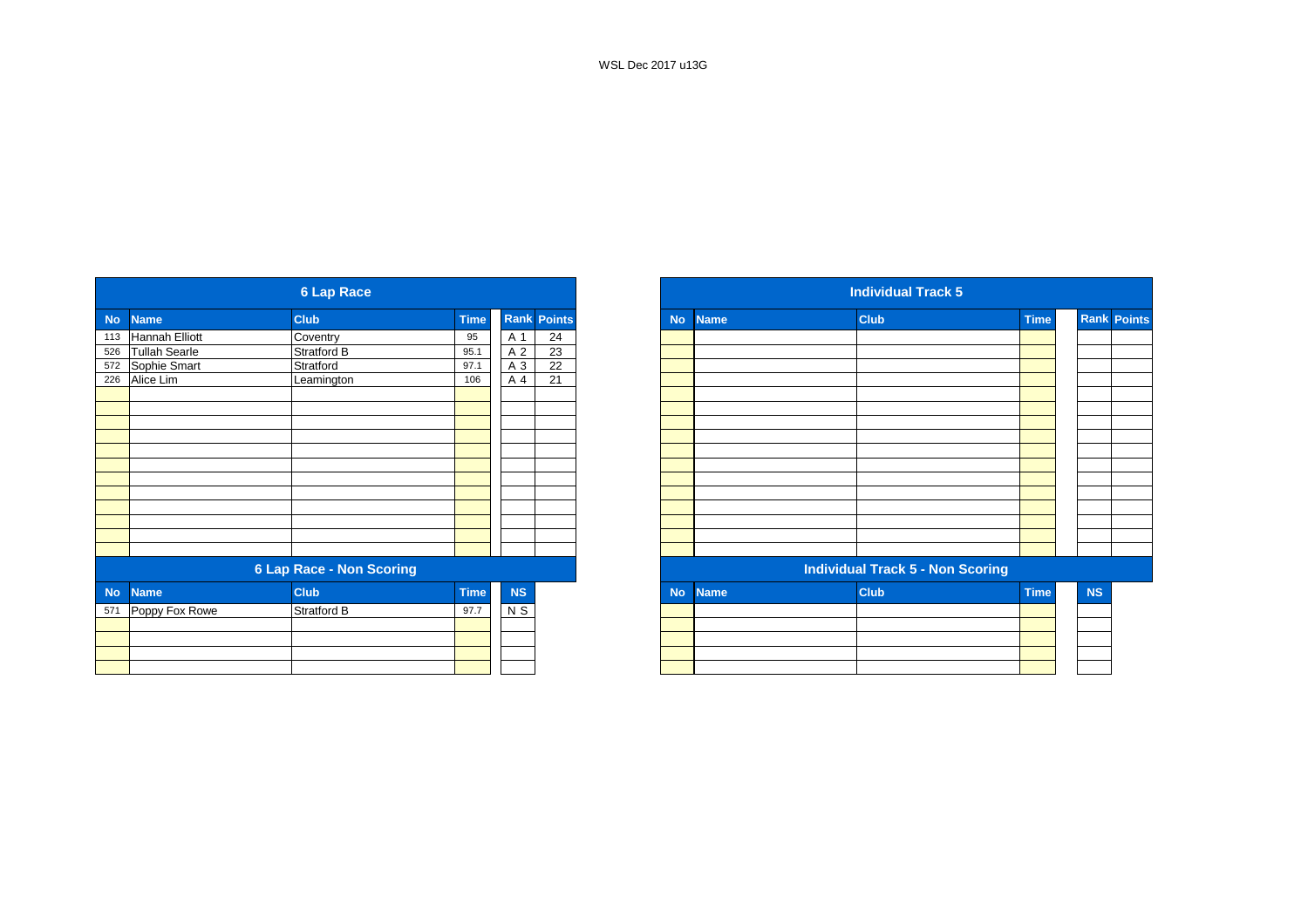|           |                     | <b>Speed Bounce</b>               |                |                 |                    |           |                      | <b>Standing Long Jump</b>               |                        |
|-----------|---------------------|-----------------------------------|----------------|-----------------|--------------------|-----------|----------------------|-----------------------------------------|------------------------|
| <b>No</b> | <b>Name</b>         | <b>Club</b>                       | <b>Bounces</b> |                 | <b>Rank Points</b> | <b>No</b> | <b>Name</b>          | <b>Club</b>                             | <b>Distance</b><br>(m) |
| 118       | Rhianna O'Connor    | Coventry                          | 70             | A 4             | 21                 | 115       | Keira Smith          | Coventry                                | 1.90                   |
| 115       | Keira Smith         | Coventry                          | 65             | <b>B4</b>       | 9                  | 118       | Rhianna O'Connor     | Coventry                                | 1.94                   |
| 232       | <b>Isla Prince</b>  | Leamington                        | 71             | $\overline{B2}$ | $\overline{11}$    | 221       | Poppy Hilton         | Leamington                              | 1.78                   |
| 207       | Robin Greenwood     | Leamington                        | 77             | A 1             | 24                 | 232       | <b>Isla Prince</b>   | Leamington                              | 1.56                   |
| 321       | Lylia Swallow       | LAA                               | 58             | <b>B</b> 5      | 8                  | 318       | Imogen George        | LAA                                     | 2.14                   |
| 317       | Alex Spurway        | LAA                               | 69             | A 5             | 20                 | 529       | Sophie Ross          | Stratford                               | 2.10                   |
| 565       | Hannah McCallum     | Stratford                         | 76             | A 2             | 23                 | 569       | Lucy Lane            | Stratford                               | 2.02                   |
| 572       | Sophie Smart        | Stratford                         | 72             | <b>B</b> 1      | 12                 | 527       | Hannah Curtis        | <b>Stratford B</b>                      | 1.66                   |
| 573       | Evie Savage         | <b>Stratford B</b>                | 67             | <b>B3</b>       | 10                 | 526       | <b>Tullah Searle</b> | <b>Stratford B</b>                      | 1.78                   |
| 525       | Annabelle Wolverson | <b>Stratford B</b>                | 75             | A 3             | 22                 |           |                      |                                         |                        |
|           |                     |                                   |                |                 |                    |           |                      |                                         |                        |
|           |                     |                                   |                |                 |                    |           |                      |                                         |                        |
|           |                     |                                   |                |                 |                    |           |                      |                                         |                        |
|           |                     |                                   |                |                 |                    |           |                      |                                         |                        |
|           |                     |                                   |                |                 |                    |           |                      |                                         |                        |
|           |                     |                                   |                |                 |                    |           |                      |                                         |                        |
|           |                     |                                   |                |                 |                    |           |                      |                                         |                        |
|           |                     |                                   |                |                 |                    |           |                      |                                         |                        |
|           |                     |                                   |                |                 |                    |           |                      |                                         |                        |
|           |                     |                                   |                |                 |                    |           |                      |                                         |                        |
|           |                     |                                   |                |                 |                    |           |                      |                                         |                        |
|           |                     |                                   |                |                 |                    |           |                      |                                         |                        |
|           |                     |                                   |                |                 |                    |           |                      |                                         |                        |
|           |                     |                                   |                |                 |                    |           |                      |                                         |                        |
|           |                     | <b>Speed Bounce - Non Scoring</b> |                |                 |                    |           |                      | <b>Standing Long Jump - Non Scoring</b> |                        |
| <b>No</b> | <b>Name</b>         | <b>Club</b>                       | <b>Bounces</b> | <b>NS</b>       |                    | <b>No</b> | <b>Name</b>          | <b>Club</b>                             | <b>Distance</b><br>(m) |
| 221       | Poppy Hilton        | Leamington                        | 68             | N S             |                    | 226       | Alice Lim            | Leamington                              | 1.60                   |
|           |                     |                                   |                |                 |                    |           |                      |                                         |                        |
|           |                     |                                   |                |                 |                    |           |                      |                                         |                        |
|           |                     |                                   |                |                 |                    |           |                      |                                         |                        |
|           |                     |                                   |                |                 |                    |           |                      |                                         |                        |
|           |                     |                                   |                |                 |                    |           |                      |                                         |                        |

|                  |                     | <b>Speed Bounce</b>               |                |                |                    |           |                      | <b>Standing Long Jump</b>               |                        |                |                    |
|------------------|---------------------|-----------------------------------|----------------|----------------|--------------------|-----------|----------------------|-----------------------------------------|------------------------|----------------|--------------------|
| <b>No</b>        | <b>Name</b>         | <b>Club</b>                       | <b>Bounces</b> |                | <b>Rank Points</b> | <b>No</b> | <b>Name</b>          | <b>Club</b>                             | <b>Distance</b><br>(m) |                | <b>Rank Points</b> |
| 118              | Rhianna O'Connor    | Coventry                          | 70             | A 4            | 21                 | 115       | Keira Smith          | Coventry                                | 1.90                   | <b>B2</b>      | 11                 |
| 115              | Keira Smith         | Coventry                          | 65             | <b>B4</b>      | 9                  | 118       | Rhianna O'Connor     | Coventry                                | 1.94                   | A 3            | 22                 |
| 232              | <b>Isla Prince</b>  | Leamington                        | 71             | <b>B2</b>      | 11                 | 221       | Poppy Hilton         | Leamington                              | 1.78                   | A 4            | 20.5               |
| 207              | Robin Greenwood     | Leamington                        | 77             | A 1            | 24                 | 232       | <b>Isla Prince</b>   | Leamington                              | 1.56                   | <b>B</b> 4     | 9                  |
| 321              | Lylia Swallow       | LAA                               | 58             | <b>B</b> 5     | 8                  | 318       | Imogen George        | LAA                                     | 2.14                   | A 1            | 24                 |
| 317              | Alex Spurway        | LAA                               | 69             | A 5            | 20                 | 529       | Sophie Ross          | Stratford                               | 2.10                   | A 2            | 23                 |
| 565              | Hannah McCallum     | Stratford                         | 76             | A <sub>2</sub> | 23                 | 569       | Lucy Lane            | Stratford                               | 2.02                   | <b>B</b> 1     | 12                 |
| 572              | Sophie Smart        | Stratford                         | 72             | <b>B</b> 1     | 12                 | 527       | <b>Hannah Curtis</b> | Stratford B                             | 1.66                   | <b>B</b> 3     | 10                 |
| 573              | Evie Savage         | <b>Stratford B</b>                | 67             | <b>B</b> 3     | 10                 | 526       | <b>Tullah Searle</b> | <b>Stratford B</b>                      | 1.78                   | A 4            | 20.5               |
| 525              | Annabelle Wolverson | <b>Stratford B</b>                | 75             | A 3            | 22                 |           |                      |                                         |                        |                |                    |
|                  |                     |                                   |                |                |                    |           |                      |                                         |                        |                |                    |
|                  |                     |                                   |                |                |                    |           |                      |                                         |                        |                |                    |
|                  |                     |                                   |                |                |                    |           |                      |                                         |                        |                |                    |
|                  |                     |                                   |                |                |                    |           |                      |                                         |                        |                |                    |
|                  |                     |                                   |                |                |                    |           |                      |                                         |                        |                |                    |
|                  |                     |                                   |                |                |                    |           |                      |                                         |                        |                |                    |
|                  |                     |                                   |                |                |                    |           |                      |                                         |                        |                |                    |
|                  |                     |                                   |                |                |                    |           |                      |                                         |                        |                |                    |
|                  |                     |                                   |                |                |                    |           |                      |                                         |                        |                |                    |
|                  |                     |                                   |                |                |                    |           |                      |                                         |                        |                |                    |
|                  |                     |                                   |                |                |                    |           |                      |                                         |                        |                |                    |
|                  |                     |                                   |                |                |                    |           |                      |                                         |                        |                |                    |
|                  |                     |                                   |                |                |                    |           |                      |                                         |                        |                |                    |
|                  |                     |                                   |                |                |                    |           |                      |                                         |                        |                |                    |
|                  |                     | <b>Speed Bounce - Non Scoring</b> |                |                |                    |           |                      | <b>Standing Long Jump - Non Scoring</b> |                        |                |                    |
| <b>No</b>        | <b>Name</b>         | <b>Club</b>                       | <b>Bounces</b> | <b>NS</b>      |                    | <b>No</b> | <b>Name</b>          | <b>Club</b>                             | <b>Distance</b><br>(m) | <b>NS</b>      |                    |
| $\overline{221}$ | Poppy Hilton        | Leamington                        | 68             | N <sub>S</sub> |                    | 226       | Alice Lim            | Leamington                              | 1.60                   | N <sub>S</sub> |                    |
|                  |                     |                                   |                |                |                    |           |                      |                                         |                        |                |                    |
|                  |                     |                                   |                |                |                    |           |                      |                                         |                        |                |                    |
|                  |                     |                                   |                |                |                    |           |                      |                                         |                        |                |                    |
|                  |                     |                                   |                |                |                    |           |                      |                                         |                        |                |                    |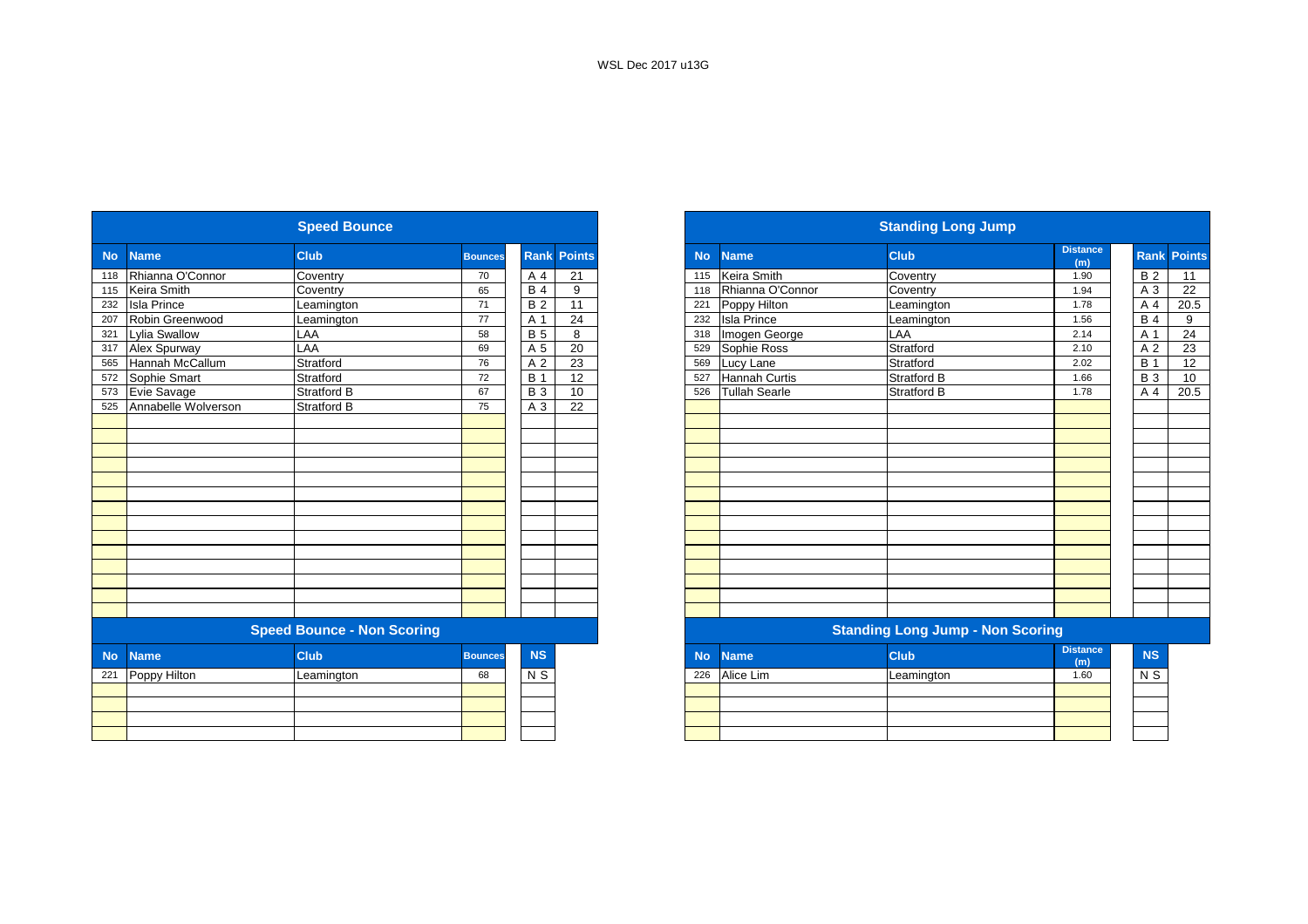|           |                        | <b>Vertical Jump</b>               |                         |                  |                    |
|-----------|------------------------|------------------------------------|-------------------------|------------------|--------------------|
| <b>No</b> | <b>Name</b>            | <b>Club</b>                        | <b>Distance</b><br>(cm) |                  | <b>Rank Points</b> |
| 119       | Temi Lawal             | Coventry                           | 55                      | A 1              | 24                 |
| 113       | Hannah Elliott         | Coventry                           | 55                      | $\overline{B}$ 1 | 12                 |
| 230       | <b>Isobel McArthur</b> | Leamington                         | 44                      | A 4              | 21                 |
| 226       | Alice Lim              | Leamington                         | 36                      | B <sub>5</sub>   | 8                  |
| 318       | Imogen George          | LAA                                | 45                      | $\overline{B}$ 3 | 10                 |
| 317       | Alex Spurway           | LAA                                | 50                      | A 3              | 22                 |
| 569       | Lucy Lane              | Stratford                          | 53                      | A 2              | 23                 |
| 524       | Caitlin Buckley        | Stratford                          | 50                      | $\overline{B2}$  | 11                 |
| 573       | Evie Savage            | <b>Stratford B</b>                 | 37                      | <b>B</b> 4       | 9                  |
| 528       | Sofia Wood             | Stratford B                        | 42                      | A 5              | 20                 |
|           |                        |                                    |                         |                  |                    |
|           |                        |                                    |                         |                  |                    |
|           |                        |                                    |                         |                  |                    |
|           |                        |                                    |                         |                  |                    |
|           |                        |                                    |                         |                  |                    |
|           |                        |                                    |                         |                  |                    |
|           |                        |                                    |                         |                  |                    |
|           |                        |                                    |                         |                  |                    |
|           |                        |                                    |                         |                  |                    |
|           |                        |                                    |                         |                  |                    |
|           |                        |                                    |                         |                  |                    |
|           |                        |                                    |                         |                  |                    |
|           |                        |                                    |                         |                  |                    |
|           |                        |                                    |                         |                  |                    |
|           |                        | <b>Vertical Jump - Non Scoring</b> |                         |                  |                    |
| <b>No</b> | <b>Name</b>            | <b>Club</b>                        | <b>Distance</b><br>(cm) | NS               |                    |
| 207       | Robin Greenwood        | Leamington                         | 44                      | $N$ S            |                    |
|           |                        |                                    |                         |                  |                    |
|           |                        |                                    |                         |                  |                    |
|           |                        |                                    |                         |                  |                    |
|           |                        |                                    |                         |                  |                    |
|           |                        |                                    |                         |                  |                    |

|           |                        | <b>Vertical Jump</b> |                         |            |                    |
|-----------|------------------------|----------------------|-------------------------|------------|--------------------|
| <b>No</b> | <b>Name</b>            | <b>Club</b>          | <b>Distance</b><br>(cm) |            | <b>Rank Points</b> |
|           | 119 Temi Lawal         | Coventry             | 55                      | A 1        | 24                 |
|           | 113 Hannah Elliott     | Coventry             | 55                      | <b>B</b> 1 | 12                 |
| 230       | <b>Isobel McArthur</b> | Leamington           | 44                      | A 4        | $\overline{21}$    |
| 226       | Alice Lim              | Leamington           | 36                      | <b>B</b> 5 | 8                  |
|           | 318 Imogen George      | LAA                  | 45                      | <b>B</b> 3 | 10                 |
| 317       | Alex Spurway           | LAA                  | 50                      | A 3        | 22                 |
|           | 569 Lucy Lane          | Stratford            | 53                      | A 2        | 23                 |
| 524       | <b>Caitlin Buckley</b> | Stratford            | 50                      | <b>B2</b>  | 11                 |
|           | 573 Evie Savage        | <b>Stratford B</b>   | 37                      | <b>B</b> 4 | 9                  |
|           | 528 Sofia Wood         | <b>Stratford B</b>   | 42                      | A 5        | 20                 |
|           |                        |                      |                         |            |                    |
|           |                        |                      |                         |            |                    |
|           |                        |                      |                         |            |                    |
|           |                        |                      |                         |            |                    |
|           |                        |                      |                         |            |                    |
|           |                        |                      |                         |            |                    |
|           |                        |                      |                         |            |                    |
|           |                        |                      |                         |            |                    |
|           |                        |                      |                         |            |                    |
|           |                        |                      |                         |            |                    |
|           |                        |                      |                         |            |                    |
|           |                        |                      |                         |            |                    |
|           |                        |                      |                         |            |                    |
|           |                        |                      |                         |            |                    |

#### **Vertical Jump - Non Scoring Standing Triple Jump - Non Scoring**

| <b>stance</b><br>(cm) | <b>NS</b>      | <b>No</b> | <b>Name</b>   | <b>Club</b> | <b>Distance</b><br>(m) |
|-----------------------|----------------|-----------|---------------|-------------|------------------------|
|                       | N <sub>S</sub> | 248       | Hannah Cooper | Leamington  | 5.62                   |
|                       |                | 318       | Imogen George | LAA         |                        |
|                       |                |           |               |             |                        |
|                       |                |           |               |             |                        |
|                       |                |           |               |             |                        |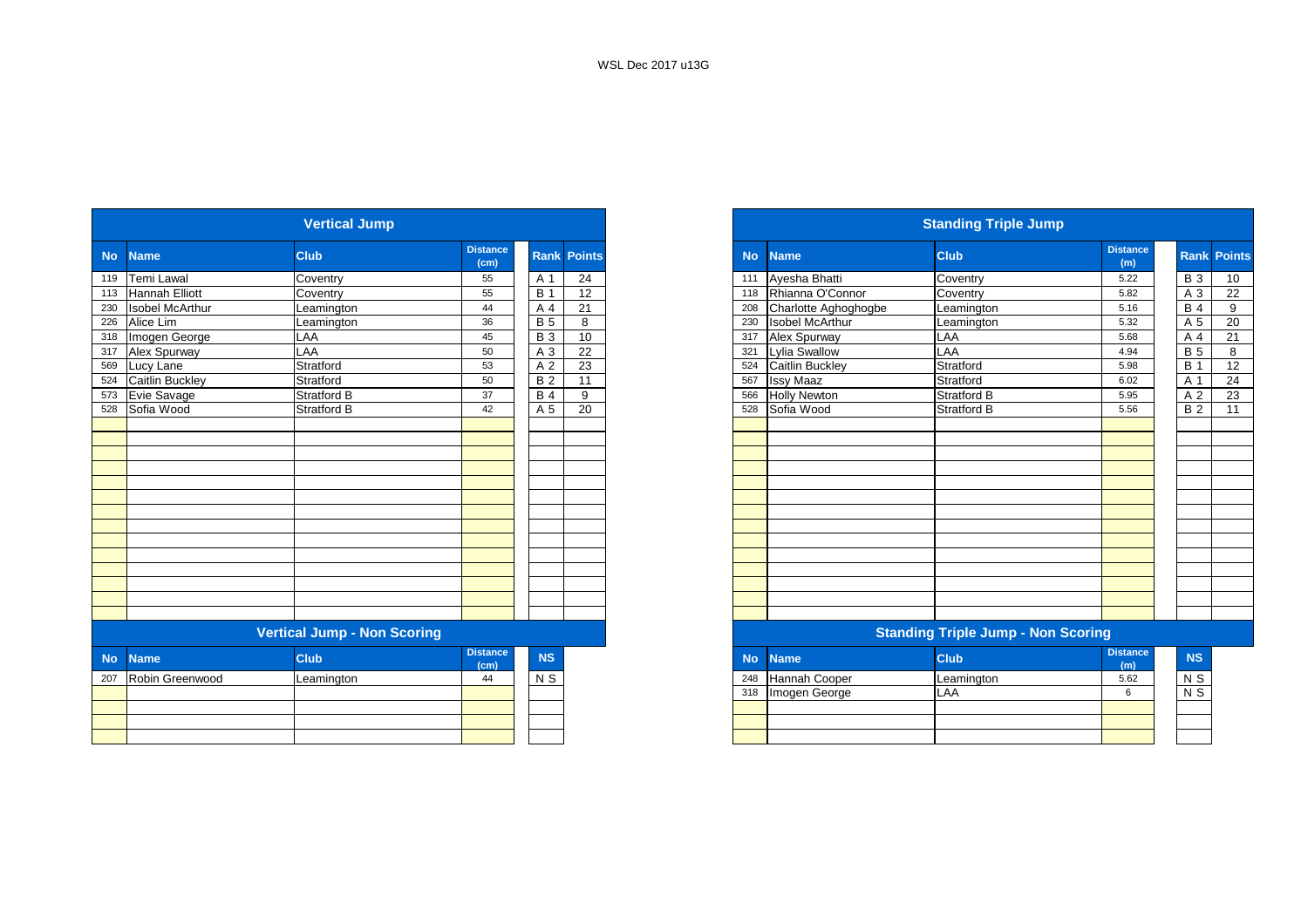|           |                       | <b>Shot Put</b>               |         |                |                    |           |             | <b>Soft Javelin</b>               |         |
|-----------|-----------------------|-------------------------------|---------|----------------|--------------------|-----------|-------------|-----------------------------------|---------|
| <b>No</b> | <b>Name</b>           | <b>Club</b>                   | Dis(m)  |                | <b>Rank Points</b> | <b>No</b> | <b>Name</b> | <b>Club</b>                       | Dis (m) |
| 113       | <b>Hannah Elliott</b> | Coventry                      | 6.54    | $A_3$          | 22                 |           |             |                                   |         |
| 112       | Emma Jackson          | Coventry                      | 3.23    | $\overline{B}$ | 8                  |           |             |                                   |         |
| 226       | Alice Lim             | Leamington                    | 4.73    | <b>B3</b>      | 10                 |           |             |                                   |         |
| 248       | Hannah Cooper         | Leamington                    | 4.92    | A 5            | 20                 |           |             |                                   |         |
| 318       | Imogen George         | LAA                           | 9.86    | A 1            | $\overline{24}$    |           |             |                                   |         |
| 321       | Lylia Swallow         | LAA                           | 4.69    | <b>B4</b>      | 9                  |           |             |                                   |         |
| 567       | <b>Issy Maaz</b>      | Stratford                     | 6.46    | <b>B</b> 1     | $\overline{12}$    |           |             |                                   |         |
| 529       | Sophie Ross           | Stratford                     | 7.36    | A 2            | 23                 |           |             |                                   |         |
| 568       | <b>Issy Newton</b>    | Stratford B                   | 6.34    | A 4            | 21                 |           |             |                                   |         |
| 571       | Poppy Fox Rowe        | Stratford B                   | 5.36    | <b>B2</b>      | 11                 |           |             |                                   |         |
|           |                       |                               |         |                |                    |           |             |                                   |         |
|           |                       |                               |         |                |                    |           |             |                                   |         |
|           |                       |                               |         |                |                    |           |             |                                   |         |
|           |                       |                               |         |                |                    |           |             |                                   |         |
|           |                       |                               |         |                |                    |           |             |                                   |         |
|           |                       |                               |         |                |                    |           |             |                                   |         |
|           |                       |                               |         |                |                    |           |             |                                   |         |
|           |                       |                               |         |                |                    |           |             |                                   |         |
|           |                       |                               |         |                |                    |           |             |                                   |         |
|           |                       |                               |         |                |                    |           |             |                                   |         |
|           |                       |                               |         |                |                    |           |             |                                   |         |
|           |                       |                               |         |                |                    |           |             |                                   |         |
|           |                       |                               |         |                |                    |           |             |                                   |         |
|           |                       |                               |         |                |                    |           |             |                                   |         |
|           |                       | <b>Shot Put - Non Scoring</b> |         |                |                    |           |             | <b>Soft Javelin - Non Scoring</b> |         |
| <b>No</b> | <b>Name</b>           | <b>Club</b>                   | Dis (m) | NS             |                    | <b>No</b> | <b>Name</b> | <b>Club</b>                       | Dis (m) |
| 344       | Georgie               | LAA                           | 6.56    | $N$ S          |                    |           |             |                                   |         |
| 208       | Charlotte Aghoghogbe  | Leamington                    | 4.17    | $N$ S          |                    |           |             |                                   |         |
|           |                       |                               |         |                |                    |           |             |                                   |         |
|           |                       |                               |         |                |                    |           |             |                                   |         |
|           |                       |                               |         |                |                    |           |             |                                   |         |

|                 |                      | <b>Shot Put</b>               |         |                |                    |           |             | <b>Soft Javelin</b>               |         |           |                    |  |
|-----------------|----------------------|-------------------------------|---------|----------------|--------------------|-----------|-------------|-----------------------------------|---------|-----------|--------------------|--|
| No              | <b>Name</b>          | <b>Club</b>                   | Dis (m) |                | <b>Rank Points</b> | <b>No</b> | <b>Name</b> | <b>Club</b>                       | Dis(m)  |           | <b>Rank Points</b> |  |
| 113             | Hannah Elliott       | Coventry                      | 6.54    | A 3            | 22                 |           |             |                                   |         |           |                    |  |
| 112             | Emma Jackson         | Coventry                      | 3.23    | <b>B</b> 5     | 8                  |           |             |                                   |         |           |                    |  |
| 226<br>248      | Alice Lim            | Leamington                    | 4.73    | <b>B</b> 3     | 10                 |           |             |                                   |         |           |                    |  |
|                 | Hannah Cooper        | Leamington                    | 4.92    | A 5            | 20                 |           |             |                                   |         |           |                    |  |
| 318             | Imogen George        | LAA                           | 9.86    | A 1            | $\overline{24}$    |           |             |                                   |         |           |                    |  |
| 321             | Lylia Swallow        | LAA                           | 4.69    | <b>B4</b>      | 9                  |           |             |                                   |         |           |                    |  |
| 567             | <b>Issy Maaz</b>     | Stratford                     | 6.46    | <b>B</b> 1     | 12                 |           |             |                                   |         |           |                    |  |
| 529<br>568      | Sophie Ross          | Stratford                     | 7.36    | A 2            | 23                 |           |             |                                   |         |           |                    |  |
|                 | <b>Issy Newton</b>   | Stratford B                   | 6.34    | A 4            | 21                 |           |             |                                   |         |           |                    |  |
| $\frac{1}{571}$ | Poppy Fox Rowe       | <b>Stratford B</b>            | 5.36    | B <sub>2</sub> | 11                 |           |             |                                   |         |           |                    |  |
|                 |                      |                               |         |                |                    |           |             |                                   |         |           |                    |  |
|                 |                      |                               |         |                |                    |           |             |                                   |         |           |                    |  |
|                 |                      |                               |         |                |                    |           |             |                                   |         |           |                    |  |
|                 |                      |                               |         |                |                    |           |             |                                   |         |           |                    |  |
|                 |                      |                               |         |                |                    |           |             |                                   |         |           |                    |  |
|                 |                      |                               |         |                |                    |           |             |                                   |         |           |                    |  |
|                 |                      |                               |         |                |                    |           |             |                                   |         |           |                    |  |
|                 |                      |                               |         |                |                    |           |             |                                   |         |           |                    |  |
|                 |                      |                               |         |                |                    |           |             |                                   |         |           |                    |  |
|                 |                      |                               |         |                |                    |           |             |                                   |         |           |                    |  |
|                 |                      |                               |         |                |                    |           |             |                                   |         |           |                    |  |
|                 |                      |                               |         |                |                    |           |             |                                   |         |           |                    |  |
|                 |                      |                               |         |                |                    |           |             |                                   |         |           |                    |  |
|                 |                      |                               |         |                |                    |           |             |                                   |         |           |                    |  |
|                 |                      | <b>Shot Put - Non Scoring</b> |         |                |                    |           |             | <b>Soft Javelin - Non Scoring</b> |         |           |                    |  |
| <b>No</b>       | <b>Name</b>          | <b>Club</b>                   | Dis(m)  | NS             |                    | <b>No</b> | <b>Name</b> | <b>Club</b>                       | Dis (m) | <b>NS</b> |                    |  |
| 344             | Georgie              | LAA                           | 6.56    | $N$ S          |                    |           |             |                                   |         |           |                    |  |
| 208             | Charlotte Aghoghogbe | Leamington                    | 4.17    | $N$ S          |                    |           |             |                                   |         |           |                    |  |
|                 |                      |                               |         |                |                    |           |             |                                   |         |           |                    |  |
|                 |                      |                               |         |                |                    |           |             |                                   |         |           |                    |  |
|                 |                      |                               |         |                |                    |           |             |                                   |         |           |                    |  |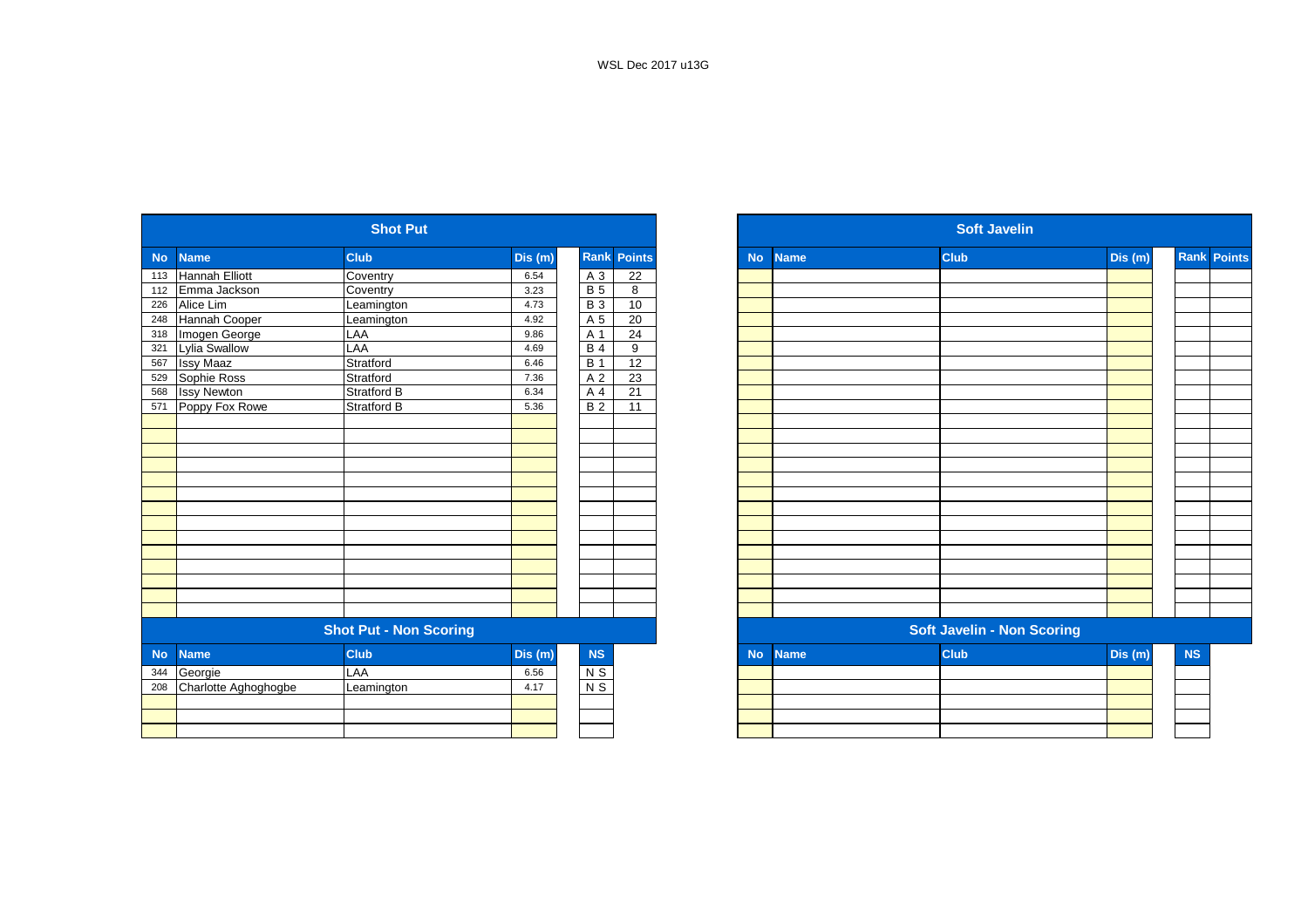**Team** Tim e in secsœς ank / Points Tim e in secsœ ank / Points Tim e in secsœς ank / Points Tim e in secsœς ank / Points Tim e in secsœς ank / Points Tim e in secsœς ank / Points **30 30 32 32 28 30 36 36 32 36 34 34 34 3 1** 106.90 **2 2** 118.50 112.70 **1** 117.60 **Yellow Stratford Turquoise** Stratford B **2** 79.20 **Purple** Rugby 82.00 **1** Leamington 82.10 **Blue White** LA A123.90 **3 5** 115.40 115.80 **4 3 Relay 5 4 x 2 Lap Relay 4 Relay 6 Relay A A t t A t** 123.00 **4** 113.40 **A t 8 Lap Paarlauf Red Coventry** 82.60 **4 Obstacle Relay A t**

WSL Dec 2017 u13G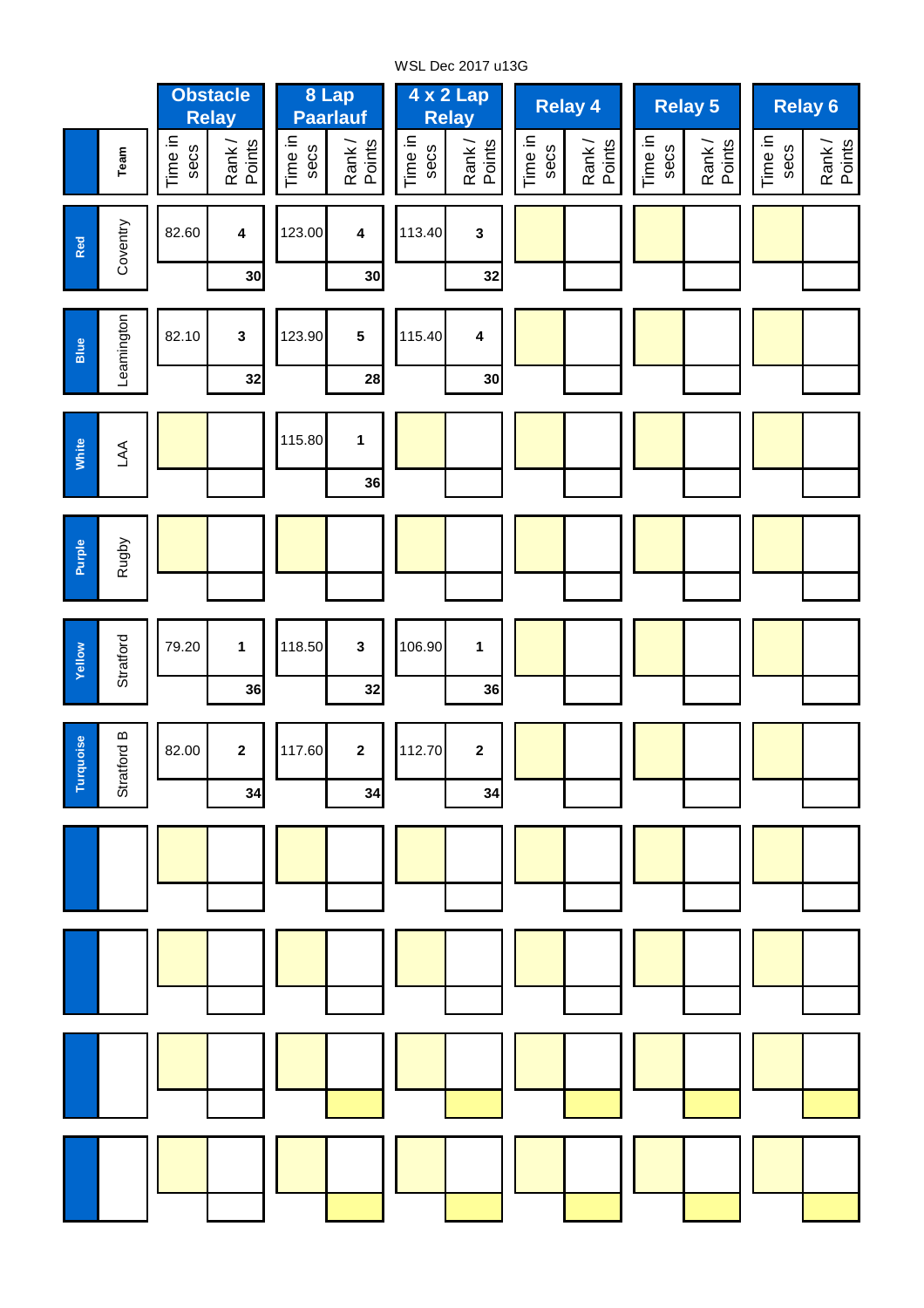## **Coventry Sports Centre Warwickshire Sportshall League**

|              |               | 1 December 2017             | Red            | <b>Blue</b>    | White          | <b>Purple</b> | Yellow           | Orange         | <b>Turquoise</b>   |  |  |
|--------------|---------------|-----------------------------|----------------|----------------|----------------|---------------|------------------|----------------|--------------------|--|--|
|              |               | Under 13 - Boys             | Coventry       | Leamington     | LAA            | Rugby         | <b>Stratford</b> | <b>Rugby B</b> | <b>Stratford B</b> |  |  |
|              |               | 2 Lap Race                  | 34             | 21             |                | 22            | 36               |                | 20                 |  |  |
|              | Individual    | 4 Lap Race                  | 29             |                | 22             | 35            | 35               |                | 31                 |  |  |
| <b>TRACK</b> |               | 6 Lap Race                  | 22             |                | 21             | 24            | 20               |                | 23                 |  |  |
|              |               | <b>Obstacle Relay</b>       | 30             |                | 32             | 34            | 36               |                |                    |  |  |
|              | Relay         | 8 Lap Paarlauf              | 30             |                | 36             |               | 34               |                | 32                 |  |  |
|              |               | 4 x 2 Lap Relay             | 30             |                | 34             | 32            | 36               |                |                    |  |  |
|              |               |                             |                |                |                |               |                  |                |                    |  |  |
|              |               | <b>Speed Bounce</b>         | 34             |                | 30             | 34            | 34               |                | 20                 |  |  |
|              |               | <b>Standing Long Jump</b>   | 35             | 19.5           | 21             | 19.5          | 34               |                | 33                 |  |  |
|              | Jumps         | <b>Vertical Jump</b>        | 31.5           | 20             | 33             | 19            | 36               |                | 22.5               |  |  |
| <b>FIELD</b> |               | <b>Standing Triple Jump</b> | 33             |                | 21             | 35            | 34               |                | 20                 |  |  |
|              | <b>Throws</b> | <b>Shot Put</b>             | 19             | 20.5           | 22             | 36            | 34               |                | 30.5               |  |  |
|              |               | <b>Total</b>                | 327.5          | 81             | 272            | 290.5         | 369              |                | 232                |  |  |
|              |               | <b>Overall Position</b>     | $\overline{2}$ | $6\phantom{a}$ | $\overline{4}$ | $\bf{3}$      | $\vert$ 1        |                | $\overline{5}$     |  |  |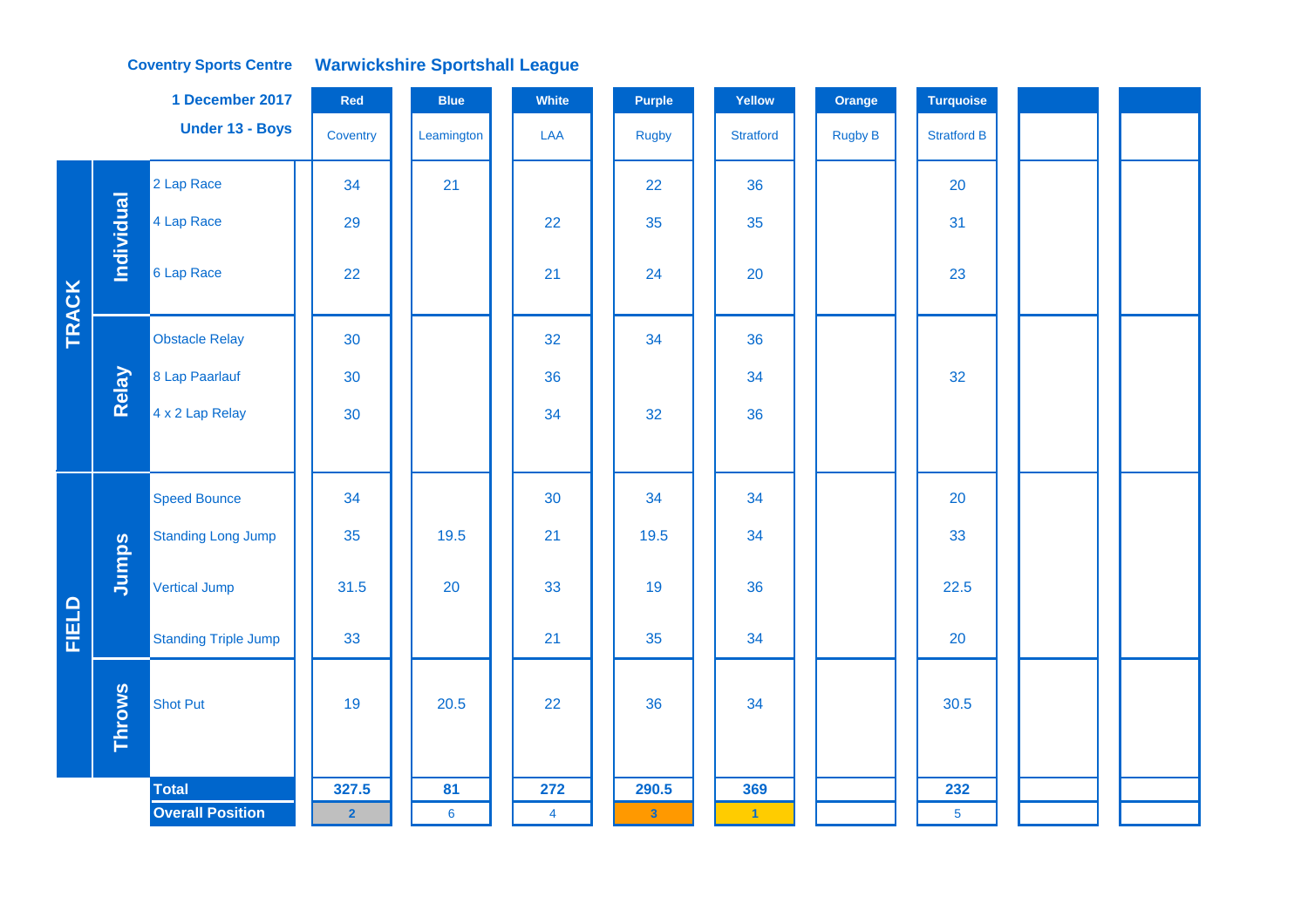|           |                       | 2 Lap Race               |             |                  |                    |           |                       | <b>4 Lap Race</b>        |             |
|-----------|-----------------------|--------------------------|-------------|------------------|--------------------|-----------|-----------------------|--------------------------|-------------|
| <b>No</b> | <b>Name</b>           | <b>Club</b>              | <b>Time</b> |                  | <b>Rank Points</b> | <b>No</b> | <b>Name</b>           | <b>Club</b>              | <b>Time</b> |
| 559       | Charlie Whorrad       | Stratford                | 26.1        | A 1              | 24                 | 584       | <b>Matthew Bexson</b> | Stratford                | 58.4        |
| 591       | Zach McKenzie         | Stratford                | 26.3        | $\overline{B}$ 1 | 12                 | 325       | <b>Harry Budd</b>     | LAA                      | 59.1        |
| 142       | Alex Ursu             | Coventry                 | 26.7        | A 2              | 23                 | 423       | Thomas Martin Cramp   | Rugby                    | 60.1        |
| 426       | Lewis Carl Gurney     | <b>Rugby</b>             | 27          | A 3              | 22                 | 141       | Adam Jackson          | Coventry                 | 61.4        |
| 216       | Ben Putt              | Leamington               | 28.6        | A 4              | 21                 | 557       | Jacob Thornton Hale   | <b>Stratford B</b>       | 62.8        |
| 148       | <b>Brayden Thomas</b> | Coventry                 | 29.6        | $\overline{B2}$  | 11                 |           |                       |                          |             |
| 656       | Adam Taylor           | Stratford B              | 30.2        | A 5              | 20                 | 432       | <b>Oliver Scott</b>   | <b>Rugby</b>             | 57.2        |
|           |                       |                          |             |                  |                    | 558       | Joshua Roberts        | Stratford                | 58.9        |
|           |                       |                          |             |                  |                    | 594       | Caleb Spriggs         | Stratford B              | 61.2        |
|           |                       |                          |             |                  |                    |           | 143 Hayden North      | Coventry                 | 62.9        |
|           |                       |                          |             |                  |                    |           |                       |                          |             |
|           |                       |                          |             |                  |                    |           |                       |                          |             |
|           |                       |                          |             |                  |                    |           |                       |                          |             |
|           |                       |                          |             |                  |                    |           |                       |                          |             |
|           |                       |                          |             |                  |                    |           |                       |                          |             |
|           |                       |                          |             |                  |                    |           |                       |                          |             |
|           |                       |                          |             |                  |                    |           |                       |                          |             |
|           |                       |                          |             |                  |                    |           |                       |                          |             |
|           |                       |                          |             |                  |                    |           |                       |                          |             |
|           |                       |                          |             |                  |                    |           |                       |                          |             |
|           |                       |                          |             |                  |                    |           |                       |                          |             |
|           |                       |                          |             |                  |                    |           |                       |                          |             |
|           |                       |                          |             |                  |                    |           |                       |                          |             |
|           |                       |                          |             |                  |                    |           |                       |                          |             |
|           |                       | 2 Lap Race - Non Scoring |             |                  |                    |           |                       | 4 Lap Race - Non Scoring |             |
| <b>No</b> | <b>Name</b>           | <b>Club</b>              | <b>Time</b> | <b>NS</b>        |                    | <b>No</b> | <b>Name</b>           | <b>Club</b>              | <b>Time</b> |
|           |                       |                          |             |                  |                    |           |                       |                          |             |
|           |                       |                          |             |                  |                    |           |                       |                          |             |
|           |                       |                          |             |                  |                    |           |                       |                          |             |
|           |                       |                          |             |                  |                    |           |                       |                          |             |
|           |                       |                          |             |                  |                    |           |                       |                          |             |

|                  |                       | 2 Lap Race               |             |            |               |
|------------------|-----------------------|--------------------------|-------------|------------|---------------|
| <b>No</b>        | <b>Name</b>           | <b>Club</b>              | <b>Time</b> | Rank       | <b>Points</b> |
| 559              | Charlie Whorrad       | Stratford                | 26.1        | A 1        | 24            |
| 591              | Zach McKenzie         | Stratford                | 26.3        | <b>B</b> 1 | 12            |
| 142              | <b>Alex Ursu</b>      | Coventry                 | 26.7        | A 2        | 23            |
| 426              | Lewis Carl Gurney     | Rugby                    | 27          | $A_3$      | 22            |
| 216              | Ben Putt              | Leamington               | 28.6        | A 4        | 21            |
| $\overline{148}$ | <b>Brayden Thomas</b> | Coventry                 | 29.6        | <b>B2</b>  | 11            |
| 656              | <b>Adam Taylor</b>    | <b>Stratford B</b>       | 30.2        | A 5        | 20            |
|                  |                       |                          |             |            |               |
|                  |                       |                          |             |            |               |
|                  |                       |                          |             |            |               |
|                  |                       |                          |             |            |               |
|                  |                       |                          |             |            |               |
|                  |                       |                          |             |            |               |
|                  |                       |                          |             |            |               |
|                  |                       |                          |             |            |               |
|                  |                       |                          |             |            |               |
|                  |                       |                          |             |            |               |
|                  |                       |                          |             |            |               |
|                  |                       |                          |             |            |               |
|                  |                       |                          |             |            |               |
|                  |                       |                          |             |            |               |
|                  |                       |                          |             |            |               |
|                  |                       |                          |             |            |               |
|                  |                       |                          |             |            |               |
|                  |                       | 2 Lap Race - Non Scoring |             |            |               |
| <b>No</b>        | <b>Name</b>           | <b>Club</b>              | <b>Time</b> | <b>NS</b>  |               |
|                  |                       |                          |             |            |               |
|                  |                       |                          |             |            |               |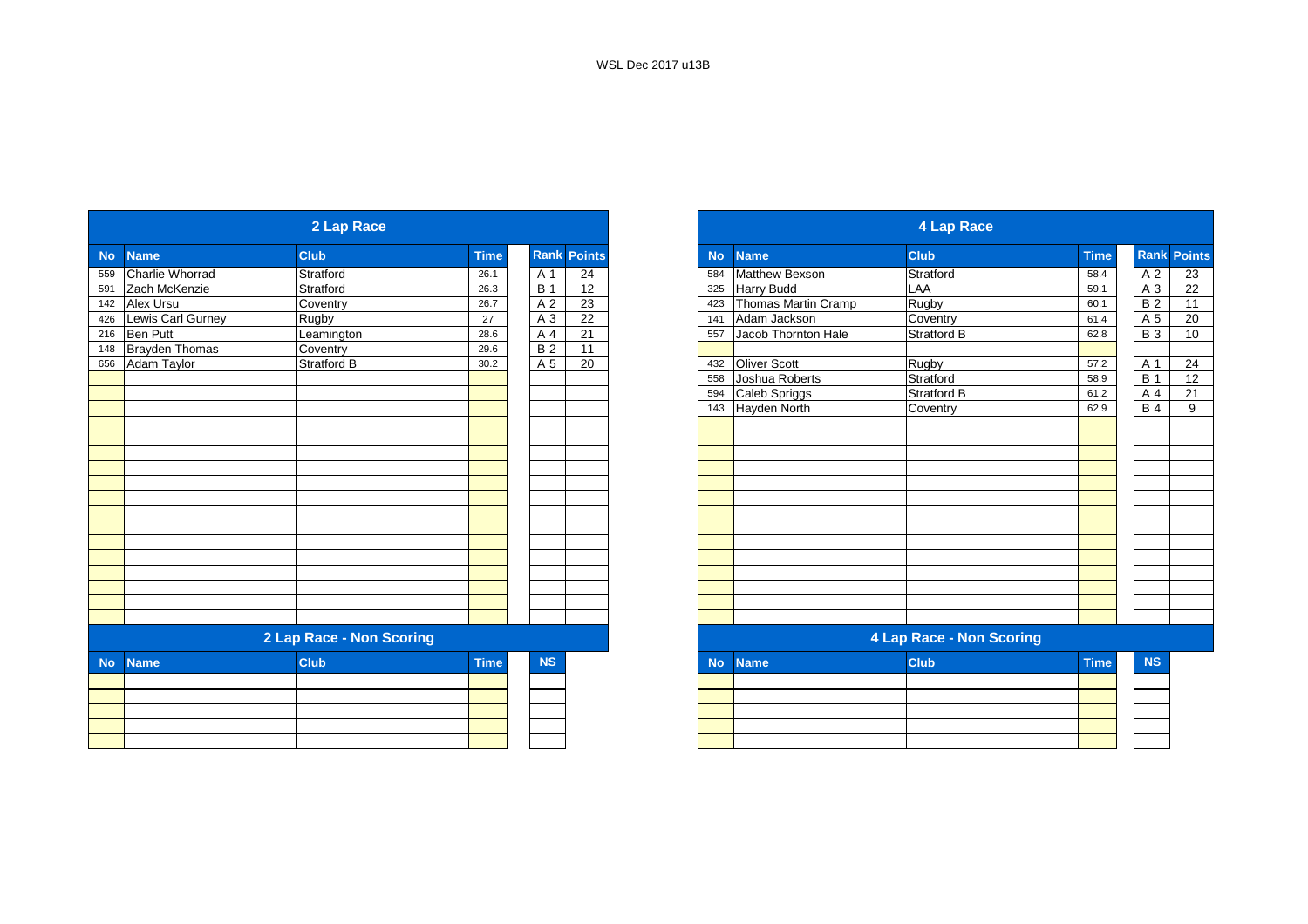|           |                        | <b>6 Lap Race</b>               |             |           |                    |
|-----------|------------------------|---------------------------------|-------------|-----------|--------------------|
| <b>No</b> | <b>Name</b>            | <b>Club</b>                     | <b>Time</b> |           | <b>Rank Points</b> |
|           | 424 William John Cramp | Rugby                           | 93.3        | A 1       | 24                 |
| 656       | Adam Taylor            | <b>Stratford B</b>              | 95.5        | A 2       | 23                 |
| 141       | Adam Jackson           | Coventry                        | 100.3       | A 3       | $\overline{22}$    |
| 310       | Joe Cole               | LAA                             | 101.3       | A 4       | 21                 |
| 599       | Romeo de Pires         | Stratford                       | 101.5       | A 5       | 20                 |
|           |                        |                                 |             |           |                    |
|           |                        |                                 |             |           |                    |
|           |                        |                                 |             |           |                    |
|           |                        |                                 |             |           |                    |
|           |                        |                                 |             |           |                    |
|           |                        |                                 |             |           |                    |
|           |                        |                                 |             |           |                    |
|           |                        |                                 |             |           |                    |
|           |                        |                                 |             |           |                    |
|           |                        |                                 |             |           |                    |
|           |                        |                                 |             |           |                    |
|           |                        | <b>6 Lap Race - Non Scoring</b> |             |           |                    |
| <b>No</b> | <b>Name</b>            | <b>Club</b>                     | <b>Time</b> | <b>NS</b> |                    |
|           |                        |                                 |             |           |                    |
|           |                        |                                 |             |           |                    |
|           |                        |                                 |             |           |                    |
|           |                        |                                 |             |           |                    |
|           |                        |                                 |             |           |                    |

| <b>Rank Points</b><br><b>Club</b><br><b>Time</b><br><b>Club</b><br><b>Time</b><br><b>No</b><br><b>Name</b><br>424 William John Cramp<br>Rugby<br>24<br>93.3<br>A 1<br>Adam Taylor<br>23<br>Stratford B<br>A 2<br>95.5<br>$\overline{22}$<br>Adam Jackson<br>Coventry<br>A 3<br>100.3 |
|--------------------------------------------------------------------------------------------------------------------------------------------------------------------------------------------------------------------------------------------------------------------------------------|
|                                                                                                                                                                                                                                                                                      |
|                                                                                                                                                                                                                                                                                      |
|                                                                                                                                                                                                                                                                                      |
|                                                                                                                                                                                                                                                                                      |
| LAA<br>A 4<br>21<br>101.3                                                                                                                                                                                                                                                            |
| Romeo de Pires<br>Stratford<br>20<br>A 5<br>101.5                                                                                                                                                                                                                                    |
|                                                                                                                                                                                                                                                                                      |
|                                                                                                                                                                                                                                                                                      |
|                                                                                                                                                                                                                                                                                      |
|                                                                                                                                                                                                                                                                                      |
|                                                                                                                                                                                                                                                                                      |
|                                                                                                                                                                                                                                                                                      |
|                                                                                                                                                                                                                                                                                      |
|                                                                                                                                                                                                                                                                                      |
|                                                                                                                                                                                                                                                                                      |
|                                                                                                                                                                                                                                                                                      |
|                                                                                                                                                                                                                                                                                      |
| <b>6 Lap Race - Non Scoring</b><br><b>Individual Track 5 - Non Scoring</b>                                                                                                                                                                                                           |
| <b>Club</b><br><b>Time</b><br><b>NS</b><br><b>Club</b><br><b>Time</b><br><b>No</b><br><b>Name</b>                                                                                                                                                                                    |
|                                                                                                                                                                                                                                                                                      |
|                                                                                                                                                                                                                                                                                      |
|                                                                                                                                                                                                                                                                                      |
|                                                                                                                                                                                                                                                                                      |
|                                                                                                                                                                                                                                                                                      |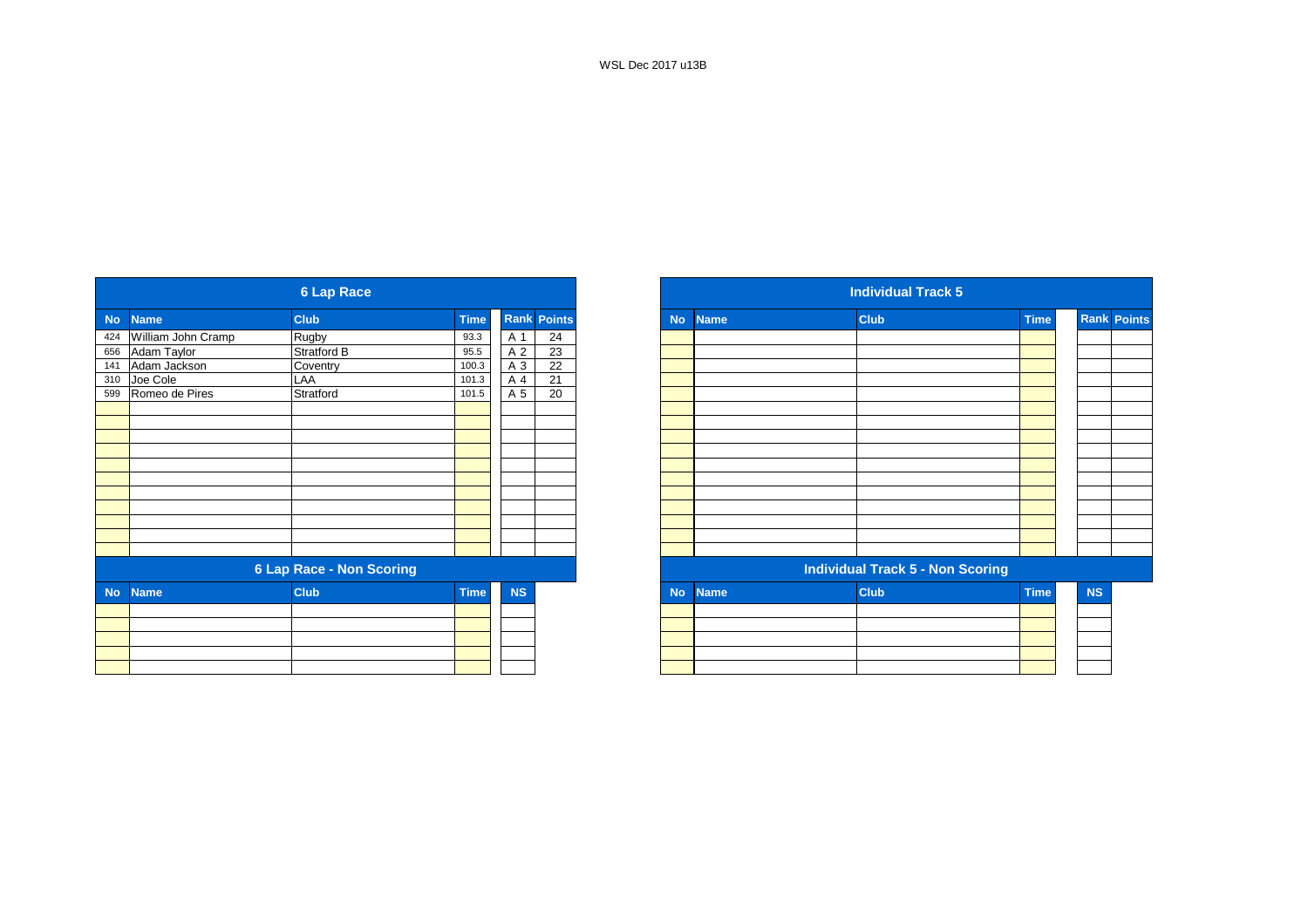|           |                       | <b>Speed Bounce</b>               |                |                |                    |           |                       | <b>Standing Long Jump</b>               |                        |
|-----------|-----------------------|-----------------------------------|----------------|----------------|--------------------|-----------|-----------------------|-----------------------------------------|------------------------|
| <b>No</b> | <b>Name</b>           | <b>Club</b>                       | <b>Bounces</b> |                | <b>Rank Points</b> | <b>No</b> | <b>Name</b>           | <b>Club</b>                             | <b>Distance</b><br>(m) |
| 148       | <b>Brayden Thomas</b> | Coventry                          | 62             | <b>B2</b>      | 11                 | 142       | Alex Ursu             | Coventry                                | 2.09                   |
| 143       | Hayden North          | Coventry                          | 78             | A <sub>2</sub> | 23                 | 148       | <b>Brayden Thomas</b> | Coventry                                | 1.68                   |
| 310       | Joe Cole              | LAA                               | 65             | A 4            | 21                 | 216       | <b>Ben Putt</b>       | Leamington                              | 1.72                   |
| 302       | Joe Booth             | LAA                               | 50             | <b>B4</b>      | 9                  | 308       | Zac Cale              | LAA                                     | 1.85                   |
| 424       | William John Cramp    | Rugby                             | 75             | <b>B</b> 1     | 12                 | 423       | Thomas Martin Cramp   | Rugby                                   | 1.72                   |
| 423       | Thomas Martin Cramp   | Rugby                             | 76             | A 3            | 22                 |           | 559 Charlie Whorrad   | Stratford                               | 2.06                   |
| 599       | Romeo de Pires        | Stratford                         | 60             | <b>B3</b>      | 10                 | 594       | Caleb Spriggs         | Stratford B                             | 2.08                   |
| 584       | <b>Matthew Bexson</b> | Stratford                         | 83             | A 1            | 24                 | 656       | Adam Taylor           | Stratford B                             | 1.66                   |
| 557       | Jacob Thornton Hale   | <b>Stratford B</b>                | 47             | A 5            | 20                 | 599       | Romeo de Pires        | Stratford                               | 1.84                   |
|           |                       |                                   |                |                |                    |           |                       |                                         |                        |
|           |                       |                                   |                |                |                    |           |                       |                                         |                        |
|           |                       |                                   |                |                |                    |           |                       |                                         |                        |
|           |                       |                                   |                |                |                    |           |                       |                                         |                        |
|           |                       |                                   |                |                |                    |           |                       |                                         |                        |
|           |                       |                                   |                |                |                    |           |                       |                                         |                        |
|           |                       |                                   |                |                |                    |           |                       |                                         |                        |
|           |                       |                                   |                |                |                    |           |                       |                                         |                        |
|           |                       |                                   |                |                |                    |           |                       |                                         |                        |
|           |                       |                                   |                |                |                    |           |                       |                                         |                        |
|           |                       |                                   |                |                |                    |           |                       |                                         |                        |
|           |                       |                                   |                |                |                    |           |                       |                                         |                        |
|           |                       |                                   |                |                |                    |           |                       |                                         |                        |
|           |                       |                                   |                |                |                    |           |                       |                                         |                        |
|           |                       |                                   |                |                |                    |           |                       |                                         |                        |
|           |                       | <b>Speed Bounce - Non Scoring</b> |                |                |                    |           |                       | <b>Standing Long Jump - Non Scoring</b> |                        |
| <b>No</b> | <b>Name</b>           | <b>Club</b>                       | <b>Bounces</b> | <b>NS</b>      |                    | <b>No</b> | <b>Name</b>           | <b>Club</b>                             | <b>Distance</b><br>(m) |
|           |                       |                                   |                |                |                    |           |                       |                                         |                        |
|           |                       |                                   |                |                |                    |           |                       |                                         |                        |
|           |                       |                                   |                |                |                    |           |                       |                                         |                        |
|           |                       |                                   |                |                |                    |           |                       |                                         |                        |
|           |                       |                                   |                |                |                    |           |                       |                                         |                        |

|                  |                     | <b>Speed Bounce</b>               |                |             |                 |           |                       | <b>Standing Long Jump</b>               |                        |            |                    |
|------------------|---------------------|-----------------------------------|----------------|-------------|-----------------|-----------|-----------------------|-----------------------------------------|------------------------|------------|--------------------|
| <b>No</b>        | <b>Name</b>         | <b>Club</b>                       | <b>Bounces</b> | <b>Rank</b> | <b>Points</b>   | <b>No</b> | <b>Name</b>           | <b>Club</b>                             | <b>Distance</b><br>(m) |            | <b>Rank Points</b> |
| 148              | Brayden Thomas      | Coventry                          | 62             | <b>B2</b>   | 11              | 142       | <b>Alex Ursu</b>      | Coventry                                | 2.09                   | A 1        | 24                 |
| 143              | Hayden North        | Coventry                          | 78             | A 2         | 23              | 148       | <b>Brayden Thomas</b> | Coventry                                | 1.68                   | <b>B2</b>  | 11                 |
| 310              | Joe Cole            | LAA                               | 65             | A 4         | 21              | 216       | <b>Ben Putt</b>       | Leamington                              | 1.72                   | A 5        | 19.5               |
| $\overline{302}$ | Joe Booth           | LAA                               | 50             | <b>B</b> 4  | 9               | 308       | Zac Cale              | LAA                                     | 1.85                   | A 4        | 21                 |
| 424              | William John Cramp  | Rugby                             | 75             | <b>B</b> 1  | $\overline{12}$ | 423       | Thomas Martin Cramp   | Rugby                                   | 1.72                   | A 5        | 19.5               |
| 423              | Thomas Martin Cramp | Rugby                             | 76             | A 3         | 22              | 559       | Charlie Whorrad       | Stratford                               | 2.06                   | A 3        | 22                 |
| 599              | Romeo de Pires      | Stratford                         | 60             | <b>B</b> 3  | 10              | 594       | Caleb Spriggs         | Stratford B                             | 2.08                   | A 2        | 23                 |
| 584              | Matthew Bexson      | Stratford                         | 83             | A 1         | 24              | 656       | Adam Taylor           | Stratford B                             | 1.66                   | <b>B</b> 3 | 10                 |
| 557              | Jacob Thornton Hale | <b>Stratford B</b>                | 47             | A 5         | 20              | 599       | Romeo de Pires        | Stratford                               | 1.84                   | <b>B</b> 1 | 12                 |
|                  |                     |                                   |                |             |                 |           |                       |                                         |                        |            |                    |
|                  |                     |                                   |                |             |                 |           |                       |                                         |                        |            |                    |
|                  |                     |                                   |                |             |                 |           |                       |                                         |                        |            |                    |
|                  |                     |                                   |                |             |                 |           |                       |                                         |                        |            |                    |
|                  |                     |                                   |                |             |                 |           |                       |                                         |                        |            |                    |
|                  |                     |                                   |                |             |                 |           |                       |                                         |                        |            |                    |
|                  |                     |                                   |                |             |                 |           |                       |                                         |                        |            |                    |
|                  |                     |                                   |                |             |                 |           |                       |                                         |                        |            |                    |
|                  |                     |                                   |                |             |                 |           |                       |                                         |                        |            |                    |
|                  |                     |                                   |                |             |                 |           |                       |                                         |                        |            |                    |
|                  |                     |                                   |                |             |                 |           |                       |                                         |                        |            |                    |
|                  |                     |                                   |                |             |                 |           |                       |                                         |                        |            |                    |
|                  |                     |                                   |                |             |                 |           |                       |                                         |                        |            |                    |
|                  |                     |                                   |                |             |                 |           |                       |                                         |                        |            |                    |
|                  |                     | <b>Speed Bounce - Non Scoring</b> |                |             |                 |           |                       | <b>Standing Long Jump - Non Scoring</b> |                        |            |                    |
| <b>No</b>        | <b>Name</b>         | <b>Club</b>                       | <b>Bounces</b> | <b>NS</b>   |                 | <b>No</b> | <b>Name</b>           | <b>Club</b>                             | <b>Distance</b><br>(m) | <b>NS</b>  |                    |
|                  |                     |                                   |                |             |                 |           |                       |                                         |                        |            |                    |
|                  |                     |                                   |                |             |                 |           |                       |                                         |                        |            |                    |
|                  |                     |                                   |                |             |                 |           |                       |                                         |                        |            |                    |
|                  |                     |                                   |                |             |                 |           |                       |                                         |                        |            |                    |
|                  |                     |                                   |                |             |                 |           |                       |                                         |                        |            |                    |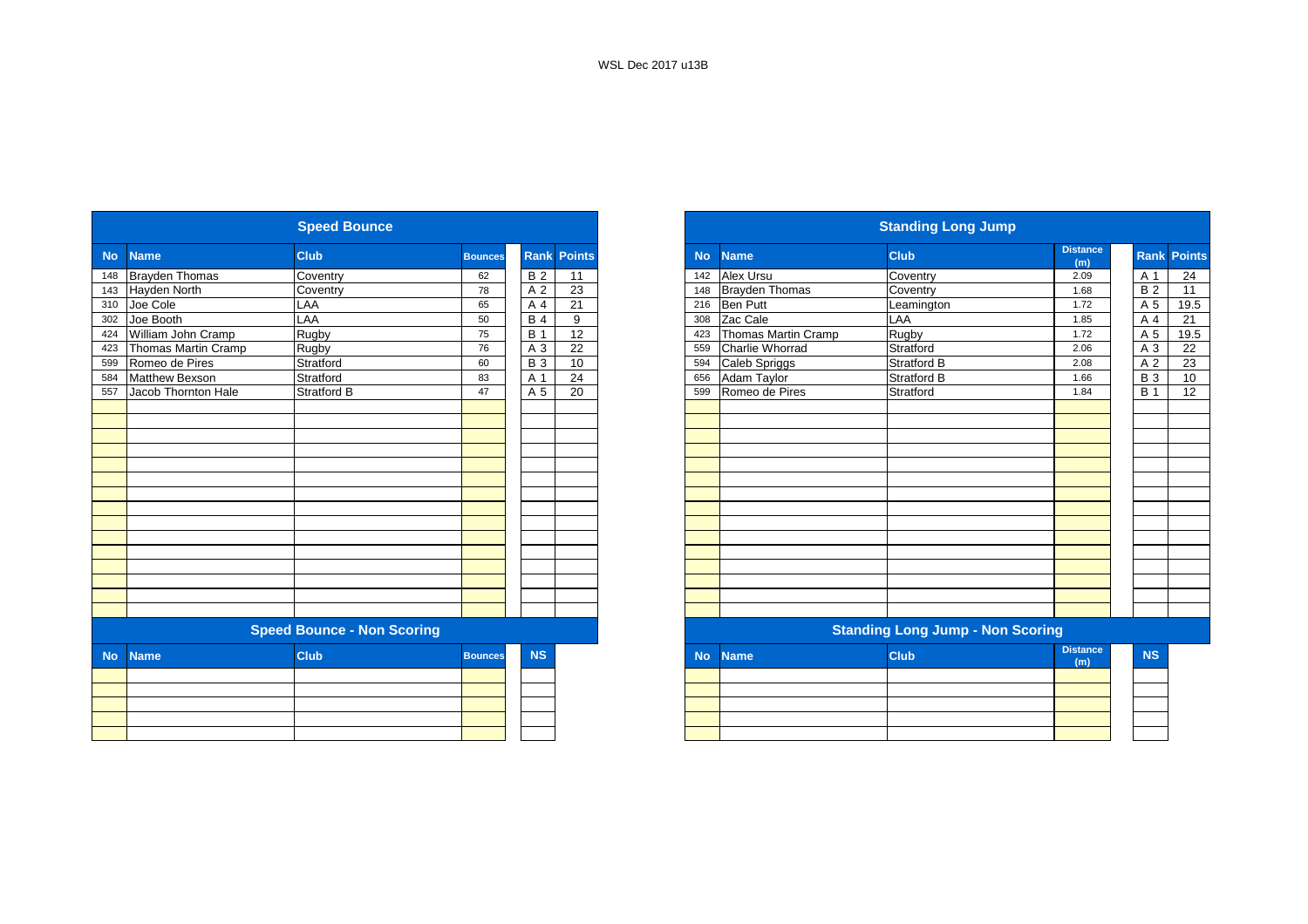|           |                       | <b>Vertical Jump</b>               |                         |                |                    |
|-----------|-----------------------|------------------------------------|-------------------------|----------------|--------------------|
| <b>No</b> | <b>Name</b>           | <b>Club</b>                        | <b>Distance</b><br>(cm) |                | <b>Rank Points</b> |
| 141       | Adam Jackson          | Coventry                           | 39                      | A 4            | 21                 |
| 148       | <b>Brayden Thomas</b> | Coventry                           | 35                      | <b>B2</b>      | 10.5               |
| 216       | <b>Ben Putt</b>       | Leamington                         | 37                      | A 5            | 20                 |
| 302       | Joe Booth             | LAA                                | 35                      | <b>B2</b>      | 10.5               |
| 310       | Joe Cole              | LAA                                | 43                      | A <sub>2</sub> | 22.5               |
| 424       | William John Cramp    | Rugby                              | 33                      | A <sub>6</sub> | 19                 |
| 584       | <b>Matthew Bexson</b> | Stratford                          | 55                      | A 1            | 24                 |
| 558       | Joshua Roberts        | Stratford                          | 52                      | <b>B</b> 1     | 12                 |
| 594       | Caleb Spriggs         | Stratford B                        | 43                      | A <sub>2</sub> | 22.5               |
|           |                       |                                    |                         |                |                    |
|           |                       |                                    |                         |                |                    |
|           |                       |                                    |                         |                |                    |
|           |                       |                                    |                         |                |                    |
|           |                       |                                    |                         |                |                    |
|           |                       |                                    |                         |                |                    |
|           |                       |                                    |                         |                |                    |
|           |                       |                                    |                         |                |                    |
|           |                       |                                    |                         |                |                    |
|           |                       |                                    |                         |                |                    |
|           |                       |                                    |                         |                |                    |
|           |                       |                                    |                         |                |                    |
|           |                       |                                    |                         |                |                    |
|           |                       |                                    |                         |                |                    |
|           |                       |                                    |                         |                |                    |
|           |                       | <b>Vertical Jump - Non Scoring</b> |                         |                |                    |
| <b>No</b> | <b>Name</b>           | <b>Club</b>                        | <b>Distance</b><br>(cm) | <b>NS</b>      |                    |
|           |                       |                                    |                         |                |                    |
|           |                       |                                    |                         |                |                    |
|           |                       |                                    |                         |                |                    |
|           |                       |                                    |                         |                |                    |
|           |                       |                                    |                         |                |                    |

|           |                       | <b>Vertical Jump</b>               |                         |                  |                    |
|-----------|-----------------------|------------------------------------|-------------------------|------------------|--------------------|
|           | <b>Name</b>           | <b>Club</b>                        | <b>Distance</b><br>(cm) |                  | <b>Rank Points</b> |
|           | Adam Jackson          | Coventry                           | 39                      | A 4              | 21                 |
|           | 148 Brayden Thomas    | Coventry                           | 35                      | $\overline{B}$ 2 | 10.5               |
|           | 216 Ben Putt          | Leamington                         | 37                      | A 5              | 20                 |
|           | 302 Joe Booth         | LAA                                | 35                      | <b>B2</b>        | 10.5               |
|           | 310 Joe Cole          | LAA                                | 43                      | A 2              | 22.5               |
|           | William John Cramp    | Rugby                              | 33                      | A 6              | 19                 |
|           | <b>Matthew Bexson</b> | Stratford                          | 55                      | A 1              | 24                 |
|           | Joshua Roberts        | Stratford                          | 52                      | <b>B</b> 1       | 12                 |
|           | 594 Caleb Spriggs     | <b>Stratford B</b>                 | 43                      | A 2              | 22.5               |
|           |                       |                                    |                         |                  |                    |
|           |                       |                                    |                         |                  |                    |
|           |                       |                                    |                         |                  |                    |
|           |                       |                                    |                         |                  |                    |
|           |                       |                                    |                         |                  |                    |
|           |                       |                                    |                         |                  |                    |
|           |                       |                                    |                         |                  |                    |
|           |                       |                                    |                         |                  |                    |
|           |                       |                                    |                         |                  |                    |
|           |                       |                                    |                         |                  |                    |
|           |                       |                                    |                         |                  |                    |
|           |                       |                                    |                         |                  |                    |
|           |                       |                                    |                         |                  |                    |
|           |                       |                                    |                         |                  |                    |
|           |                       |                                    |                         |                  |                    |
|           |                       | <b>Vertical Jump - Non Scoring</b> |                         |                  |                    |
| <b>No</b> | <b>Name</b>           | <b>Club</b>                        | <b>Distance</b><br>(cm) | <b>NS</b>        |                    |
|           |                       |                                    |                         |                  |                    |
|           |                       |                                    |                         |                  |                    |
|           |                       |                                    |                         |                  |                    |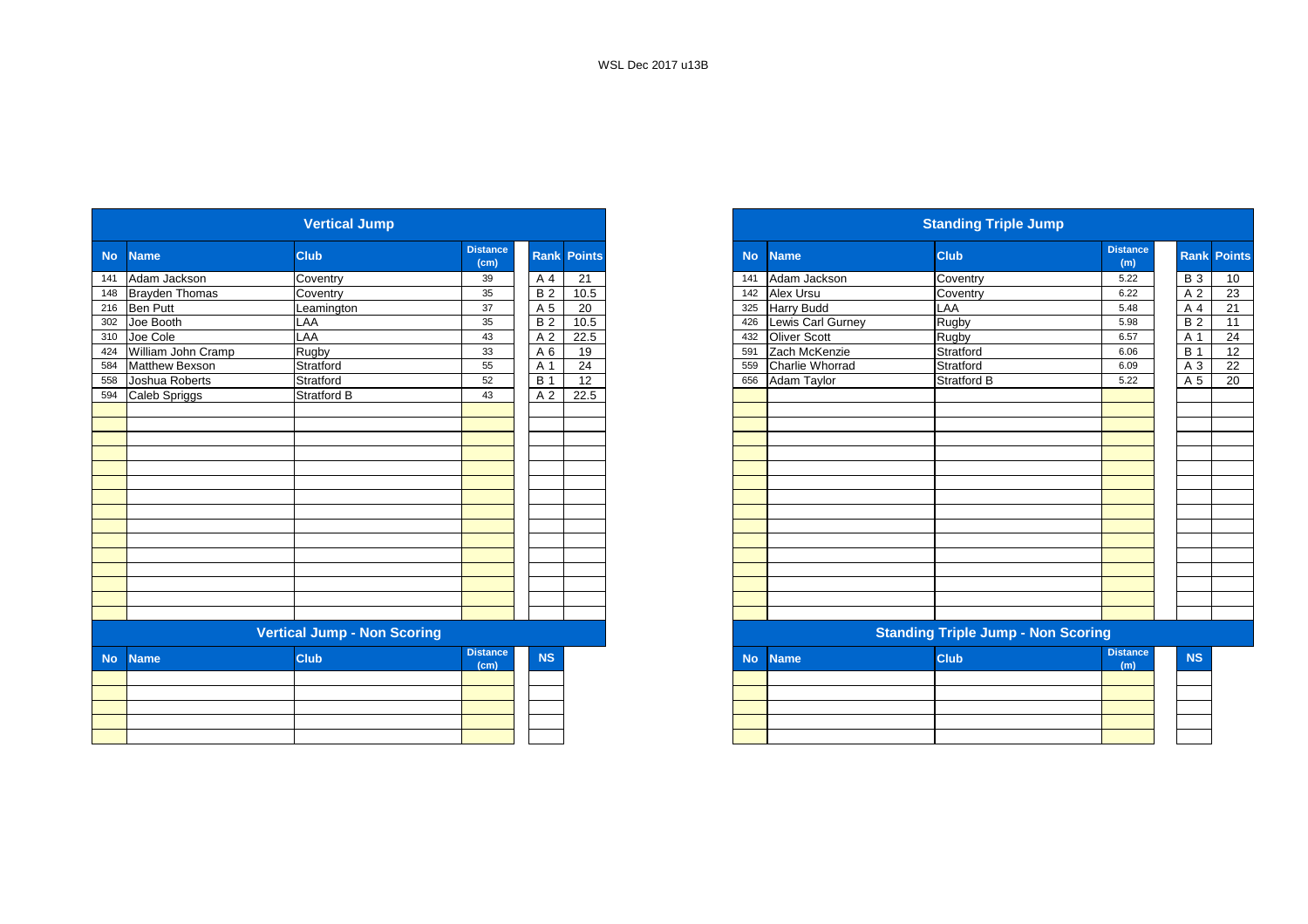|           |                     | <b>Shot Put</b>               |         |                  |                    |
|-----------|---------------------|-------------------------------|---------|------------------|--------------------|
| <b>No</b> | <b>Name</b>         | <b>Club</b>                   | Dis (m) |                  | <b>Rank Points</b> |
| 141       | Adam Jackson        | Coventry                      | 4.31    | A 6              | 19                 |
| 216       | <b>Ben Putt</b>     | Leamington                    | 4.47    | A 4              | 20.5               |
| 302       | Joe Booth           | LAA                           | 5.18    | A 3              | 22                 |
| 432       | <b>Oliver Scott</b> | Rugby                         | 8.02    | A 1              | 24                 |
| 426       | Lewis Carl Gurney   | Rugby                         | 7.49    | $\overline{B}$ 1 | 12                 |
| 559       | Charlie Whorrad     | Stratford                     | 6.99    | A <sub>2</sub>   | 23                 |
| 591       | Zach McKenzie       | Stratford                     | 4.89    | <b>B2</b>        | 11                 |
| 594       | Caleb Spriggs       | Stratford B                   | 4.23    | <b>B3</b>        | 10                 |
| 557       | Jacob Thornton Hale | Stratford B                   | 4.47    | A 4              | 20.5               |
|           |                     |                               |         |                  |                    |
|           |                     |                               |         |                  |                    |
|           |                     |                               |         |                  |                    |
|           |                     |                               |         |                  |                    |
|           |                     |                               |         |                  |                    |
|           |                     |                               |         |                  |                    |
|           |                     |                               |         |                  |                    |
|           |                     |                               |         |                  |                    |
|           |                     |                               |         |                  |                    |
|           |                     |                               |         |                  |                    |
|           |                     |                               |         |                  |                    |
|           |                     |                               |         |                  |                    |
|           |                     |                               |         |                  |                    |
|           |                     |                               |         |                  |                    |
|           |                     |                               |         |                  |                    |
|           |                     | <b>Shot Put - Non Scoring</b> |         |                  |                    |
| <b>No</b> | <b>Name</b>         | <b>Club</b>                   | Dis (m) | NS               |                    |
|           |                     |                               |         |                  |                    |
|           |                     |                               |         |                  |                    |
|           |                     |                               |         |                  |                    |
|           |                     |                               |         |                  |                    |
|           |                     |                               |         |                  |                    |
|           |                     |                               |         |                  |                    |

|                          | <b>Shot Put</b>               |        |            |                    |
|--------------------------|-------------------------------|--------|------------|--------------------|
| <b>No</b><br><b>Name</b> | <b>Club</b>                   | Dis(m) |            | <b>Rank Points</b> |
| Adam Jackson             | Coventry                      | 4.31   | A 6        | 19                 |
| Ben Putt                 | Leamington                    | 4.47   | A 4        | 20.5               |
| 302<br>Joe Booth         | LAA                           | 5.18   | A 3        | 22                 |
| Oliver Scott             | Rugby                         | 8.02   | A 1        | 24                 |
| Lewis Carl Gurney        | Rugby                         | 7.49   | <b>B</b> 1 | 12                 |
| Charlie Whorrad          | Stratford                     | 6.99   | A 2        | 23                 |
| Zach McKenzie            | Stratford                     | 4.89   | <b>B2</b>  | 11                 |
| Caleb Spriggs            | Stratford B                   | 4.23   | <b>B3</b>  | 10                 |
| Jacob Thornton Hale      | <b>Stratford B</b>            | 4.47   | A 4        | 20.5               |
|                          |                               |        |            |                    |
|                          |                               |        |            |                    |
|                          |                               |        |            |                    |
|                          |                               |        |            |                    |
|                          |                               |        |            |                    |
|                          |                               |        |            |                    |
|                          |                               |        |            |                    |
|                          |                               |        |            |                    |
|                          |                               |        |            |                    |
|                          |                               |        |            |                    |
|                          |                               |        |            |                    |
|                          |                               |        |            |                    |
|                          |                               |        |            |                    |
|                          |                               |        |            |                    |
|                          |                               |        |            |                    |
|                          | <b>Shot Put - Non Scoring</b> |        |            |                    |
| No.<br><b>Name</b>       | <b>Club</b>                   | Dis(m) | NS         |                    |
|                          |                               |        |            |                    |
|                          |                               |        |            |                    |
|                          |                               |        |            |                    |
|                          |                               |        |            |                    |
|                          |                               |        |            |                    |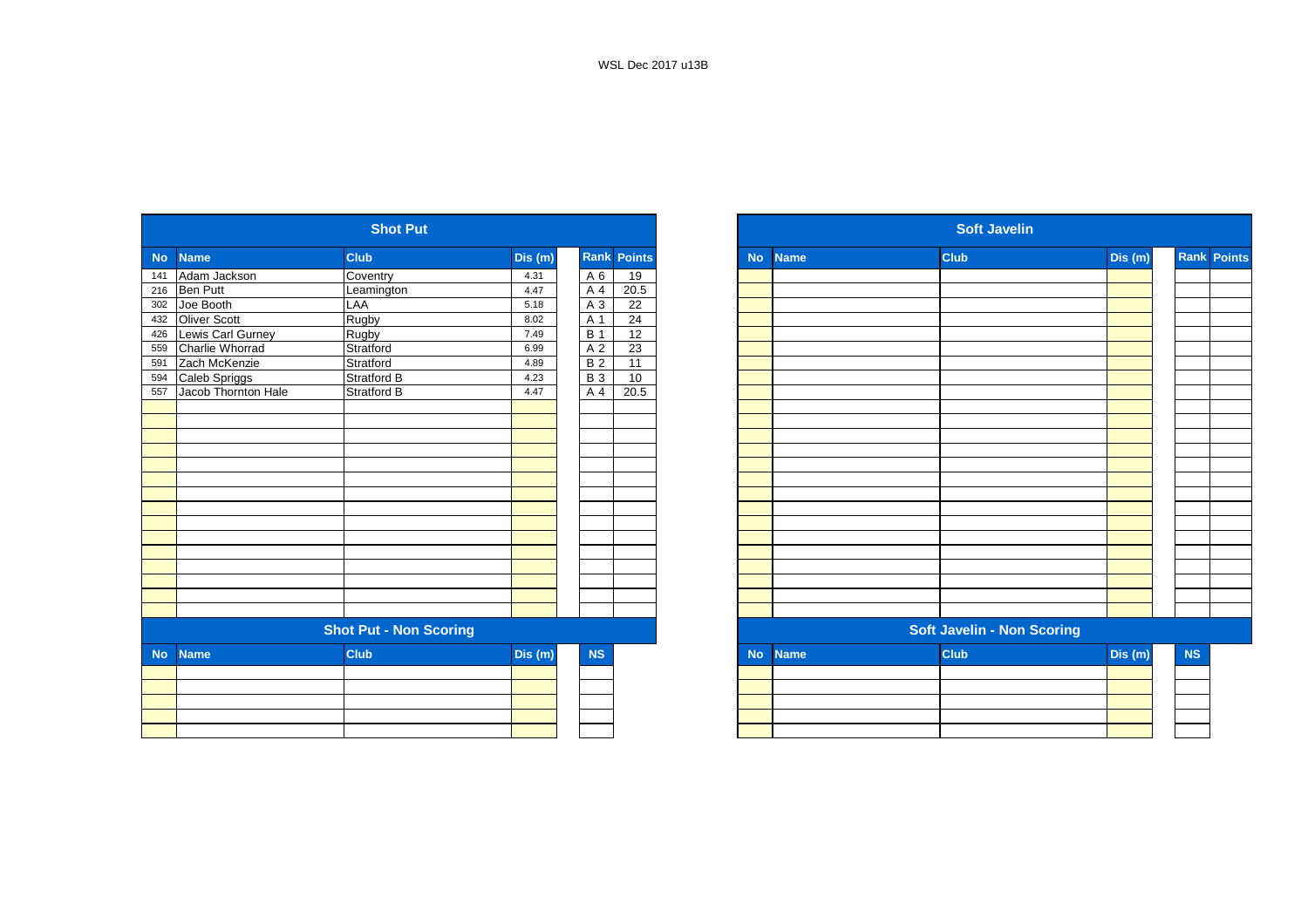# WSL Dec 2017 u13B

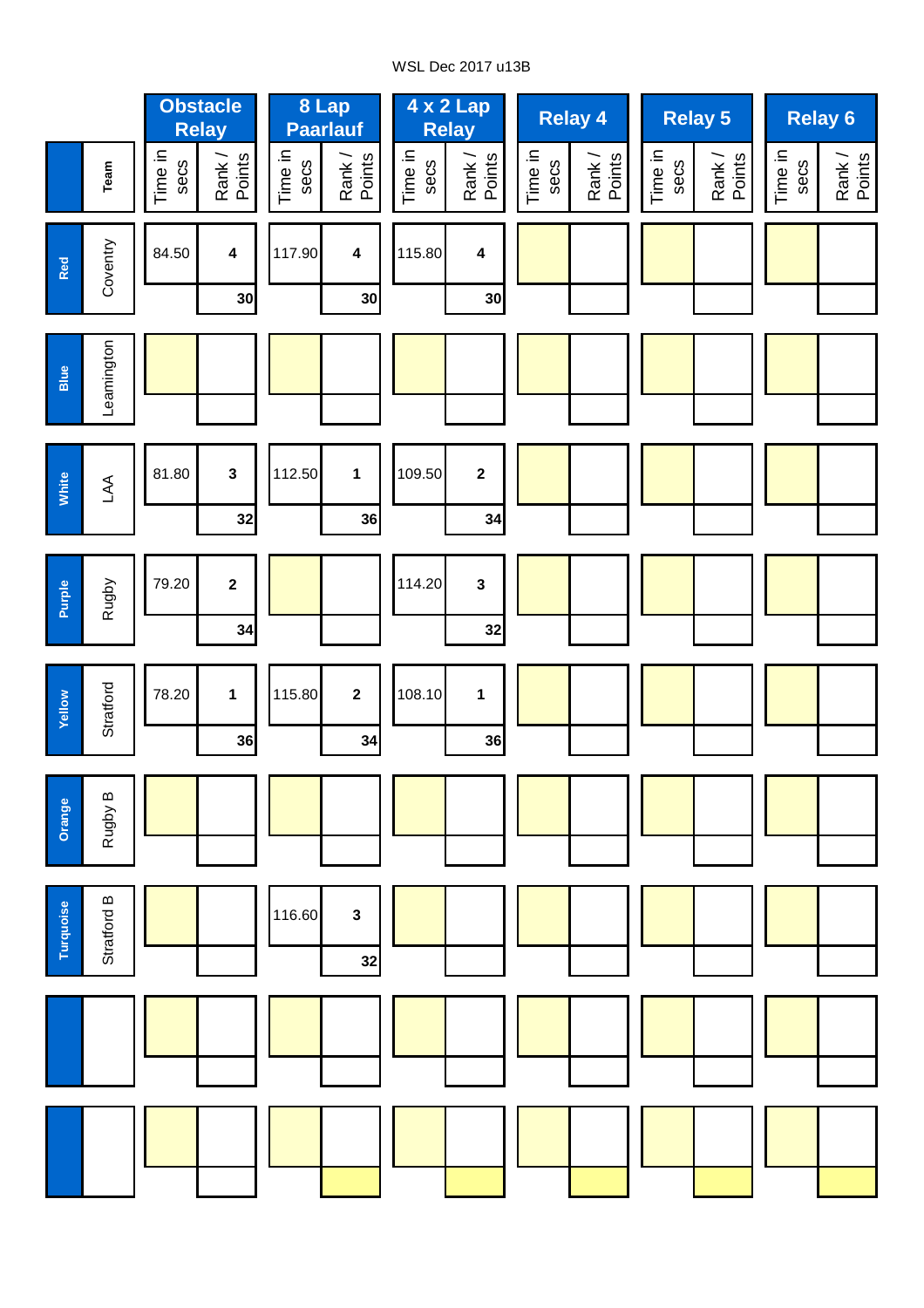## **Coventry Sports Centre Warwickshire Sportshall League**

|              |               | 1 December 2017             | Red      | <b>Blue</b>    | White          | <b>Purple</b>           | Yellow           | Orange          | <b>Turquoise</b>        | Pink           |  |
|--------------|---------------|-----------------------------|----------|----------------|----------------|-------------------------|------------------|-----------------|-------------------------|----------------|--|
|              |               | <b>Under 15 - Girls</b>     | Coventry | Leamington     | LAA            | Rugby                   | <b>Stratford</b> | <b>Rugby B</b>  | <b>Stratford B</b>      | Stratford C    |  |
|              |               | 2 Lap Race                  |          | 18             | 28             | 34                      | 36               | 28              | 31                      | 29             |  |
|              | Individual    | 4 Lap Race                  |          |                | 28             | 36                      | 32               |                 | 33                      | 31             |  |
|              |               | 6 Lap Race                  |          |                |                |                         |                  |                 |                         |                |  |
| TRACK        |               | <b>Obstacle Relay</b>       |          |                |                |                         |                  |                 |                         |                |  |
|              | Relay         | 8 Lap Paarlauf              |          |                | 30             | 34                      | 36               |                 | 28                      | 32             |  |
|              |               | 4 x 2 Lap Relay             |          |                | 36             | 34                      | 32               | 30              | 28                      |                |  |
|              |               |                             |          |                |                |                         |                  |                 |                         |                |  |
|              |               | <b>Speed Bounce</b>         |          | 20.5           | 26             | 34.5                    | 35.5             | 29.5            | 32                      | 19             |  |
|              |               | <b>Standing Long Jump</b>   |          | 18             | 28             | 32.5                    | 35               | 30.5            | 34                      | 19             |  |
|              | Jumps         | <b>Vertical Jump</b>        |          | 21             | 29             | 35                      | 33               | 32              | 29                      |                |  |
| <b>FIELD</b> |               | <b>Standing Triple Jump</b> |          | 19             | 30             | 34                      | 36               | 18              | 31                      | 21             |  |
|              | <b>Throws</b> | <b>Shot Put</b>             |          | 20             | 33             | 33                      | 36               | 19              | 30                      |                |  |
|              |               | <b>Total</b>                |          | 116.5          | 268            | 307                     | 311.5            | 187             | 276                     | 151            |  |
|              |               | <b>Overall Position</b>     |          | $\overline{7}$ | $\overline{4}$ | $\overline{\mathbf{2}}$ | $\vert$ 1        | $5\phantom{.0}$ | $\overline{\mathbf{3}}$ | $6\phantom{a}$ |  |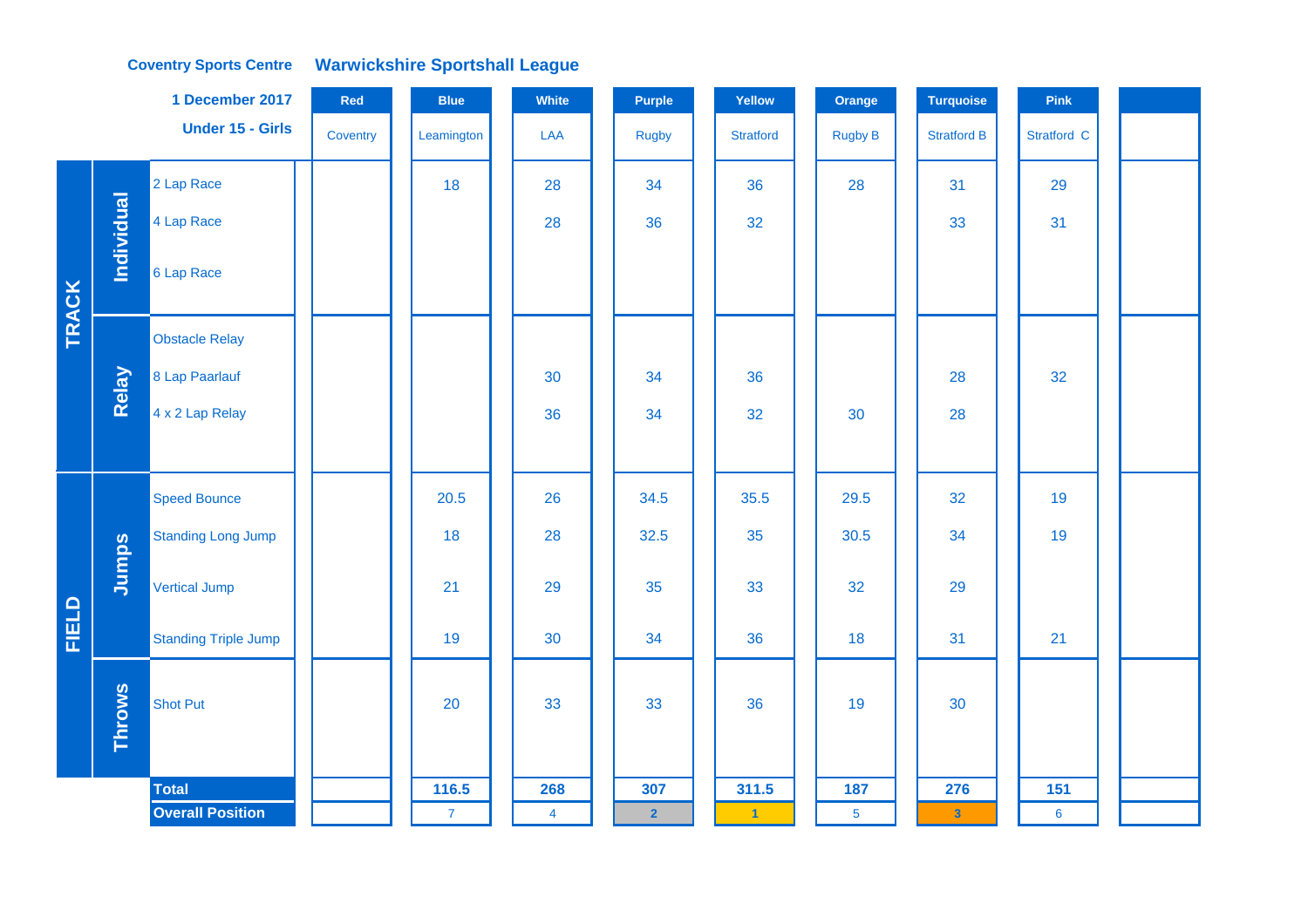|           |                          | 2 Lap Race               |             |                 |                    |
|-----------|--------------------------|--------------------------|-------------|-----------------|--------------------|
|           | <b>Name</b>              | <b>Club</b>              | <b>Time</b> |                 | <b>Rank Points</b> |
| 601       | Millie Leighton          | Stratford                | 25.5        | <b>B</b> 1      | 12                 |
| 442       | Abbie Hall               | Rugby                    | 26.6        | $\overline{B}$  | 11                 |
| 438       | Georgia Eversden         | Rugby B                  | 27          | A 4             | 21                 |
| 303       | Charlotte Booth          | LAA                      | 27.2        | A 5             | 20                 |
| 600       | <b>Emily Curtis</b>      | Stratford C              | 27.3        | A6              | 19                 |
| 211       | Lydia Mitchell           | Leamington               | 27.8        | A 7             | 18                 |
| 603       | Ellie Bryan              | Stratford B              | 28.3        | <b>B4</b>       | 9                  |
|           |                          |                          |             |                 |                    |
| 609       | <b>Grace Fairweather</b> | Stratford                | 25.4        | A 1             | 24                 |
| 435       | Megan Burge              | Rugby                    | 26          | A 2             | 23                 |
| 612       | Gabriella Porter         | Stratford B              | 26.2        | A 3             | 22                 |
| 614       | Ellen Taylor             | Stratford C              | 27.9        | $\overline{B}3$ | 10                 |
| 337       | <b>Lily Richards</b>     | LAA                      | 28.5        | <b>B</b> 5      | 8                  |
| 436       | Sophie Chaloner          | <b>Rugby B</b>           | 28.8        | <b>B6</b>       | $\overline{7}$     |
|           |                          |                          |             |                 |                    |
|           |                          |                          |             |                 |                    |
|           |                          |                          |             |                 |                    |
|           |                          |                          |             |                 |                    |
|           |                          |                          |             |                 |                    |
|           |                          |                          |             |                 |                    |
|           |                          |                          |             |                 |                    |
|           |                          |                          |             |                 |                    |
|           |                          |                          |             |                 |                    |
|           |                          |                          |             |                 |                    |
|           |                          | 2 Lap Race - Non Scoring |             |                 |                    |
| <b>No</b> | <b>Name</b>              | <b>Club</b>              | <b>Time</b> | <b>NS</b>       |                    |
| 608       | <b>Emily Wild</b>        | <b>Stratford B</b>       | 27.5        | N S             |                    |
|           |                          |                          |             |                 |                    |
|           |                          |                          |             |                 |                    |
|           |                          |                          |             |                 |                    |
|           |                          |                          |             |                 |                    |
|           |                          |                          |             |                 |                    |

|                        | 2 Lap Race               |             |                 |                    |
|------------------------|--------------------------|-------------|-----------------|--------------------|
| <b>Name</b>            | <b>Club</b>              | <b>Time</b> |                 | <b>Rank Points</b> |
| Millie Leighton        | Stratford                | 25.5        | <b>B</b> 1      | 12                 |
| <b>Abbie Hall</b>      | Rugby                    | 26.6        | $\overline{B2}$ | 11                 |
| Georgia Eversden       | Rugby B                  | 27          | A 4             | 21                 |
| <b>Charlotte Booth</b> | LAA                      | 27.2        | A 5             | 20                 |
| <b>Emily Curtis</b>    | Stratford C              | 27.3        | A <sub>6</sub>  | 19                 |
| Lydia Mitchell         | Leamington               | 27.8        | A 7             | 18                 |
| Ellie Bryan            | Stratford B              | 28.3        | <b>B</b> 4      | 9                  |
|                        |                          |             |                 |                    |
| Grace Fairweather      | Stratford                | 25.4        | A 1             | 24                 |
| Megan Burge            | Rugby                    | 26          | A 2             | 23                 |
| Gabriella Porter       | Stratford B              | 26.2        | A 3             | 22                 |
| Ellen Taylor           | Stratford C              | 27.9        | <b>B</b> 3      | 10                 |
| Lily Richards          | LAA                      | 28.5        | <b>B</b> 5      | 8                  |
| Sophie Chaloner        | Rugby B                  | 28.8        | <b>B6</b>       | $\overline{ }$     |
|                        |                          |             |                 |                    |
|                        |                          |             |                 |                    |
|                        |                          |             |                 |                    |
|                        |                          |             |                 |                    |
|                        |                          |             |                 |                    |
|                        |                          |             |                 |                    |
|                        |                          |             |                 |                    |
|                        |                          |             |                 |                    |
|                        |                          |             |                 |                    |
|                        |                          |             |                 |                    |
|                        | 2 Lap Race - Non Scoring |             |                 |                    |
| <b>Name</b>            | <b>Club</b>              | <b>Time</b> | <b>NS</b>       |                    |
| Emily Wild             | Stratford B              | 27.5        | N <sub>S</sub>  |                    |
|                        |                          |             |                 |                    |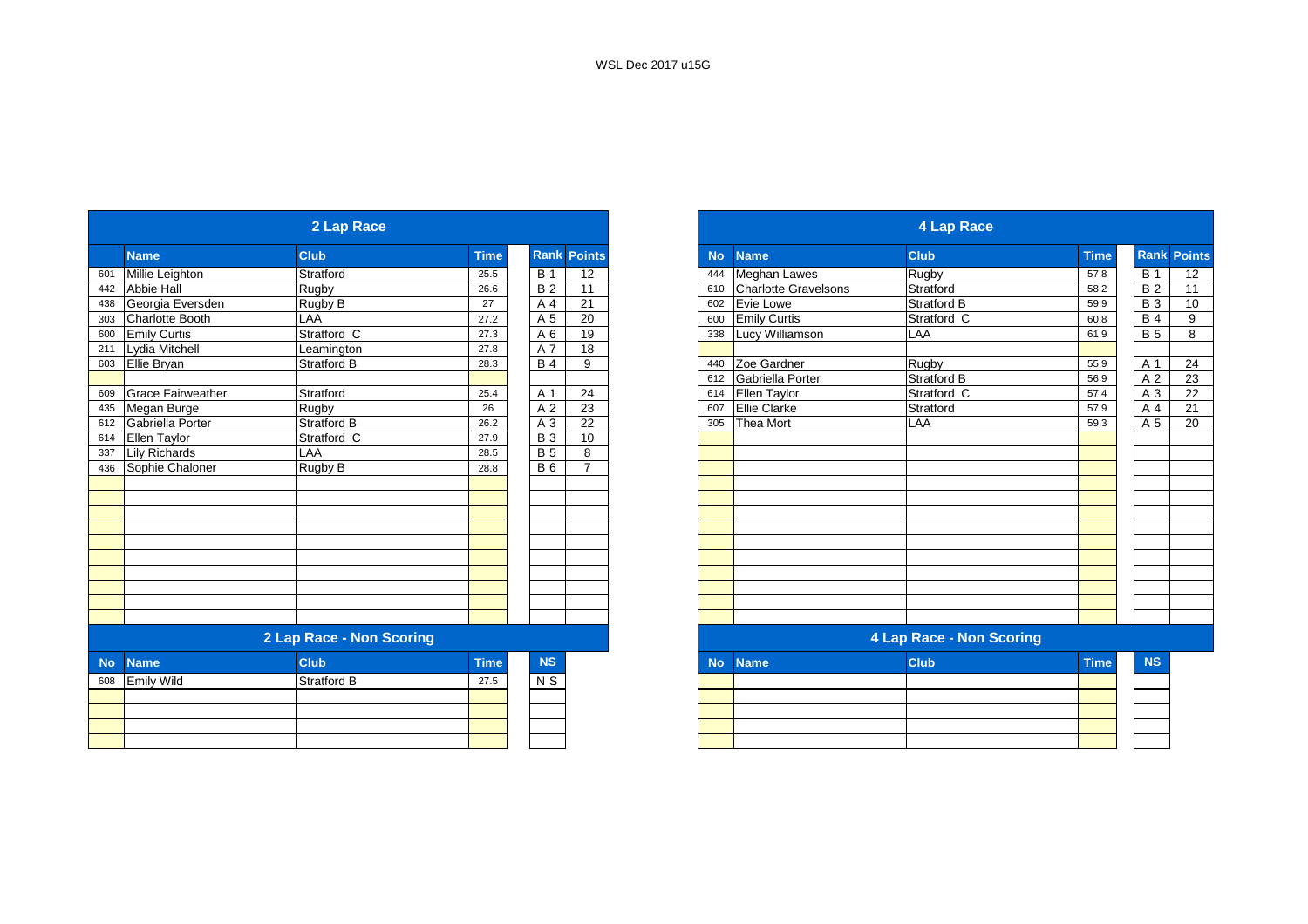|           |                             | <b>Speed Bounce</b>               |                |                |                    |
|-----------|-----------------------------|-----------------------------------|----------------|----------------|--------------------|
| <b>No</b> | <b>Name</b>                 | <b>Club</b>                       | <b>Bounces</b> |                | <b>Rank Points</b> |
| 211       | Lydia Mitchell              | Leamington                        | 79             | A 4            | 20.5               |
| 337       | <b>Lily Richards</b>        | LAA                               | 68             | <b>B</b> 5     | 8                  |
| 303       | <b>Charlotte Booth</b>      | LAA                               | 70             | A 7            | 18                 |
| 437       | Maisy Cramp                 | Rugby                             | 80             | <b>B2</b>      | $\overline{11}$    |
| 444       | <b>Meghan Lawes</b>         | Rugby                             | 90             | A 1            | 23.5               |
| 601       | Millie Leighton             | Stratford                         | 90             | A 1            | 23.5               |
| 610       | <b>Charlotte Gravelsons</b> | Stratford                         | 81             | <b>B</b> 1     | 12                 |
| 438       | Georgia Eversden            | Rugby B                           | 74             | <b>B4</b>      | 9                  |
| 454       | Scarlett Street             | Rugby B                           | 79             | A 4            | 20.5               |
| 602       | Evie Lowe                   | <b>Stratford B</b>                | 79             | <b>B3</b>      | 10                 |
| 603       | Ellie Bryan                 | <b>Stratford B</b>                | 82             | A 3            | 22                 |
| 600       | <b>Emily Curtis</b>         | Stratford C                       | 78             | A 6            | 19                 |
|           |                             |                                   |                |                |                    |
|           |                             |                                   |                |                |                    |
|           |                             |                                   |                |                |                    |
|           |                             |                                   |                |                |                    |
|           |                             |                                   |                |                |                    |
|           |                             |                                   |                |                |                    |
|           |                             |                                   |                |                |                    |
|           |                             |                                   |                |                |                    |
|           |                             |                                   |                |                |                    |
|           |                             |                                   |                |                |                    |
|           |                             |                                   |                |                |                    |
|           |                             | <b>Speed Bounce - Non Scoring</b> |                |                |                    |
| <b>No</b> | <b>Name</b>                 | <b>Club</b>                       | <b>Bounces</b> | <b>NS</b>      |                    |
| 611       | Suzie Mishima               | <b>Stratford B</b>                | 77             | N S            |                    |
| 607       | <b>Ellie Clarke</b>         | Stratford                         | 65             | $N$ S          |                    |
| 606       | <b>Maddie Clark</b>         | Stratford                         | 73             | $N$ S          |                    |
| 315       | <b>Maddie Smith</b>         | LAA                               | 57             | N <sub>S</sub> |                    |
|           |                             |                                   |                |                |                    |

|           |                             | <b>Speed Bounce</b>               |                |                |                 |
|-----------|-----------------------------|-----------------------------------|----------------|----------------|-----------------|
| <b>No</b> | <b>Name</b>                 | <b>Club</b>                       | <b>Bounces</b> | <b>Rank</b>    | <b>Points</b>   |
| 211       | Lydia Mitchell              | Leamington                        | 79             | A 4            | 20.5            |
| 337       | <b>Lily Richards</b>        | LAA                               | 68             | <b>B</b> 5     | 8               |
| 303       | <b>Charlotte Booth</b>      | LAA                               | 70             | A 7            | 18              |
| 437       | <b>Maisy Cramp</b>          | Rugby                             | 80             | <b>B2</b>      | 11              |
| 444       | <b>Meghan Lawes</b>         | Rugby                             | 90             | A 1            | 23.5            |
| 601       | Millie Leighton             | Stratford                         | 90             | A 1            | 23.5            |
| 610       | <b>Charlotte Gravelsons</b> | Stratford                         | 81             | <b>B</b> 1     | 12              |
| 438       | Georgia Eversden            | Rugby B                           | 74             | <b>B4</b>      | 9               |
| 454       | <b>Scarlett Street</b>      | Rugby B                           | 79             | A 4            | 20.5            |
| 602       | Evie Lowe                   | <b>Stratford B</b>                | 79             | <b>B</b> 3     | 10 <sup>°</sup> |
| 603       | Ellie Bryan                 | <b>Stratford B</b>                | 82             | A 3            | 22              |
| 600       | <b>Emily Curtis</b>         | Stratford C                       | 78             | A 6            | 19              |
|           |                             |                                   |                |                |                 |
|           |                             |                                   |                |                |                 |
|           |                             |                                   |                |                |                 |
|           |                             |                                   |                |                |                 |
|           |                             |                                   |                |                |                 |
|           |                             |                                   |                |                |                 |
|           |                             |                                   |                |                |                 |
|           |                             |                                   |                |                |                 |
|           |                             |                                   |                |                |                 |
|           |                             |                                   |                |                |                 |
|           |                             |                                   |                |                |                 |
|           |                             |                                   |                |                |                 |
|           |                             | <b>Speed Bounce - Non Scoring</b> |                |                |                 |
| <b>No</b> | <b>Name</b>                 | <b>Club</b>                       | <b>Bounces</b> | <b>NS</b>      |                 |
| 611       | Suzie Mishima               | Stratford B                       | 77             | N <sub>S</sub> |                 |
| 607       | <b>Ellie Clarke</b>         | Stratford                         | 65             | N <sub>S</sub> |                 |
| 606       | <b>Maddie Clark</b>         | Stratford                         | 73             | N <sub>S</sub> |                 |
|           | 315 Maddie Smith            | LAA                               | 57             | N S            |                 |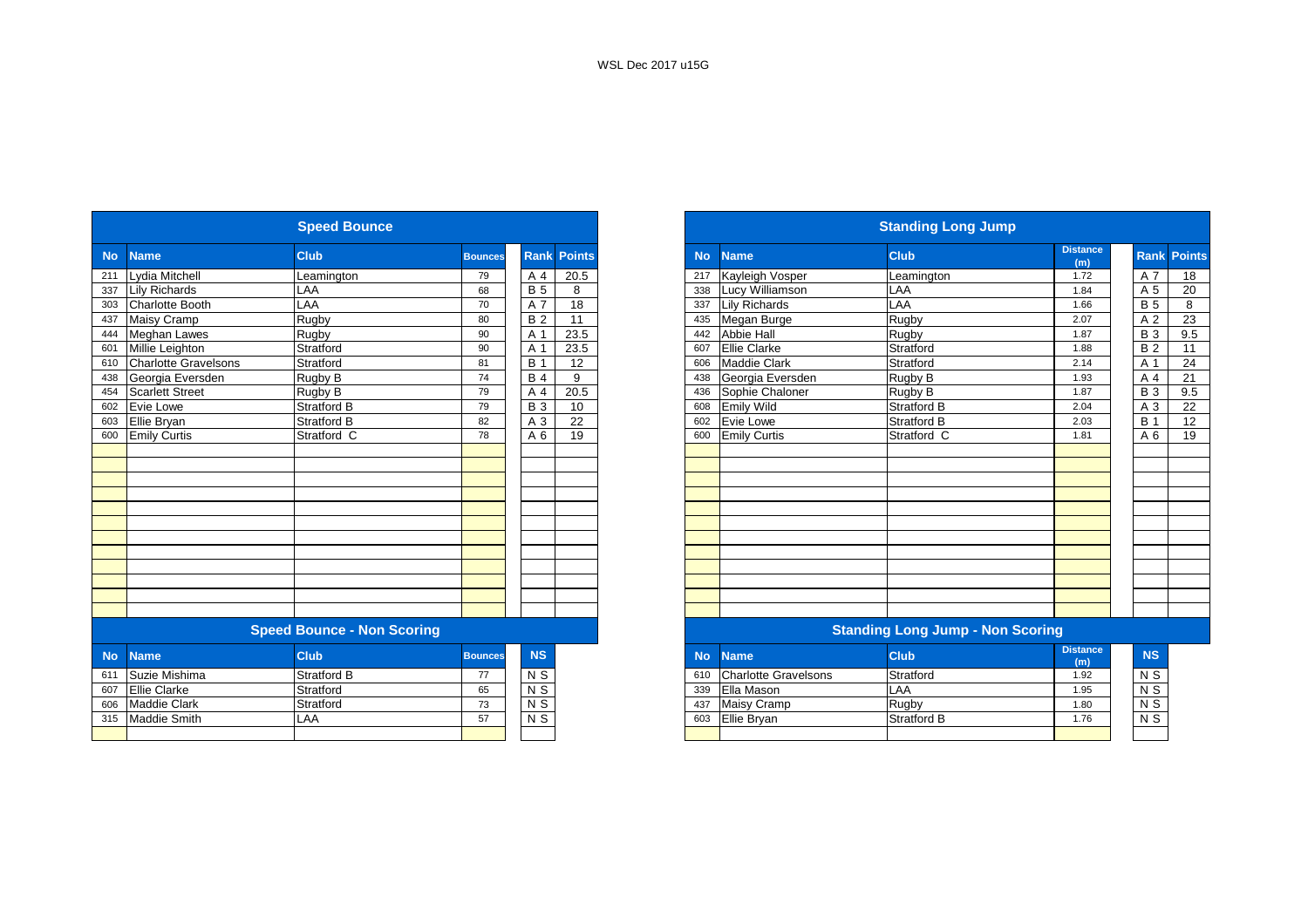|           |                             | <b>Vertical Jump</b>               |                         |                |               |           |                          | <b>Standing Triple Jump</b>               |                        |                  |         |
|-----------|-----------------------------|------------------------------------|-------------------------|----------------|---------------|-----------|--------------------------|-------------------------------------------|------------------------|------------------|---------|
| <b>No</b> | <b>Name</b>                 | <b>Club</b>                        | <b>Distance</b><br>(cm) | Rank           | <b>Points</b> | <b>No</b> | <b>Name</b>              | <b>Club</b>                               | <b>Distance</b><br>(m) |                  | Rank Po |
| 217       | Kayleigh Vosper             | Leamington                         | 49                      | A 3            | 21            | 211       | Lydia Mitchell           | Leamington                                | 5.24                   | A 6              |         |
| 315       | <b>Maddie Smith</b>         | LAA                                | 41                      | <b>B</b> 5     | 8             | 305       | <b>Thea Mort</b>         | LAA                                       | 5.58                   | <b>B</b> 3       |         |
| 337       | <b>Lily Richards</b>        | LAA                                | 49                      | A 3            | 21            | 339       | Ella Mason               | LAA                                       | 5.83                   | A 5              |         |
| 435       | Megan Burge                 | <b>Rugby</b>                       | 55                      | A 2            | 23            | 437       | Maisy Cramp              | Rugby                                     | 5.20                   |                  |         |
| 440       | Zoe Gardner                 | Rugby                              | 50                      | <b>B</b> 1     | 12            | 448       | Mica Quinn               | Rugby                                     | 6.38                   | <b>B2</b>        |         |
| 606       | <b>Maddie Clark</b>         | Stratford                          | 60                      | A 1            | 24            | 601       | Millie Leighton          | Stratford                                 | 6.82                   | A 1              |         |
| 610       | <b>Charlotte Gravelsons</b> | Stratford                          | 45                      | <b>B</b> 4     | 9             | 609       | <b>Grace Fairweather</b> | Stratford                                 | 6.60                   | $\overline{B}$ 1 |         |
| 454       | <b>Scarlett Street</b>      | Rugby B                            | 47                      | B <sub>2</sub> | 11            | 454       | <b>Scarlett Street</b>   | Rugby B                                   | 5.22                   | $\overline{A}$ 7 |         |
| 438       | Georgia Eversden            | Rugby B                            | 49                      | A 3            | 21            | 435       | Megan Burge              | Rugby                                     | 6.69                   | A 2              |         |
| 611       | Suzie Mishima               | <b>Stratford B</b>                 | 46                      | <b>B</b> 3     | 10            | 602       | Evie Lowe                | Stratford B                               | 6.12                   | A 3              |         |
| 612       | Gabriella Porter            | <b>Stratford B</b>                 | 47                      | A 6            | 19            | 612       | Gabriella Porter         | Stratford B                               | 5.56                   | <b>B</b> 4       |         |
|           |                             |                                    |                         |                |               | 614       | Ellen Taylor             | Stratford C                               | 6.02                   | A 4              |         |
|           |                             |                                    |                         |                |               |           |                          |                                           |                        |                  |         |
|           |                             |                                    |                         |                |               |           |                          |                                           |                        |                  |         |
|           |                             |                                    |                         |                |               |           |                          |                                           |                        |                  |         |
|           |                             |                                    |                         |                |               |           |                          |                                           |                        |                  |         |
|           |                             |                                    |                         |                |               |           |                          |                                           |                        |                  |         |
|           |                             |                                    |                         |                |               |           |                          |                                           |                        |                  |         |
|           |                             |                                    |                         |                |               |           |                          |                                           |                        |                  |         |
|           |                             |                                    |                         |                |               |           |                          |                                           |                        |                  |         |
|           |                             |                                    |                         |                |               |           |                          |                                           |                        |                  |         |
|           |                             |                                    |                         |                |               |           |                          |                                           |                        |                  |         |
|           |                             |                                    |                         |                |               |           |                          |                                           |                        |                  |         |
|           |                             |                                    |                         |                |               |           |                          |                                           |                        |                  |         |
|           |                             | <b>Vertical Jump - Non Scoring</b> |                         |                |               |           |                          | <b>Standing Triple Jump - Non Scoring</b> |                        |                  |         |
| <b>No</b> | <b>Name</b>                 | <b>Club</b>                        | <b>Distance</b><br>(cm) | NS             |               | <b>No</b> | <b>Name</b>              | <b>Club</b>                               | <b>Distance</b><br>(m) | <b>NS</b>        |         |
| 303       | <b>Charlotte Booth</b>      | LAA                                | 42                      | $N$ S          |               | 611       | Suzie Mishima            | <b>Stratford B</b>                        | 5.78                   | N S              |         |
| 305       | <b>Thea Mort</b>            | LAA                                | 41                      | N <sub>S</sub> |               | 338       | Lucy Williamson          | LAA                                       | 5.82                   | $N$ S            |         |
| 444       | <b>Meghan Lawes</b>         | <b>Rugby</b>                       | 43                      | $N$ S          |               |           |                          |                                           |                        |                  |         |
| 609       | <b>Grace Fairweather</b>    | Stratford                          | 52                      | $N$ S          |               |           |                          |                                           |                        |                  |         |
|           |                             |                                    |                         |                |               |           |                          |                                           |                        |                  |         |

|    |                          | <b>Vertical Jump</b>      |                         |            |                    |           |                          | <b>Standing Triple Jump</b>       |                        |            |                    |
|----|--------------------------|---------------------------|-------------------------|------------|--------------------|-----------|--------------------------|-----------------------------------|------------------------|------------|--------------------|
| No | <b>Name</b>              | <b>Club</b>               | <b>Distance</b><br>(cm) |            | <b>Rank Points</b> | <b>No</b> | <b>Name</b>              | <b>Club</b>                       | <b>Distance</b><br>(m) |            | <b>Rank Points</b> |
|    | 217 Kayleigh Vosper      | Leamington                | 49                      | A 3        | 21                 |           | 211 Lydia Mitchell       | Leamington                        | 5.24                   | A 6        | 19                 |
|    | 315 Maddie Smith         | LAA                       | 41                      | <b>B</b> 5 | 8                  |           | 305 Thea Mort            | LAA                               | 5.58                   | <b>B</b> 3 | 10 <sup>°</sup>    |
|    | 337 Lily Richards        | LAA                       | 49                      | A 3        | 21                 | 339       | Ella Mason               | LAA                               | 5.83                   | A 5        | 20                 |
|    | 435 Megan Burge          | Rugby                     | 55                      | A 2        | 23                 | 437       | Maisy Cramp              | Rugby                             | 5.20                   |            |                    |
|    | 440 Zoe Gardner          | Rugby                     | 50                      | <b>B</b> 1 | 12                 |           | 448 Mica Quinn           | Rugby                             | 6.38                   | <b>B2</b>  | 11                 |
|    | 606 Maddie Clark         | Stratford                 | 60                      | A 1        | 24                 | 601       | Millie Leighton          | Stratford                         | 6.82                   | A 1        | 24                 |
|    | 610 Charlotte Gravelsons | Stratford                 | 45                      | <b>B</b> 4 | 9                  | 609       | <b>Grace Fairweather</b> | Stratford                         | 6.60                   | <b>B</b> 1 | 12                 |
|    | 454 Scarlett Street      | Rugby B                   | 47                      | <b>B2</b>  | 11                 | 454       | Scarlett Street          | Rugby B                           | 5.22                   | A 7        | 18                 |
|    | 438 Georgia Eversden     | Rugby B                   | 49                      | A 3        | 21                 | 435       | Megan Burge              | Rugby                             | 6.69                   | A 2        | 23                 |
|    | 611 Suzie Mishima        | <b>Stratford B</b>        | 46                      | <b>B</b> 3 | 10                 |           | 602 Evie Lowe            | <b>Stratford B</b>                | 6.12                   | A 3        | 22                 |
|    | 612 Gabriella Porter     | <b>Stratford B</b>        | 47                      | A 6        | 19                 | 612       | Gabriella Porter         | <b>Stratford B</b>                | 5.56                   | <b>B</b> 4 | 9                  |
|    |                          |                           |                         |            |                    |           | 614 Ellen Taylor         | Stratford C                       | 6.02                   | A 4        | 21                 |
|    |                          |                           |                         |            |                    |           |                          |                                   |                        |            |                    |
|    |                          |                           |                         |            |                    |           |                          |                                   |                        |            |                    |
|    |                          |                           |                         |            |                    |           |                          |                                   |                        |            |                    |
|    |                          |                           |                         |            |                    |           |                          |                                   |                        |            |                    |
|    |                          |                           |                         |            |                    |           |                          |                                   |                        |            |                    |
|    |                          |                           |                         |            |                    |           |                          |                                   |                        |            |                    |
|    |                          |                           |                         |            |                    |           |                          |                                   |                        |            |                    |
|    |                          |                           |                         |            |                    |           |                          |                                   |                        |            |                    |
|    |                          |                           |                         |            |                    |           |                          |                                   |                        |            |                    |
|    |                          |                           |                         |            |                    |           |                          |                                   |                        |            |                    |
|    |                          |                           |                         |            |                    |           |                          |                                   |                        |            |                    |
|    |                          |                           |                         |            |                    |           |                          |                                   |                        |            |                    |
|    |                          | Varioni Jumn, Nan Caprina |                         |            |                    |           |                          | Chanding Triple Jump, Nep Cooring |                        |            |                    |

#### **Vertical Jump - Non Scoring Standing Triple Jump - Non Scoring**

| <b>stance</b><br>(cm) | <b>NS</b> | <b>No</b> | <b>Name</b>     | <b>Club</b>        | <b>Distance</b><br>(m) | <b>NS</b> |
|-----------------------|-----------|-----------|-----------------|--------------------|------------------------|-----------|
| 42                    | N S       | 61        | Suzie Mishima   | <b>Stratford B</b> | 5.78                   | N S       |
| 41                    | N S       | 338       | Lucy Williamson | LAA                | 5.82                   | N S       |
| 43                    | N S       |           |                 |                    |                        |           |
| 52                    | N S       |           |                 |                    |                        |           |
|                       |           |           |                 |                    |                        |           |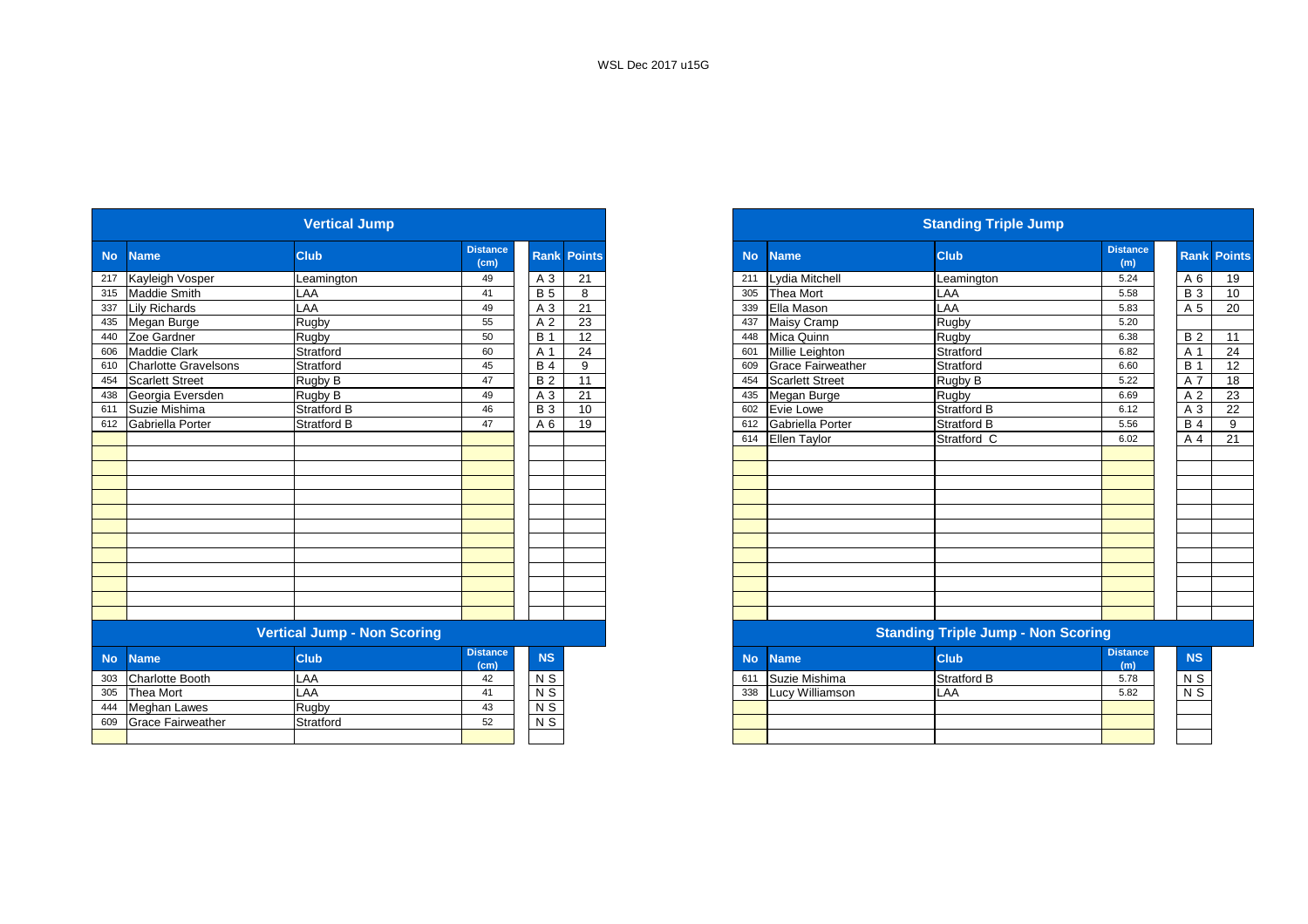|           |                        | <b>Shot Put</b>               |         |                |                    |           |             | <b>Soft Javelin</b>               |         |
|-----------|------------------------|-------------------------------|---------|----------------|--------------------|-----------|-------------|-----------------------------------|---------|
| <b>No</b> | <b>Name</b>            | <b>Club</b>                   | Dis (m) |                | <b>Rank Points</b> | <b>No</b> | <b>Name</b> | <b>Club</b>                       | Dis (m) |
| 211       | Lydia Mitchell         | Leamington                    | 6.80    | A 5            | 20                 |           |             |                                   |         |
| 315       | Maddie Smith           | LAA                           | 7.46    | A 3            | 22                 |           |             |                                   |         |
| 303       | <b>Charlotte Booth</b> | LAA                           | 7.46    | B <sub>2</sub> | $\overline{11}$    |           |             |                                   |         |
| 448       | Mica Quinn             | Rugby                         | 8.71    | A 2            | $\overline{23}$    |           |             |                                   |         |
| 444       | Meghan Lawes           | Rugby                         | 6.82    |                |                    |           |             |                                   |         |
| 606       | <b>Maddie Clark</b>    | Stratford                     | 9.29    | A 1            | 24                 |           |             |                                   |         |
| 601       | Millie Leighton        | Stratford                     | 8.53    | <b>B</b> 1     | 12                 |           |             |                                   |         |
| 436       | Sophie Chaloner        | Rugby B                       | 6.74    | A 6            | 19                 |           |             |                                   |         |
| 440       | Zoe Gardner            | Rugby                         | 6.94    | <b>B3</b>      | 10                 |           |             |                                   |         |
| 608       | <b>Emily Wild</b>      | <b>Stratford B</b>            | 7.38    | A <sub>4</sub> | 21                 |           |             |                                   |         |
| 611       | Suzie Mishima          | <b>Stratford B</b>            | 6.29    | <b>B4</b>      | 9                  |           |             |                                   |         |
|           |                        |                               |         |                |                    |           |             |                                   |         |
|           |                        |                               |         |                |                    |           |             |                                   |         |
|           |                        |                               |         |                |                    |           |             |                                   |         |
|           |                        |                               |         |                |                    |           |             |                                   |         |
|           |                        |                               |         |                |                    |           |             |                                   |         |
|           |                        |                               |         |                |                    |           |             |                                   |         |
|           |                        |                               |         |                |                    |           |             |                                   |         |
|           |                        |                               |         |                |                    |           |             |                                   |         |
|           |                        |                               |         |                |                    |           |             |                                   |         |
|           |                        |                               |         |                |                    |           |             |                                   |         |
|           |                        |                               |         |                |                    |           |             |                                   |         |
|           |                        |                               |         |                |                    |           |             |                                   |         |
|           |                        |                               |         |                |                    |           |             |                                   |         |
|           |                        | <b>Shot Put - Non Scoring</b> |         |                |                    |           |             | <b>Soft Javelin - Non Scoring</b> |         |
| <b>No</b> | <b>Name</b>            | <b>Club</b>                   | Dis(m)  | <b>NS</b>      |                    | <b>No</b> | <b>Name</b> | <b>Club</b>                       | Dis(m)  |
| 614       | Ellen Taylor           | Stratford C                   | 6.5     | N S            |                    |           |             |                                   |         |
|           |                        |                               |         |                |                    |           |             |                                   |         |
|           |                        |                               |         |                |                    |           |             |                                   |         |
|           |                        |                               |         |                |                    |           |             |                                   |         |
|           |                        |                               |         |                |                    |           |             |                                   |         |

|                  |                        | <b>Shot Put</b>               |         |                  |                    |
|------------------|------------------------|-------------------------------|---------|------------------|--------------------|
| No.              | <b>Name</b>            | <b>Club</b>                   | Dis(m)  |                  | <b>Rank Points</b> |
| 211              | Lydia Mitchell         | Leamington                    | 6.80    | A 5              | 20                 |
| 315              | Maddie Smith           | LAA                           | 7.46    | A 3              | 22                 |
| 303              | <b>Charlotte Booth</b> | LAA                           | 7.46    | <b>B2</b>        | 11                 |
| 448              | Mica Quinn             | Rugby                         | 8.71    | A 2              | 23                 |
| 444              | <b>Meghan Lawes</b>    | Rugby                         | 6.82    |                  |                    |
| 606              | Maddie Clark           | Stratford                     | 9.29    | A 1              | 24                 |
| 601              | Millie Leighton        | Stratford                     | 8.53    | $\overline{B}$ 1 | 12                 |
| 436              | Sophie Chaloner        | Rugby B                       | 6.74    | A 6              | 19                 |
| 440              | Zoe Gardner            | Rugby                         | 6.94    | <b>B3</b>        | 10                 |
| 608              | <b>Emily Wild</b>      | Stratford B                   | 7.38    | A 4              | $\overline{21}$    |
| $\overline{611}$ | Suzie Mishima          | Stratford B                   | 6.29    | <b>B4</b>        | 9                  |
|                  |                        |                               |         |                  |                    |
|                  |                        |                               |         |                  |                    |
|                  |                        |                               |         |                  |                    |
|                  |                        |                               |         |                  |                    |
|                  |                        |                               |         |                  |                    |
|                  |                        |                               |         |                  |                    |
|                  |                        |                               |         |                  |                    |
|                  |                        |                               |         |                  |                    |
|                  |                        |                               |         |                  |                    |
|                  |                        |                               |         |                  |                    |
|                  |                        |                               |         |                  |                    |
|                  |                        |                               |         |                  |                    |
|                  |                        |                               |         |                  |                    |
|                  |                        | <b>Shot Put - Non Scoring</b> |         |                  |                    |
| <b>No</b>        | <b>Name</b>            | <b>Club</b>                   | Dis (m) | NS               |                    |
| $\overline{614}$ | <b>Ellen Taylor</b>    | Stratford C                   | 6.5     | $\overline{N}$   |                    |
|                  |                        |                               |         |                  |                    |
|                  |                        |                               |         |                  |                    |
|                  |                        |                               |         |                  |                    |
|                  |                        |                               |         |                  |                    |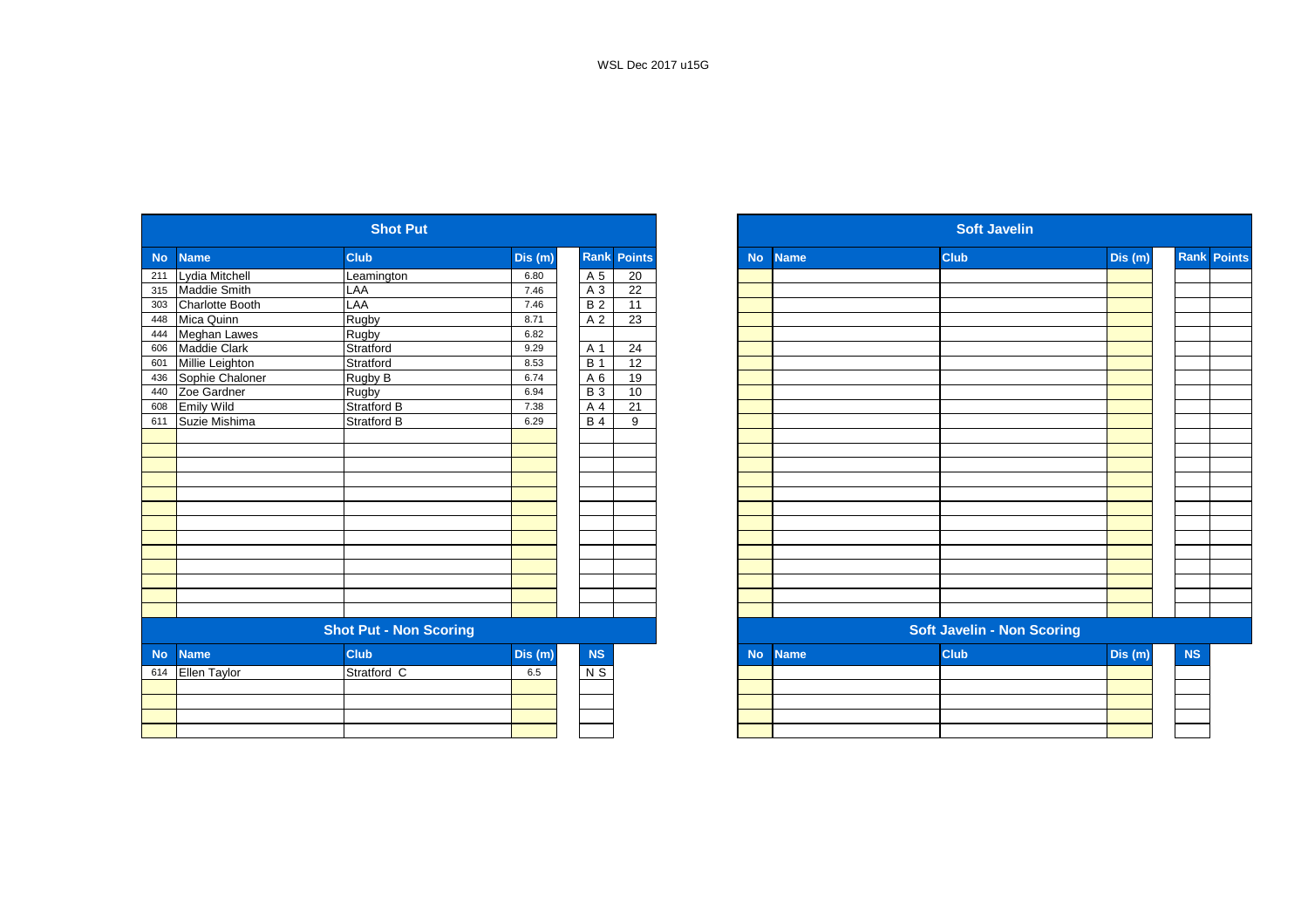# WSL Dec 2017 u15G

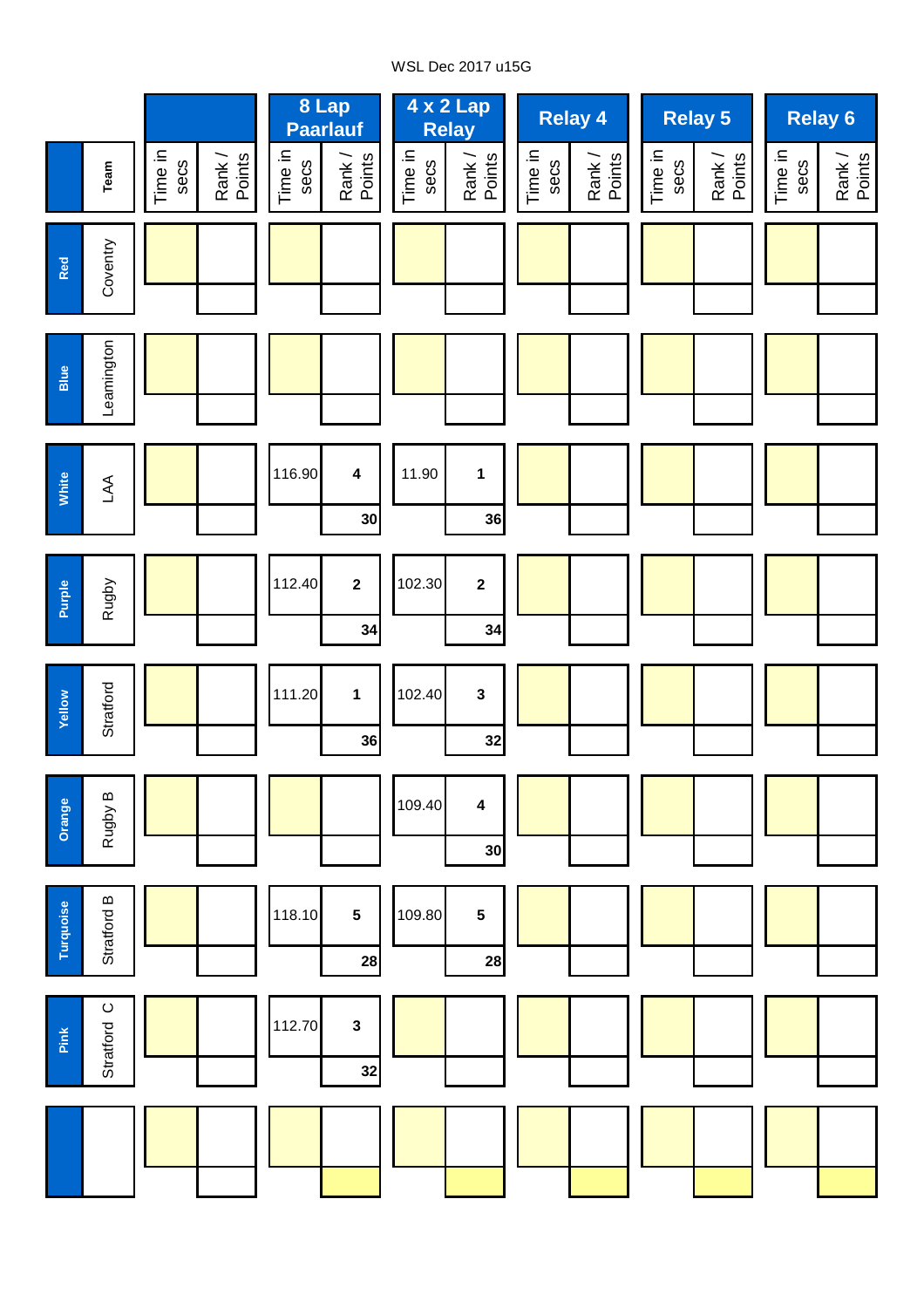## **Coventry Sports Centre Warwickshire Sportshall League**

|              |                   | 1 December 2017             | Red      | <b>Blue</b>    | White | <b>Purple</b>  | Yellow           | Turquoise          | Pink               |  |
|--------------|-------------------|-----------------------------|----------|----------------|-------|----------------|------------------|--------------------|--------------------|--|
|              |                   | Under 15 - Boys             | Coventry | Leamington     | LAA   | <b>Rugby</b>   | <b>Stratford</b> | <b>Stratford B</b> | <b>Stratford C</b> |  |
|              |                   | 2 Lap Race                  |          | 33             |       | 23             | 36               | 31                 |                    |  |
|              | <b>Individual</b> | 4 Lap Race                  |          | 24             |       | 31             | 35               | 33                 |                    |  |
| <b>TRACK</b> |                   | 6 Lap Race                  |          |                |       |                |                  |                    |                    |  |
|              |                   | <b>Obstacle Relay</b>       |          |                |       |                |                  |                    |                    |  |
|              | Relay             | 8 Lap Paarlauf              |          |                |       |                | 36               | 34                 |                    |  |
|              |                   | 4 x 2 Lap Relay             |          |                |       | 34             | 36               | 32                 |                    |  |
|              |                   |                             |          |                |       |                |                  |                    |                    |  |
|              |                   | <b>Speed Bounce</b>         |          |                |       | 24             | 34.5             | 22.5               |                    |  |
|              |                   | <b>Standing Long Jump</b>   |          | 34             |       | 31             | 36               | 31                 |                    |  |
|              | Jumps             | Vertical Jump               |          | 34             |       | 32             | 36               | 30                 |                    |  |
| FIELD        |                   | <b>Standing Triple Jump</b> |          | 35             |       | 31             | 35               | 31                 |                    |  |
|              | <b>Throws</b>     | <b>Shot Put</b>             |          | 32             |       | 30             | 35               | 35                 |                    |  |
|              |                   | <b>Total</b>                |          | 192            |       | 236            | 319.5            | 279.5              |                    |  |
|              |                   | <b>Overall Position</b>     |          | $\overline{4}$ |       | 3 <sup>°</sup> | $\vert$ 1        | $\overline{2}$     |                    |  |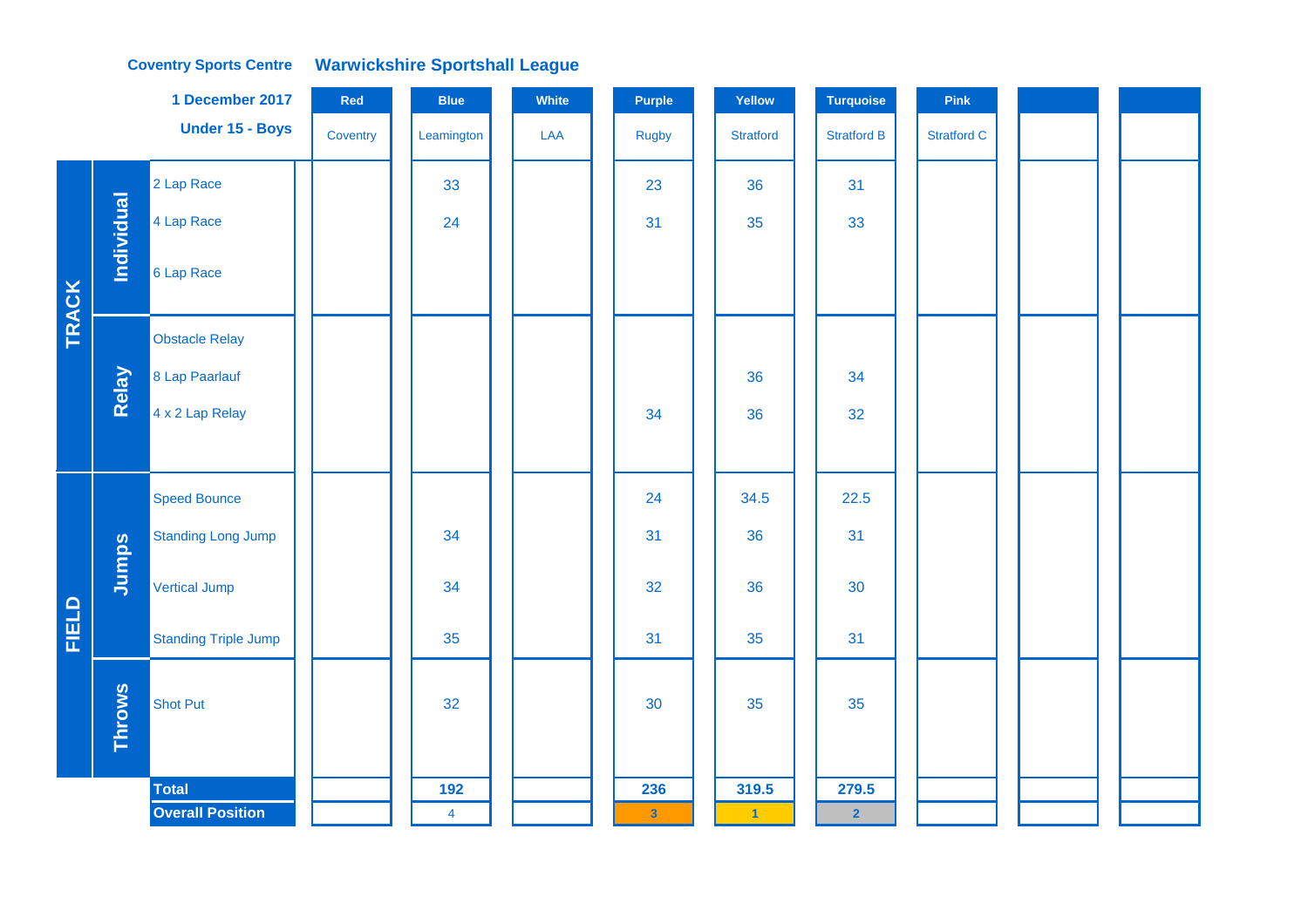|           |                     | 2 Lap Race               |             |                |                    |           |                         | 4 Lap Race                      |             |                  |                 |
|-----------|---------------------|--------------------------|-------------|----------------|--------------------|-----------|-------------------------|---------------------------------|-------------|------------------|-----------------|
|           | <b>Name</b>         | <b>Club</b>              | <b>Time</b> |                | <b>Rank Points</b> | <b>No</b> | <b>Name</b>             | <b>Club</b>                     | <b>Time</b> | <b>Rank Poin</b> |                 |
| 630       | <b>Alex Powell</b>  | Stratford                | 23.6        | A 1            | 24                 | 212       | Cameron William-Stein   | Leamington                      | 50          | A 1              | 24              |
| 445       | Benjamin Lole       | Rugby                    | 24.2        | A 2            | $\overline{23}$    | 637       | <b>Isaac Searle</b>     | Stratford B                     | 54.4        | A 3              | 22              |
| 241       | Jack Bower          | Leamington               | 25          | A 3            | $\overline{22}$    | 642       | William Humphreys       | Stratford                       | 55.4        | <b>B</b> 1       | 12              |
| 637       | <b>Isaac Searle</b> | Stratford B              | 25.8        | A 4            | 21                 | 452       | Harry Goldthrop         | Rugby                           | 62.9        | $B_3$            | $\overline{10}$ |
| 635       | Harry Sugden        | Stratford                | 24.5        | <b>B</b> 1     | 12                 | 632       | Cole Williams           | Stratford                       | 52.7        | A 2              | 23              |
| 213       | lan Aghoghogbe      | Leamington               | 25.6        | B <sub>2</sub> | $\overline{11}$    | 449       | Tom Tyler               | <b>Rugby</b>                    | 55          | A 4              | 21              |
| 634       | George Hendy        | Stratford B              | 25.9        | <b>B</b> 3     | 10                 | 640       | Lewis Robinson          | <b>Stratford B</b>              | 56.7        | <b>B</b> 2       | 11              |
|           |                     |                          |             |                |                    |           |                         |                                 |             |                  |                 |
|           |                     |                          |             |                |                    |           |                         |                                 |             |                  |                 |
|           |                     |                          |             |                |                    |           |                         |                                 |             |                  |                 |
|           |                     |                          |             |                |                    |           |                         |                                 |             |                  |                 |
|           |                     |                          |             |                |                    |           |                         |                                 |             |                  |                 |
|           |                     |                          |             |                |                    |           |                         |                                 |             |                  |                 |
|           |                     |                          |             |                |                    |           |                         |                                 |             |                  |                 |
|           |                     |                          |             |                |                    |           |                         |                                 |             |                  |                 |
|           |                     |                          |             |                |                    |           |                         |                                 |             |                  |                 |
|           |                     |                          |             |                |                    |           |                         |                                 |             |                  |                 |
|           |                     |                          |             |                |                    |           |                         |                                 |             |                  |                 |
|           |                     |                          |             |                |                    |           |                         |                                 |             |                  |                 |
|           |                     | 2 Lap Race - Non Scoring |             |                |                    |           |                         | <b>4 Lap Race - Non Scoring</b> |             |                  |                 |
| <b>No</b> | <b>Name</b>         | <b>Club</b>              | <b>Time</b> | NS             |                    | <b>No</b> | <b>Name</b>             | <b>Club</b>                     | <b>Time</b> | <b>NS</b>        |                 |
| 631       | Aran Woodger        | Stratford                | 25.3        | N <sub>S</sub> |                    | 636       | <b>Harry Gravelsons</b> | <b>Stratford B</b>              | 62.2        | N <sub>S</sub>   |                 |
| 633       | Finlay Hutchinson   | <b>Stratford B</b>       | 27.9        | $N$ S          |                    |           |                         |                                 |             |                  |                 |
| 645       | George Fox Rowe     | <b>Stratford B</b>       | 24.9        | $N$ S          |                    |           |                         |                                 |             |                  |                 |
| 643       | <b>Adam Farrow</b>  | Stratford                | 25.4        | $N$ S          |                    |           |                         |                                 |             |                  |                 |
|           |                     |                          |             |                |                    |           |                         |                                 |             |                  |                 |

|                      | 2 Lap Race               |             |                |                    |
|----------------------|--------------------------|-------------|----------------|--------------------|
| <b>Name</b>          | <b>Club</b>              | <b>Time</b> |                | <b>Rank Points</b> |
| <b>Alex Powell</b>   | Stratford                | 23.6        | A 1            | 24                 |
| <b>Benjamin Lole</b> | <b>Rugby</b>             | 24.2        | A 2            | 23                 |
| Jack Bower           | Leamington               | 25          | A 3            | 22                 |
| Isaac Searle         | Stratford B              | 25.8        | A 4            | 21                 |
| Harry Sugden         | Stratford                | 24.5        | <b>B</b> 1     | 12                 |
| lan Aghoghogbe       | Leamington               | 25.6        | B <sub>2</sub> | 11                 |
| George Hendy         | Stratford B              | 25.9        | <b>B</b> 3     | 10                 |
|                      |                          |             |                |                    |
|                      |                          |             |                |                    |
|                      |                          |             |                |                    |
|                      |                          |             |                |                    |
|                      |                          |             |                |                    |
|                      |                          |             |                |                    |
|                      |                          |             |                |                    |
|                      |                          |             |                |                    |
|                      |                          |             |                |                    |
|                      |                          |             |                |                    |
|                      |                          |             |                |                    |
|                      |                          |             |                |                    |
|                      | 2 Lap Race - Non Scoring |             |                |                    |

| <b>NS</b>  |     | No Name                 | <b>Club</b> | <b>Time</b> | <b>NS</b>      |
|------------|-----|-------------------------|-------------|-------------|----------------|
| $\sqrt{S}$ | 636 | <b>Harry Gravelsons</b> | Stratford B | 62.2        | N <sub>S</sub> |
| V S        |     |                         |             |             |                |
| ۷S         |     |                         |             |             |                |
| V S        |     |                         |             |             |                |
|            |     |                         |             |             |                |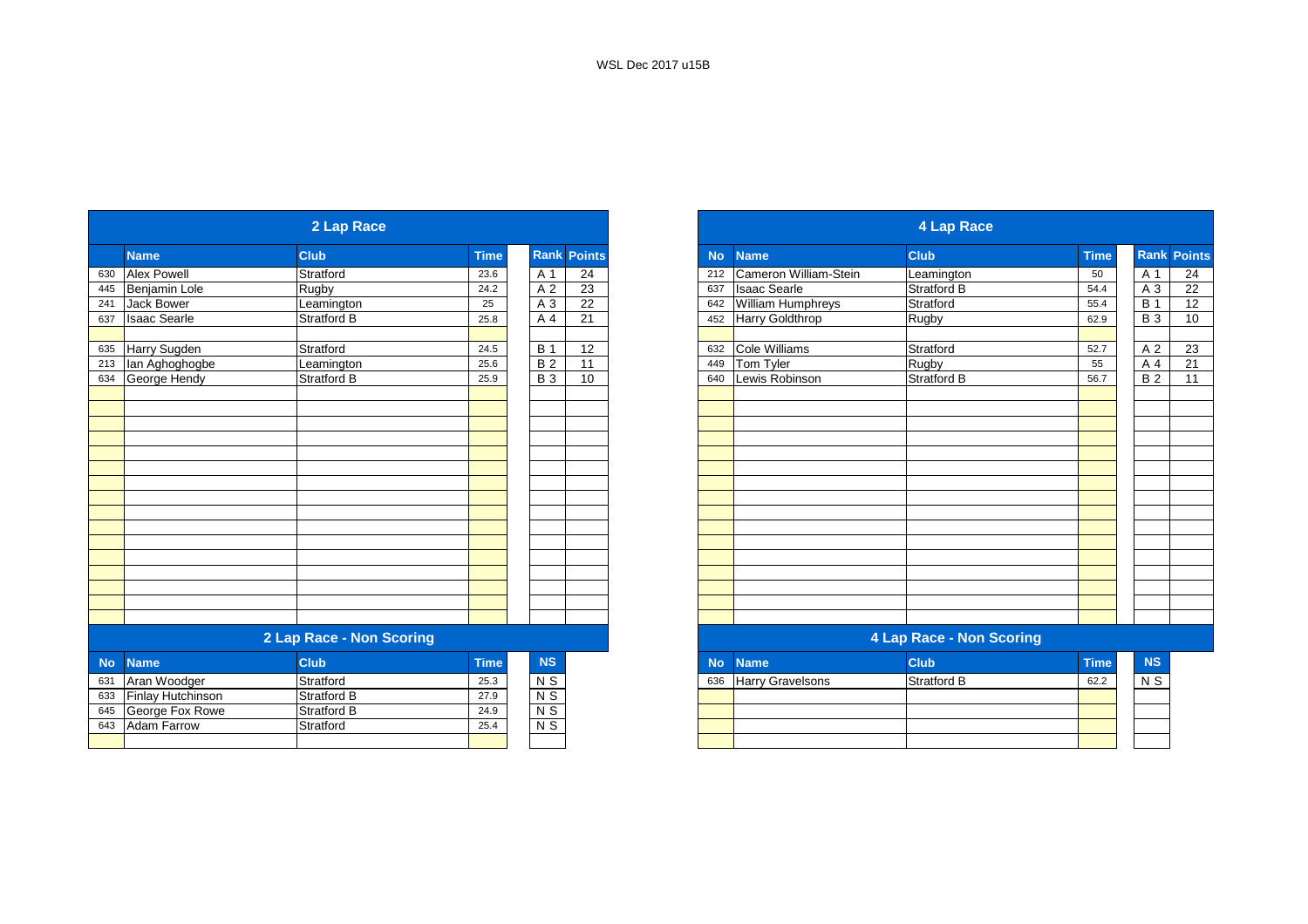|           |                 | <b>Speed Bounce</b>               |                |                 |                    |           |                         | <b>Standing Long Jump</b>               |                        |
|-----------|-----------------|-----------------------------------|----------------|-----------------|--------------------|-----------|-------------------------|-----------------------------------------|------------------------|
| <b>No</b> | <b>Name</b>     | <b>Club</b>                       | <b>Bounces</b> |                 | <b>Rank Points</b> | <b>No</b> | <b>Name</b>             | <b>Club</b>                             | <b>Distance</b><br>(m) |
| 449       | Tom Tyler       | Rugby                             | 81             | A 1             | 24                 | 241       | <b>Jack Bower</b>       | Leamington                              | 2.32                   |
| 631       | Aran Woodger    | Stratford                         | 77             | A <sub>2</sub>  | 22.5               | 213       | lan Aghoghogbe          | Leamington                              | 2.19                   |
| 635       | Harry Sugden    | Stratford                         | 75             | <b>B</b> 1      | 12                 | 449       | Tom Tyler               | Rugby                                   | 2.01                   |
| 645       | George Fox Rowe | Stratford B                       | 77             | A <sub>2</sub>  | 22.5               | 439       | Joshua Farrell          | Rugby                                   | 2.04                   |
|           |                 |                                   |                |                 |                    | 631       | Aran Woodger            | Stratford                               | 2.42                   |
|           |                 |                                   |                |                 |                    | 632       | Cole Williams           | Stratford                               | 2.54                   |
|           |                 |                                   |                |                 |                    | 645       | George Fox Rowe         | <b>Stratford B</b>                      | 2.26                   |
|           |                 |                                   |                |                 |                    | 639       | James Lamb              | Stratford B                             | 1.88                   |
|           |                 |                                   |                |                 |                    |           |                         |                                         |                        |
|           |                 |                                   |                |                 |                    |           |                         |                                         |                        |
|           |                 |                                   |                |                 |                    |           |                         |                                         |                        |
|           |                 |                                   |                |                 |                    |           |                         |                                         |                        |
|           |                 |                                   |                |                 |                    |           |                         |                                         |                        |
|           |                 |                                   |                |                 |                    |           |                         |                                         |                        |
|           |                 |                                   |                |                 |                    |           |                         |                                         |                        |
|           |                 |                                   |                |                 |                    |           |                         |                                         |                        |
|           |                 |                                   |                |                 |                    |           |                         |                                         |                        |
|           |                 |                                   |                |                 |                    |           |                         |                                         |                        |
|           |                 |                                   |                |                 |                    |           |                         |                                         |                        |
|           |                 |                                   |                |                 |                    |           |                         |                                         |                        |
|           |                 |                                   |                |                 |                    |           |                         |                                         |                        |
|           |                 | <b>Speed Bounce - Non Scoring</b> |                |                 |                    |           |                         | <b>Standing Long Jump - Non Scoring</b> |                        |
| <b>No</b> | <b>Name</b>     | <b>Club</b>                       | <b>Bounces</b> | <b>NS</b>       |                    | <b>No</b> | <b>Name</b>             | <b>Club</b>                             | <b>Distance</b><br>(m) |
| 639       | James Lamb      | <b>Stratford B</b>                | 57             | N <sub>S</sub>  |                    | 630       | <b>Alex Powell</b>      | Stratford                               | 2.34                   |
| 634       | George Hendy    | <b>Stratford B</b>                | 69             | $\overline{NS}$ |                    | 635       | Harry Sugden            | Stratford                               | 2.40                   |
|           |                 |                                   |                |                 |                    | 634       | George Hendy            | <b>Stratford B</b>                      | 2.08                   |
|           |                 |                                   |                |                 |                    | 636       | <b>Harry Gravelsons</b> | <b>Stratford B</b>                      | 1.82                   |
|           |                 |                                   |                |                 |                    |           |                         |                                         |                        |

| <b>Distance</b><br><b>Club</b><br><b>Rank Points</b><br><b>Club</b><br><b>No</b><br><b>Name</b><br><b>Bounces</b><br>(m)<br>Jack Bower<br>Rugby<br>24<br>2.32<br>A 1<br>241<br>81<br>Leamington<br>22.5<br>Stratford<br>77<br>lan Aghoghogbe<br>A 2<br>2.19<br>213<br>Leamington<br>12<br>75<br><b>B</b> 1<br>Tom Tyler<br>Stratford<br>Rugby<br>2.01<br>449<br>Joshua Farrell<br>A 2<br>22.5<br>Stratford B<br>Rugby<br>77<br>439<br>2.04<br>Aran Woodger<br>Stratford<br>2.42<br>631<br>Stratford<br><b>Cole Williams</b><br>632<br>2.54<br>Stratford B<br>George Fox Rowe<br>645<br>2.26<br><b>Stratford B</b><br>James Lamb<br>639<br>1.88<br><b>Speed Bounce - Non Scoring</b><br><b>Standing Long Jump - Non Scoring</b><br><b>Distance</b><br><b>Club</b><br><b>NS</b><br><b>Club</b><br><b>Name</b><br><b>Bounces</b><br><b>No</b><br>(m)<br><b>Alex Powell</b><br><b>Stratford B</b><br>$N$ S<br>Stratford<br>57<br>2.34<br>630<br>$N$ S<br>Stratford<br><b>Stratford B</b><br><b>Harry Sugden</b><br>69<br>635<br>2.40<br>George Hendy<br><b>Stratford B</b><br>634<br>2.08<br><b>Stratford B</b><br><b>Harry Gravelsons</b><br>636<br>1.82 |                     | <b>Speed Bounce</b> |  |  |
|-------------------------------------------------------------------------------------------------------------------------------------------------------------------------------------------------------------------------------------------------------------------------------------------------------------------------------------------------------------------------------------------------------------------------------------------------------------------------------------------------------------------------------------------------------------------------------------------------------------------------------------------------------------------------------------------------------------------------------------------------------------------------------------------------------------------------------------------------------------------------------------------------------------------------------------------------------------------------------------------------------------------------------------------------------------------------------------------------------------------------------------------------------|---------------------|---------------------|--|--|
|                                                                                                                                                                                                                                                                                                                                                                                                                                                                                                                                                                                                                                                                                                                                                                                                                                                                                                                                                                                                                                                                                                                                                       | <b>Name</b>         |                     |  |  |
|                                                                                                                                                                                                                                                                                                                                                                                                                                                                                                                                                                                                                                                                                                                                                                                                                                                                                                                                                                                                                                                                                                                                                       | Tom Tyler           |                     |  |  |
|                                                                                                                                                                                                                                                                                                                                                                                                                                                                                                                                                                                                                                                                                                                                                                                                                                                                                                                                                                                                                                                                                                                                                       | Aran Woodger        |                     |  |  |
|                                                                                                                                                                                                                                                                                                                                                                                                                                                                                                                                                                                                                                                                                                                                                                                                                                                                                                                                                                                                                                                                                                                                                       | Harry Sugden        |                     |  |  |
|                                                                                                                                                                                                                                                                                                                                                                                                                                                                                                                                                                                                                                                                                                                                                                                                                                                                                                                                                                                                                                                                                                                                                       | George Fox Rowe     |                     |  |  |
|                                                                                                                                                                                                                                                                                                                                                                                                                                                                                                                                                                                                                                                                                                                                                                                                                                                                                                                                                                                                                                                                                                                                                       |                     |                     |  |  |
|                                                                                                                                                                                                                                                                                                                                                                                                                                                                                                                                                                                                                                                                                                                                                                                                                                                                                                                                                                                                                                                                                                                                                       |                     |                     |  |  |
|                                                                                                                                                                                                                                                                                                                                                                                                                                                                                                                                                                                                                                                                                                                                                                                                                                                                                                                                                                                                                                                                                                                                                       |                     |                     |  |  |
|                                                                                                                                                                                                                                                                                                                                                                                                                                                                                                                                                                                                                                                                                                                                                                                                                                                                                                                                                                                                                                                                                                                                                       |                     |                     |  |  |
|                                                                                                                                                                                                                                                                                                                                                                                                                                                                                                                                                                                                                                                                                                                                                                                                                                                                                                                                                                                                                                                                                                                                                       |                     |                     |  |  |
|                                                                                                                                                                                                                                                                                                                                                                                                                                                                                                                                                                                                                                                                                                                                                                                                                                                                                                                                                                                                                                                                                                                                                       |                     |                     |  |  |
|                                                                                                                                                                                                                                                                                                                                                                                                                                                                                                                                                                                                                                                                                                                                                                                                                                                                                                                                                                                                                                                                                                                                                       |                     |                     |  |  |
|                                                                                                                                                                                                                                                                                                                                                                                                                                                                                                                                                                                                                                                                                                                                                                                                                                                                                                                                                                                                                                                                                                                                                       |                     |                     |  |  |
|                                                                                                                                                                                                                                                                                                                                                                                                                                                                                                                                                                                                                                                                                                                                                                                                                                                                                                                                                                                                                                                                                                                                                       |                     |                     |  |  |
|                                                                                                                                                                                                                                                                                                                                                                                                                                                                                                                                                                                                                                                                                                                                                                                                                                                                                                                                                                                                                                                                                                                                                       |                     |                     |  |  |
|                                                                                                                                                                                                                                                                                                                                                                                                                                                                                                                                                                                                                                                                                                                                                                                                                                                                                                                                                                                                                                                                                                                                                       |                     |                     |  |  |
|                                                                                                                                                                                                                                                                                                                                                                                                                                                                                                                                                                                                                                                                                                                                                                                                                                                                                                                                                                                                                                                                                                                                                       |                     |                     |  |  |
|                                                                                                                                                                                                                                                                                                                                                                                                                                                                                                                                                                                                                                                                                                                                                                                                                                                                                                                                                                                                                                                                                                                                                       |                     |                     |  |  |
|                                                                                                                                                                                                                                                                                                                                                                                                                                                                                                                                                                                                                                                                                                                                                                                                                                                                                                                                                                                                                                                                                                                                                       |                     |                     |  |  |
|                                                                                                                                                                                                                                                                                                                                                                                                                                                                                                                                                                                                                                                                                                                                                                                                                                                                                                                                                                                                                                                                                                                                                       |                     |                     |  |  |
|                                                                                                                                                                                                                                                                                                                                                                                                                                                                                                                                                                                                                                                                                                                                                                                                                                                                                                                                                                                                                                                                                                                                                       |                     |                     |  |  |
|                                                                                                                                                                                                                                                                                                                                                                                                                                                                                                                                                                                                                                                                                                                                                                                                                                                                                                                                                                                                                                                                                                                                                       |                     |                     |  |  |
|                                                                                                                                                                                                                                                                                                                                                                                                                                                                                                                                                                                                                                                                                                                                                                                                                                                                                                                                                                                                                                                                                                                                                       |                     |                     |  |  |
|                                                                                                                                                                                                                                                                                                                                                                                                                                                                                                                                                                                                                                                                                                                                                                                                                                                                                                                                                                                                                                                                                                                                                       |                     |                     |  |  |
|                                                                                                                                                                                                                                                                                                                                                                                                                                                                                                                                                                                                                                                                                                                                                                                                                                                                                                                                                                                                                                                                                                                                                       |                     |                     |  |  |
|                                                                                                                                                                                                                                                                                                                                                                                                                                                                                                                                                                                                                                                                                                                                                                                                                                                                                                                                                                                                                                                                                                                                                       |                     |                     |  |  |
|                                                                                                                                                                                                                                                                                                                                                                                                                                                                                                                                                                                                                                                                                                                                                                                                                                                                                                                                                                                                                                                                                                                                                       | <b>Name</b>         |                     |  |  |
|                                                                                                                                                                                                                                                                                                                                                                                                                                                                                                                                                                                                                                                                                                                                                                                                                                                                                                                                                                                                                                                                                                                                                       | James Lamb          |                     |  |  |
|                                                                                                                                                                                                                                                                                                                                                                                                                                                                                                                                                                                                                                                                                                                                                                                                                                                                                                                                                                                                                                                                                                                                                       | 634<br>George Hendy |                     |  |  |
|                                                                                                                                                                                                                                                                                                                                                                                                                                                                                                                                                                                                                                                                                                                                                                                                                                                                                                                                                                                                                                                                                                                                                       |                     |                     |  |  |
|                                                                                                                                                                                                                                                                                                                                                                                                                                                                                                                                                                                                                                                                                                                                                                                                                                                                                                                                                                                                                                                                                                                                                       |                     |                     |  |  |
|                                                                                                                                                                                                                                                                                                                                                                                                                                                                                                                                                                                                                                                                                                                                                                                                                                                                                                                                                                                                                                                                                                                                                       |                     |                     |  |  |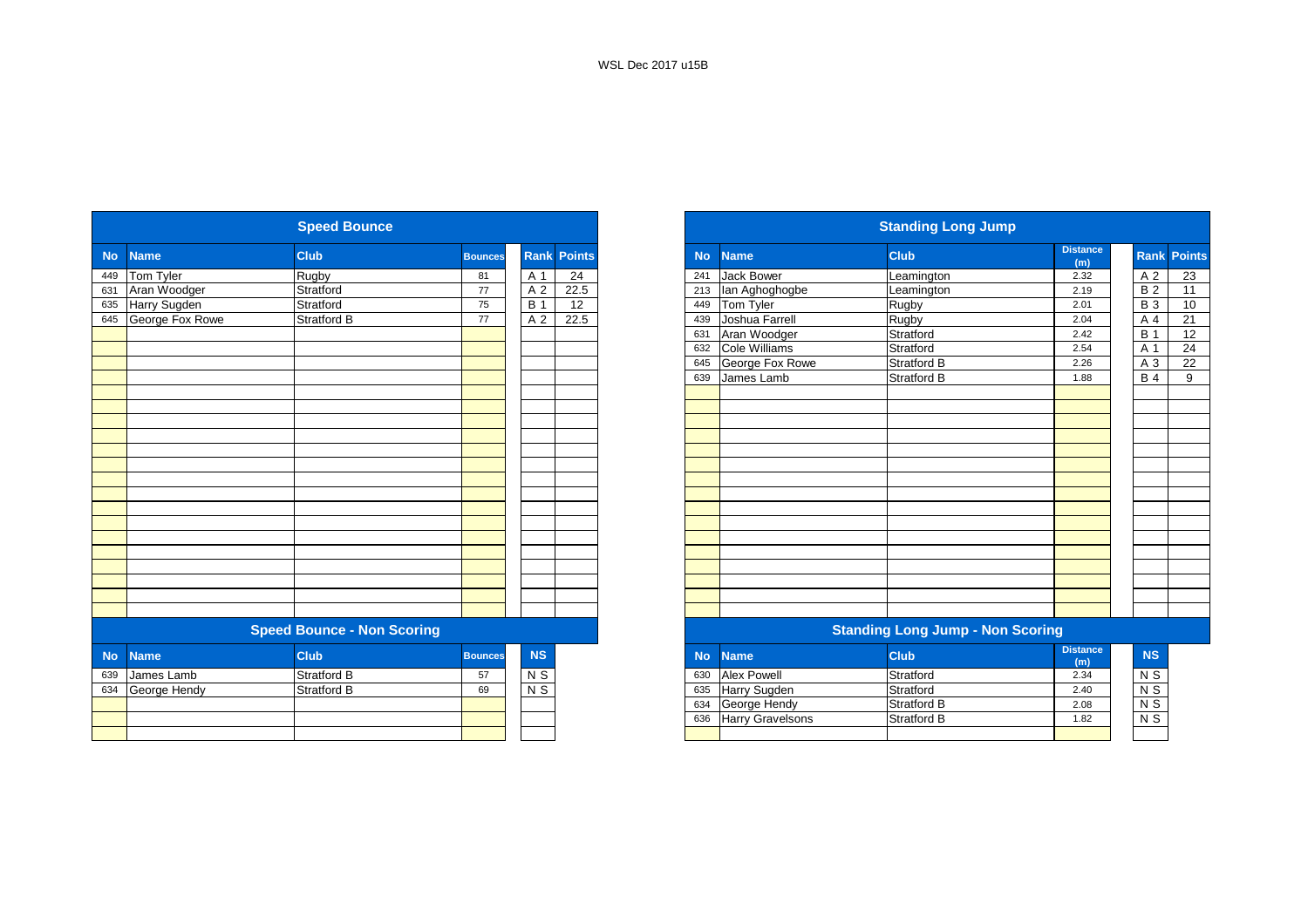|           |                          | <b>Vertical Jump</b>               |                         | <b>Standing Triple Jump</b> |                 |  |  |  |  |  |  |
|-----------|--------------------------|------------------------------------|-------------------------|-----------------------------|-----------------|--|--|--|--|--|--|
| <b>No</b> | <b>Name</b>              | <b>Club</b>                        | <b>Distance</b><br>(cm) | Rank                        | <b>Points</b>   |  |  |  |  |  |  |
| 212       | Cameron William-Stein    | Leamington                         | 63                      | A 2                         | $\overline{23}$ |  |  |  |  |  |  |
| 213       | lan Aghoghogbe           | Leamington                         | 57                      | <b>B2</b>                   | 11              |  |  |  |  |  |  |
| 452       | Harry Goldthrop          | Rugby                              | 43                      | <b>B</b> 3                  | 10              |  |  |  |  |  |  |
| 445       | Benjamin Lole            | Rugby                              | 54                      | A 3                         | 22              |  |  |  |  |  |  |
| 630       | <b>Alex Powell</b>       | Stratford                          | 75                      | A 1                         | 24              |  |  |  |  |  |  |
| 643       | <b>Adam Farrow</b>       | Stratford                          | 60                      | <b>B</b> 1                  | 12              |  |  |  |  |  |  |
| 636       | Harry Gravelsons         | Stratford B                        | 41                      | <b>B</b> 4                  | 9               |  |  |  |  |  |  |
| 637       | <b>Isaac Searle</b>      | Stratford B                        | 52                      | A 4                         | 21              |  |  |  |  |  |  |
|           |                          |                                    |                         |                             |                 |  |  |  |  |  |  |
|           |                          |                                    |                         |                             |                 |  |  |  |  |  |  |
|           |                          |                                    |                         |                             |                 |  |  |  |  |  |  |
|           |                          |                                    |                         |                             |                 |  |  |  |  |  |  |
|           |                          |                                    |                         |                             |                 |  |  |  |  |  |  |
|           |                          |                                    |                         |                             |                 |  |  |  |  |  |  |
|           |                          |                                    |                         |                             |                 |  |  |  |  |  |  |
|           |                          |                                    |                         |                             |                 |  |  |  |  |  |  |
|           |                          |                                    |                         |                             |                 |  |  |  |  |  |  |
|           |                          |                                    |                         |                             |                 |  |  |  |  |  |  |
|           |                          |                                    |                         |                             |                 |  |  |  |  |  |  |
|           |                          |                                    |                         |                             |                 |  |  |  |  |  |  |
|           |                          |                                    |                         |                             |                 |  |  |  |  |  |  |
|           |                          |                                    |                         |                             |                 |  |  |  |  |  |  |
|           |                          |                                    |                         |                             |                 |  |  |  |  |  |  |
|           |                          |                                    |                         |                             |                 |  |  |  |  |  |  |
|           |                          | <b>Vertical Jump - Non Scoring</b> |                         |                             |                 |  |  |  |  |  |  |
| <b>No</b> | <b>Name</b>              | <b>Club</b>                        | <b>Distance</b><br>(cm) | <b>NS</b>                   |                 |  |  |  |  |  |  |
| 640       | Lewis Robinson           | <b>Stratford B</b>                 | 53                      | $N$ S                       |                 |  |  |  |  |  |  |
| 635       | Harry Sugden             | Stratford                          | 59                      | $N$ S                       |                 |  |  |  |  |  |  |
| 642       | <b>William Humphreys</b> | Stratford                          | 56                      | $N$ S                       |                 |  |  |  |  |  |  |
| 639       | James Lamb               | Stratford B                        | 46                      | $N$ S                       |                 |  |  |  |  |  |  |
|           | 632 Cole Williams        | Stratford                          | 62                      | $N$ S                       |                 |  |  |  |  |  |  |

| <b>Vertical Jump</b> |                           |                             |                         |            |                    | <b>Standing Triple Jump</b> |                           |                                           |                        |            |                    |
|----------------------|---------------------------|-----------------------------|-------------------------|------------|--------------------|-----------------------------|---------------------------|-------------------------------------------|------------------------|------------|--------------------|
|                      | No Name                   | <b>Club</b>                 | <b>Distance</b><br>(cm) |            | <b>Rank Points</b> | <b>No</b>                   | <b>Name</b>               | <b>Club</b>                               | <b>Distance</b><br>(m) |            | <b>Rank Points</b> |
|                      | 212 Cameron William-Stein | Leamington                  | 63                      | A 2        | 23                 |                             | 212 Cameron William-Stein | Leamington                                | 7.94                   | A 1        | 24                 |
|                      | 213 Ian Aghoghogbe        | Leamington                  | 57                      | <b>B2</b>  | 11                 | 241                         | <b>Jack Bower</b>         | Leamington                                | 7.00                   | <b>B2</b>  | 11                 |
|                      | 452 Harry Goldthrop       | Rugby                       | 43                      | <b>B</b> 3 | 10                 | 439                         | Joshua Farrell            | Rugby                                     | 5.99                   | <b>B</b> 4 | 9                  |
|                      | 445 Benjamin Lole         | Rugby                       | 54                      | A 3        | 22                 | 445                         | Benjamin Lole             | Rugby                                     | 7.01                   | A 3        | 22                 |
| 630                  | <b>Alex Powell</b>        | Stratford                   | 75                      | A 1        | 24                 |                             | 642 William Humphreys     | Stratford                                 | 7.08                   | A 2        | 23                 |
|                      | 643 Adam Farrow           | Stratford                   | 60                      | <b>B</b> 1 | 12                 | 630                         | <b>Alex Powell</b>        | Stratford                                 | 7.01                   | <b>B</b> 1 | 12                 |
|                      | 636 Harry Gravelsons      | <b>Stratford B</b>          | 41                      | <b>B</b> 4 | 9                  | 637                         | <b>Isaac Searle</b>       | <b>Stratford B</b>                        | 6.44                   | A 4        | 21                 |
|                      | 637 Isaac Searle          | <b>Stratford B</b>          | 52                      | A 4        | 21                 | 640                         | Lewis Robinson            | <b>Stratford B</b>                        | 6.27                   | <b>B</b> 3 | 10                 |
|                      |                           |                             |                         |            |                    |                             |                           |                                           |                        |            |                    |
|                      |                           |                             |                         |            |                    |                             |                           |                                           |                        |            |                    |
|                      |                           |                             |                         |            |                    |                             |                           |                                           |                        |            |                    |
|                      |                           |                             |                         |            |                    |                             |                           |                                           |                        |            |                    |
|                      |                           |                             |                         |            |                    |                             |                           |                                           |                        |            |                    |
|                      |                           |                             |                         |            |                    |                             |                           |                                           |                        |            |                    |
|                      |                           |                             |                         |            |                    |                             |                           |                                           |                        |            |                    |
|                      |                           |                             |                         |            |                    |                             |                           |                                           |                        |            |                    |
|                      |                           |                             |                         |            |                    |                             |                           |                                           |                        |            |                    |
|                      |                           |                             |                         |            |                    |                             |                           |                                           |                        |            |                    |
|                      |                           |                             |                         |            |                    |                             |                           |                                           |                        |            |                    |
|                      |                           |                             |                         |            |                    |                             |                           |                                           |                        |            |                    |
|                      |                           |                             |                         |            |                    |                             |                           |                                           |                        |            |                    |
|                      |                           |                             |                         |            |                    |                             |                           |                                           |                        |            |                    |
|                      |                           |                             |                         |            |                    |                             |                           |                                           |                        |            |                    |
|                      |                           |                             |                         |            |                    |                             |                           |                                           |                        |            |                    |
|                      |                           | Vertical Jumn - Non Scoring |                         |            |                    |                             |                           | <b>Standing Trinle Jumn - Non Scoring</b> |                        |            |                    |

|               |                |           |                          | the contract of the contract of the contract of the contract of the contract of the contract of the contract of |                        |
|---------------|----------------|-----------|--------------------------|-----------------------------------------------------------------------------------------------------------------|------------------------|
| <b>stance</b> | <b>NS</b>      | <b>No</b> | ⊾Name \                  | <b>Club</b>                                                                                                     | <b>Distance</b><br>(m) |
|               | N <sub>S</sub> | 633       | <b>Finlay Hutchinson</b> | <b>Stratford B</b>                                                                                              | 5.18                   |
|               | N <sub>S</sub> | 632       | Cole Williams            | Stratford                                                                                                       | 8.12                   |
|               | N <sub>S</sub> | 643       | <b>Adam Farrow</b>       | Stratford                                                                                                       | 7.62                   |
|               | N <sub>S</sub> |           |                          |                                                                                                                 |                        |
|               | $\mathbf{M}$   |           |                          |                                                                                                                 |                        |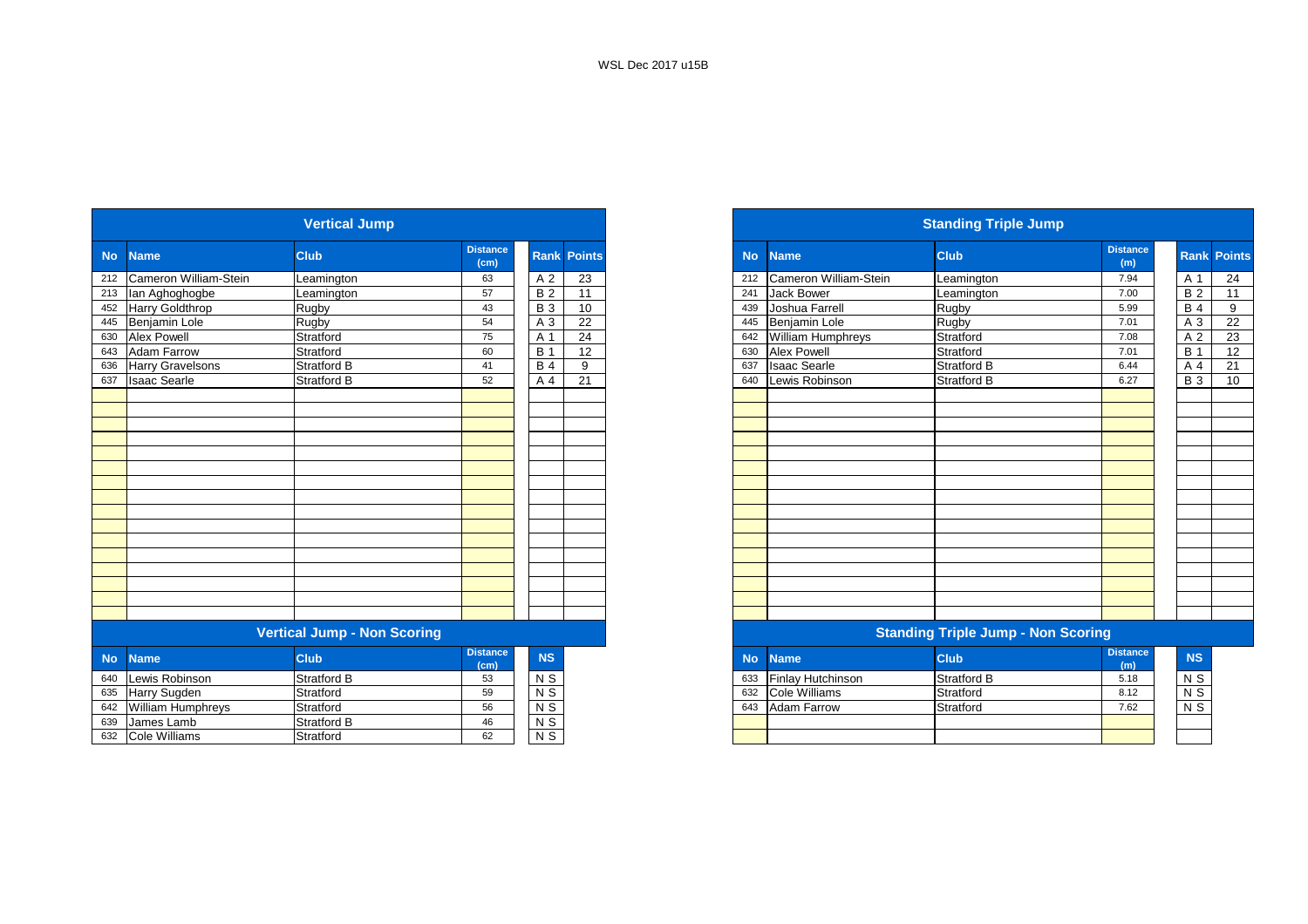|                |                       | <b>Shot Put</b>               |         |            |                    |
|----------------|-----------------------|-------------------------------|---------|------------|--------------------|
| N <sub>O</sub> | <b>Name</b>           | <b>Club</b>                   | Dis(m)  |            | <b>Rank Points</b> |
| 212            | Cameron William-Stein | Leamington                    | 7.71    | A 3        | 22                 |
|                | 213 Ian Aghoghogbe    | Leamington                    | 6.30    | <b>B3</b>  | 10                 |
| 452            | Harry Goldthrop       | Rugby                         | 6.29    | <b>B4</b>  | 9                  |
| 445            | Benjamin Lole         | <b>Rugby</b>                  | 6.58    | A 4        | 21                 |
| 631            | Aran Woodger          | Stratford                     | 8.68    | <b>B</b> 1 | 12                 |
| 643            | Adam Farrow           | Stratford                     | 9.26    | A 2        | 23                 |
| 634            | George Hendy          | Stratford B                   | 9.40    | A 1        | 24                 |
| 633            | Finlay Hutchinson     | <b>Stratford B</b>            | 6.89    | <b>B2</b>  | 11                 |
|                |                       |                               |         |            |                    |
|                |                       |                               |         |            |                    |
|                |                       |                               |         |            |                    |
|                |                       |                               |         |            |                    |
|                |                       |                               |         |            |                    |
|                |                       |                               |         |            |                    |
|                |                       |                               |         |            |                    |
|                |                       |                               |         |            |                    |
|                |                       |                               |         |            |                    |
|                |                       |                               |         |            |                    |
|                |                       |                               |         |            |                    |
|                |                       |                               |         |            |                    |
|                |                       |                               |         |            |                    |
|                |                       |                               |         |            |                    |
|                |                       |                               |         |            |                    |
|                |                       |                               |         |            |                    |
|                |                       | <b>Shot Put - Non Scoring</b> |         |            |                    |
| <b>No</b>      | <b>Name</b>           | <b>Club</b>                   | Dis (m) | NS         |                    |
|                |                       |                               |         |            |                    |
|                |                       |                               |         |            |                    |
|                |                       |                               |         |            |                    |
|                |                       |                               |         |            |                    |
|                |                       |                               |         |            |                    |
|                |                       |                               |         |            |                    |

|                          |                        | <b>Shot Put</b>               |        |            |                        |           |             | <b>Soft Javelin</b>               |        |                    |
|--------------------------|------------------------|-------------------------------|--------|------------|------------------------|-----------|-------------|-----------------------------------|--------|--------------------|
|                          | <b>Name</b>            | <b>Club</b>                   | Dis(m) |            | Rank<br><b>Points</b>  | <b>No</b> | <b>Name</b> | <b>Club</b>                       | Dis(m) | <b>Rank Points</b> |
|                          | Cameron William-Stein  | Leamington                    | 7.71   |            | $\overline{22}$<br>A 3 |           |             |                                   |        |                    |
|                          | lan Aghoghogbe         | Leamington                    | 6.30   |            | <b>B</b> 3<br>10       |           |             |                                   |        |                    |
|                          | <b>Harry Goldthrop</b> | Rugby                         | 6.29   |            | <b>B</b> 4<br>9        |           |             |                                   |        |                    |
|                          | Benjamin Lole          | Rugby                         | 6.58   |            | 21<br>A 4              |           |             |                                   |        |                    |
|                          | Aran Woodger           | Stratford                     | 8.68   | <b>B</b> 1 | 12                     |           |             |                                   |        |                    |
|                          | <b>Adam Farrow</b>     | Stratford                     | 9.26   |            | $\overline{23}$<br>A 2 |           |             |                                   |        |                    |
|                          | George Hendy           | <b>Stratford B</b>            | 9.40   |            | 24<br>A 1              |           |             |                                   |        |                    |
|                          | Finlay Hutchinson      | <b>Stratford B</b>            | 6.89   |            | B <sub>2</sub><br>11   |           |             |                                   |        |                    |
|                          |                        |                               |        |            |                        |           |             |                                   |        |                    |
|                          |                        |                               |        |            |                        |           |             |                                   |        |                    |
|                          |                        |                               |        |            |                        |           |             |                                   |        |                    |
|                          |                        |                               |        |            |                        |           |             |                                   |        |                    |
|                          |                        |                               |        |            |                        |           |             |                                   |        |                    |
|                          |                        |                               |        |            |                        |           |             |                                   |        |                    |
|                          |                        |                               |        |            |                        |           |             |                                   |        |                    |
|                          |                        |                               |        |            |                        |           |             |                                   |        |                    |
|                          |                        |                               |        |            |                        |           |             |                                   |        |                    |
|                          |                        |                               |        |            |                        |           |             |                                   |        |                    |
|                          |                        |                               |        |            |                        |           |             |                                   |        |                    |
|                          |                        |                               |        |            |                        |           |             |                                   |        |                    |
|                          |                        |                               |        |            |                        |           |             |                                   |        |                    |
|                          |                        |                               |        |            |                        |           |             |                                   |        |                    |
|                          |                        |                               |        |            |                        |           |             |                                   |        |                    |
|                          |                        |                               |        |            |                        |           |             |                                   |        |                    |
|                          |                        | <b>Shot Put - Non Scoring</b> |        |            |                        |           |             | <b>Soft Javelin - Non Scoring</b> |        |                    |
| <b>No</b><br><b>Name</b> |                        | <b>Club</b>                   | Dis(m) |            | NS                     | <b>No</b> | <b>Name</b> | <b>Club</b>                       | Dis(m) |                    |
|                          |                        |                               |        |            |                        |           |             |                                   |        |                    |
|                          |                        |                               |        |            |                        |           |             |                                   |        |                    |
|                          |                        |                               |        |            |                        |           |             |                                   |        |                    |
|                          |                        |                               |        |            |                        |           |             |                                   |        |                    |
|                          |                        |                               |        |            |                        |           |             |                                   |        |                    |